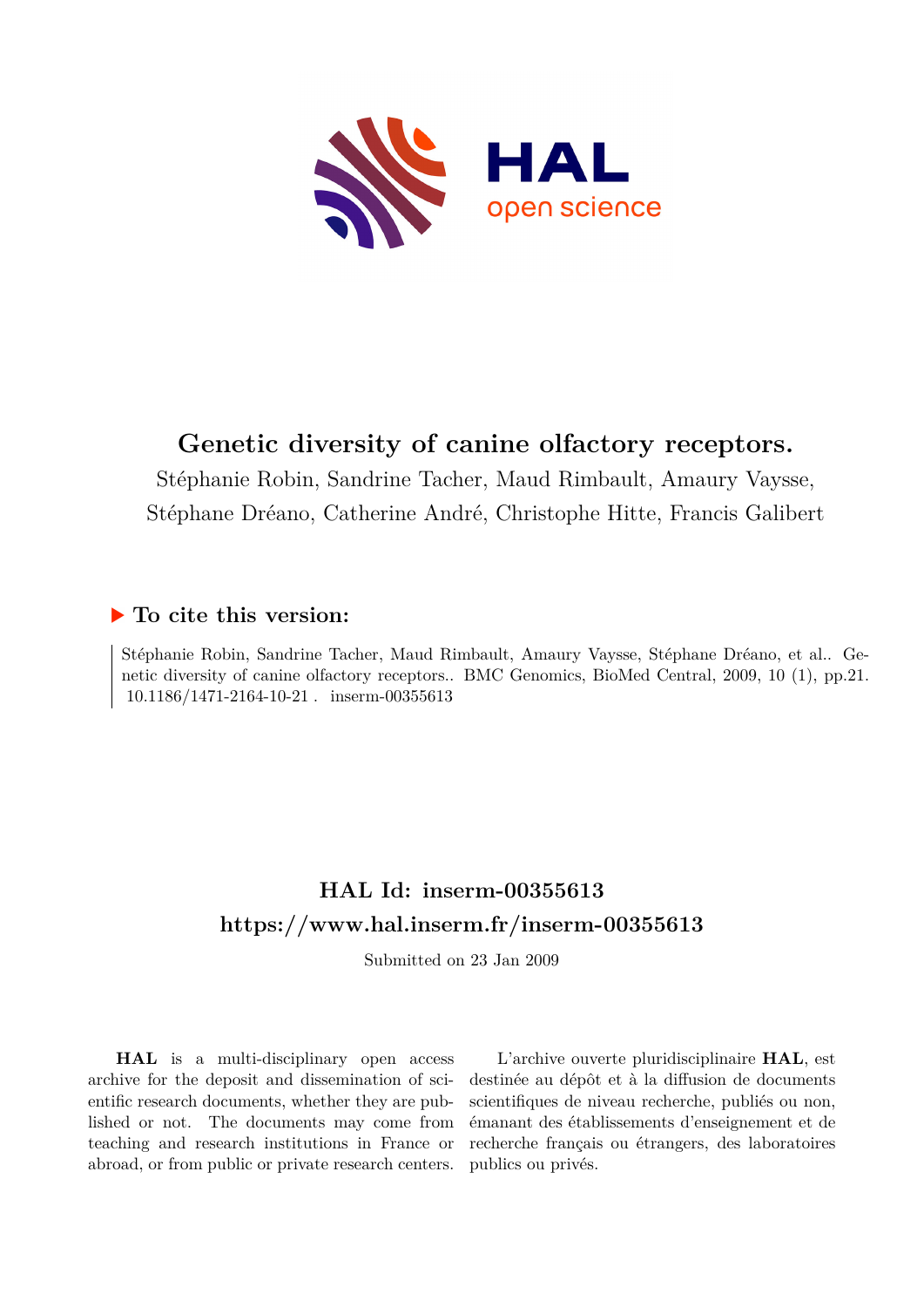

This Provisional PDF corresponds to the article as it appeared upon acceptance. Fully formatted PDF and full text (HTML) versions will be made available soon.

# **Genetic diversity of canine olfactory receptors**

BMC Genomics 2009, **10**:21 doi:10.1186/1471-2164-10-21

Stephanie Robin ([stephanie.robin@univ-rennes1.fr\)](mailto:stephanie.robin@univ-rennes1.fr) Sandrine Tacher ([Sandrine.Tacher@rennes.inra.fr](mailto:Sandrine.Tacher@rennes.inra.fr)) Maud Rimbault ([maud.rimbault@univ-rennes1.fr\)](mailto:maud.rimbault@univ-rennes1.fr) Amaury Vaysse ([amaury.vaysse@univ-rennes1.fr\)](mailto:amaury.vaysse@univ-rennes1.fr) Stephane Dreano [\(stephane.dreano@univ-rennes1.fr](mailto:stephane.dreano@univ-rennes1.fr)) Catherine Andre [\(catherine.andre@univ-rennes1.fr\)](mailto:catherine.andre@univ-rennes1.fr) Christophe Hitte ([christophe.hitte@univ-rennes1.fr](mailto:christophe.hitte@univ-rennes1.fr)) Francis Galibert ([francis.galibert@univ-rennes1.fr\)](mailto:francis.galibert@univ-rennes1.fr)

|                                         | <b>ISSN</b> 1471-2164                                    |
|-----------------------------------------|----------------------------------------------------------|
|                                         | <b>Article type</b> Research article                     |
| <b>Submission date</b> 18 August 2008   |                                                          |
| <b>Acceptance date</b> 14 January 2009  |                                                          |
| <b>Publication date</b> 14 January 2009 |                                                          |
|                                         | Article URL http://www.biomedcentral.com/1471-2164/10/21 |

Like all articles in BMC journals, this peer-reviewed article was published immediately upon acceptance. It can be downloaded, printed and distributed freely for any purposes (see copyright notice below).

Articles in BMC journals are listed in PubMed and archived at PubMed Central.

For information about publishing your research in BMC journals or any BioMed Central journal, go to

<http://www.biomedcentral.com/info/authors/>

© 2009 Robin et al. , licensee BioMed Central Ltd.

This is an open access article distributed under the terms of the Creative Commons Attribution License [\(http://creativecommons.org/licenses/by/2.0](http://creativecommons.org/licenses/by/2.0)), which permits unrestricted use, distribution, and reproduction in any medium, provided the original work is properly cited.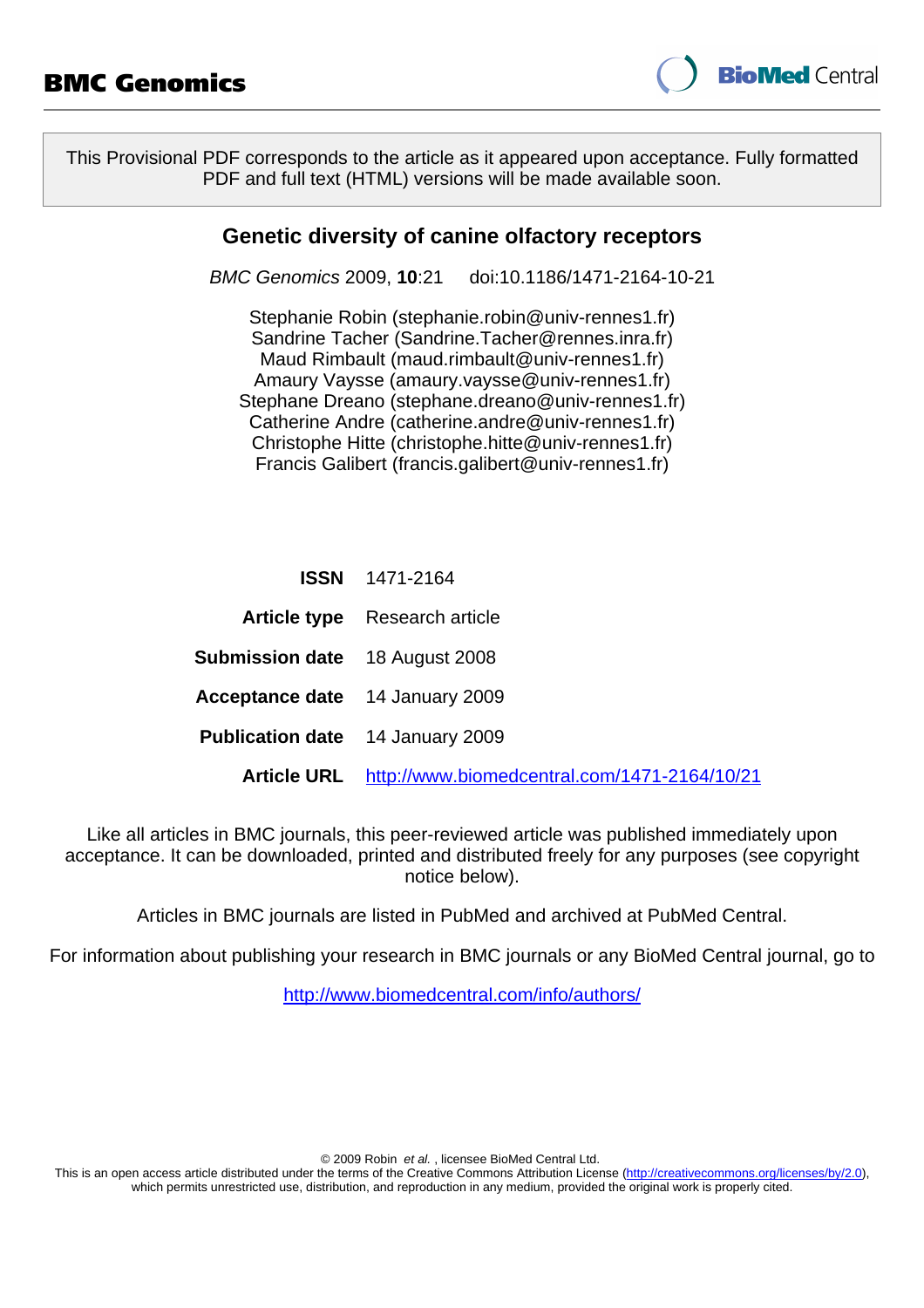# **Genetic diversity of canine olfactory receptors**

# **Stéphanie Robin<sup>1</sup> , Sandrine Tacher<sup>2</sup> , Maud Rimbault<sup>1</sup> , Amaury Vaysse<sup>1</sup> , Stéphane Dréano<sup>1</sup> , Catherine André<sup>1</sup> , Christophe Hitte<sup>1</sup> and Francis Galibert<sup>1</sup>**§

<sup>1</sup>Institut de Génétique et Développement de Rennes, CNRS UMR 6061, Université de Rennes

1, 2 Avenue du Professeur Léon Bernard, CS 34317, 35043 Rennes, France.

<sup>2</sup>Current address: Systèmes d'Elevage Nutrition Animale et Humaine, INRA UMR 1079,

Domaine de la Prise, 35590 Saint Gilles, France.

§Corresponding author

Email addresses:

- SR: stephanie.robin@univ-rennes1.fr
- ST: Sandrine.Tacher@rennes.inra.fr
- MR: maud.rimbault@univ-rennes1.fr
- AV: amaury.vaysse@univ-rennes1.fr
- SD: stephane.dreano@univ-rennes1.fr
- CA: catherine.andre@univ-rennes1.fr
- CH: christophe.hitte@univ-rennes1.fr
- FG: francis.galibert@univ-rennes1.fr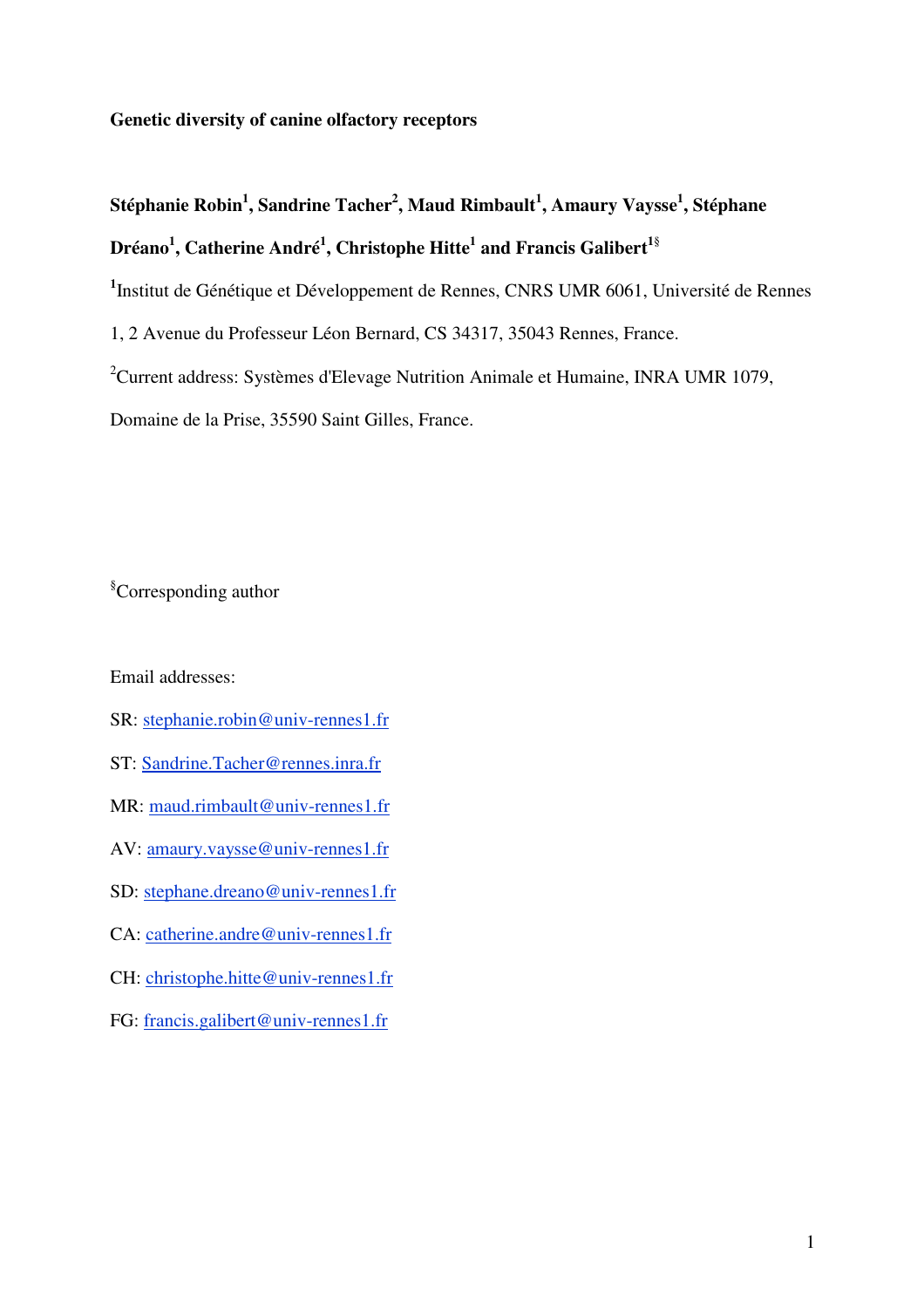# **Abstract**

#### **Background**

Evolution has resulted in large repertoires of olfactory receptor (OR) genes, forming the largest gene families in mammalian genomes. Knowledge of the genetic diversity of olfactory receptors is essential if we are to understand the differences in olfactory sensory capability between individuals. Canine breeds constitute an attractive model system for such investigations.

#### **Results**

We sequenced 109 OR genes considered representative of the whole OR canine repertoire, which consists of more than 800 genes, in a cohort of 48 dogs of six different breeds. SNP frequency showed the overall level of polymorphism to be high. However, the distribution of SNP was highly heterogeneous among OR genes. More than 50% of OR genes were found to harbour a large number of SNP, whereas the rest were devoid of SNP or only slightly polymorphic. Heterogeneity was also observed across breeds, with 25% of the SNP breedspecific. Linkage disequilibrium within OR genes and OR clusters suggested a gene conversion process, consistent with a mean level of polymorphism higher than that observed for introns and intergenic sequences. A large proportion (47%) of SNP induced amino-acid changes and the Ka/Ks ratio calculated for all alleles with a complete ORF indicated a low selective constraint with respect to the high level of redundancy of the olfactory combinatory code and an ongoing pseudogenisation process, which affects dog breeds differently.

#### **Conclusions**

Our demonstration of a high overall level of polymorphism, likely to modify the ligandbinding capacity of receptors distributed differently within the six breeds tested, is the first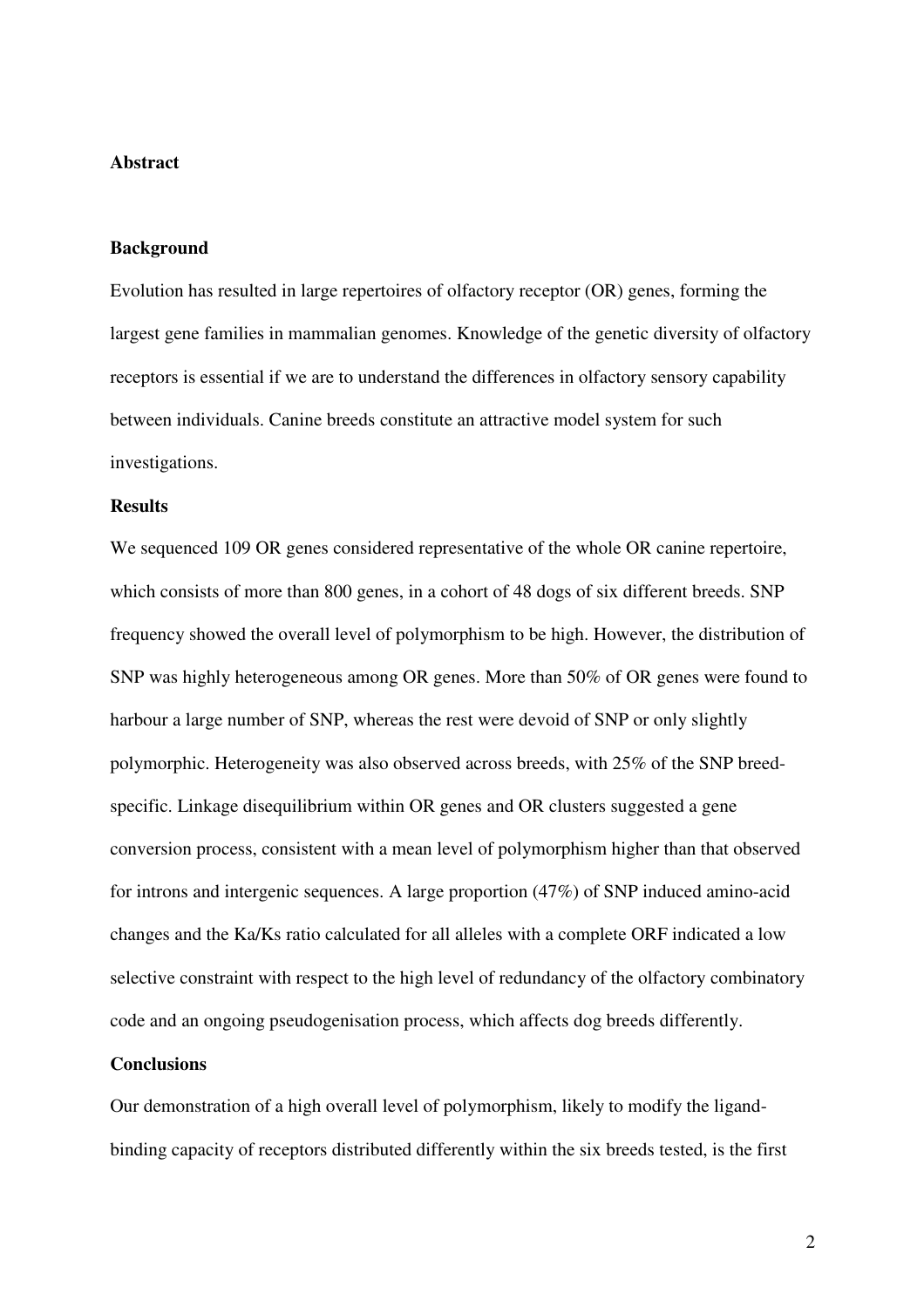step towards understanding why Labrador Retrievers and German Shepherd Dogs have a much greater potential for use as sniffer dogs than Pekingese dogs or Greyhounds. Furthermore, the heterogeneity in OR polymorphism observed raises questions as to why, in a context in which most OR genes are highly polymorphic, a subset of these genes is not? This phenomenon may be related to the nature of their ligands and their importance in everyday life.

#### **Background**

Olfactory receptors (OR) are expressed on the cilial membranes of olfactory sensory neurons embedded in the olfactory mucosa [1-3]. OR are transmembrane G-protein-coupled receptors and constitute the first element in a biochemical cascade leading to the perception and recognition of an odorant. OR genes constitute the largest mammalian gene family, with several hundred genes in the human genome and up to 1550 in the rat genome [4-8]. Comparisons of the amino-acid sequences deduced from orthologous and paralogous OR genes have shown a large number of positions to be highly conserved and others to be variable. The conserved residues are thought to be involved in signal transduction, whereas the variable residues are thought to be involved in binding thousands of odorant molecules in specific interactions [7, 9-11].

Mammals have evolved sophisticated systems for sensing the outside world and, in particular, for sensing odorant molecules indicating danger or the presence of a mate or food. Dogs are particularly interesting in this respect. They were domesticated from wolves some 15,000 years ago and have since undergone extensive breeding and selection, resulting in 400 or so different breeds, some of which were developed specifically for hunting, in which olfaction

3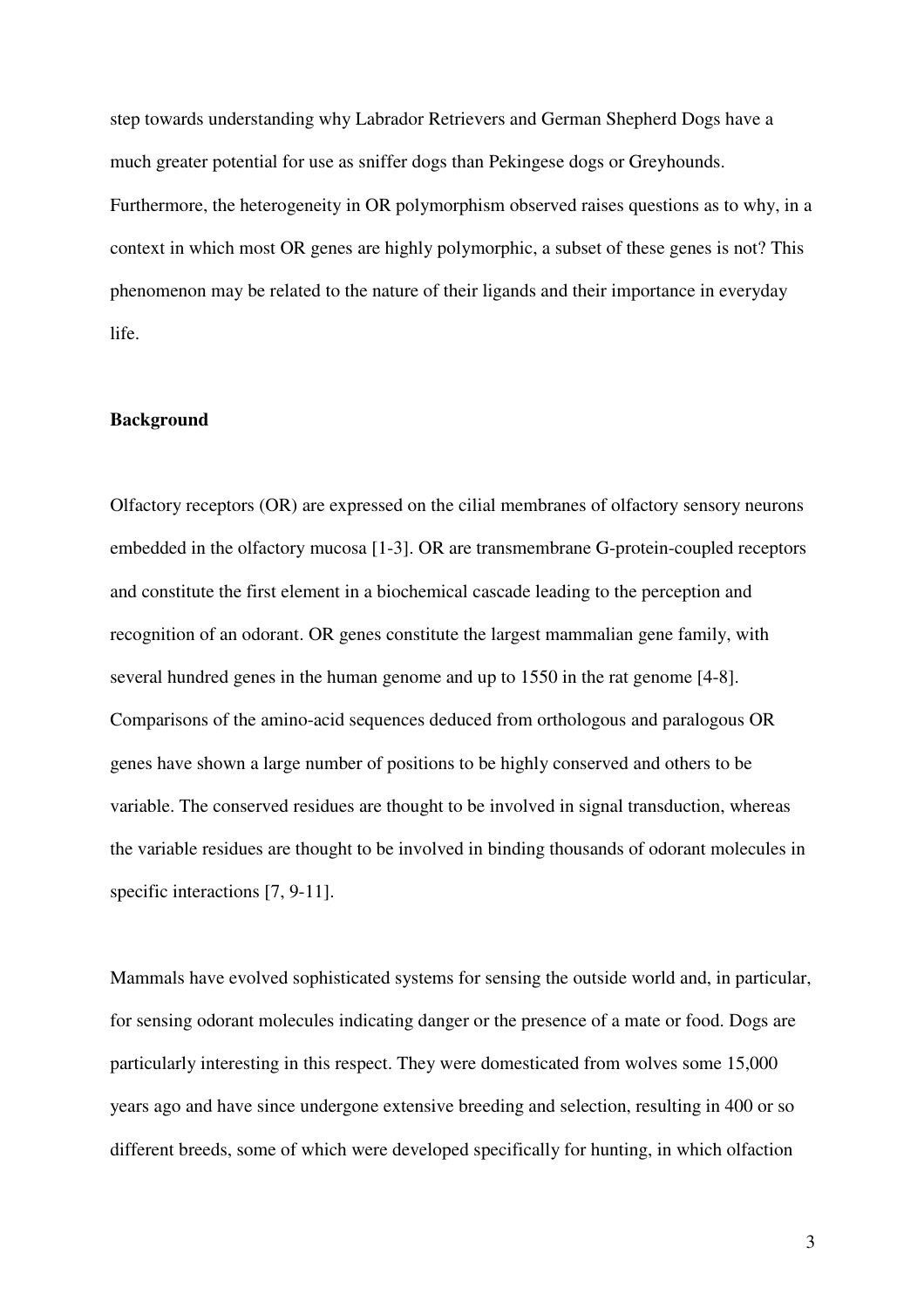plays a central role [12-15]. The astounding ability of dogs to detect an odorant molecule and follow its trace results from the interaction of several brain functions. The first step in this process involves the efficient binding of an odorant molecule to a given set of OR. The absence of a particular OR or the presence of alleles giving rise to OR with a low binding efficiency would lead to poor downstream processing or the complete absence of such processing. As a case in point, links between nucleotide polymorphisms in two OR genes in humans (OR7D4 and OR11H7P) and the perception of specific odorants — androstenone and isovaleric acid, respectively — have recently been demonstrated [16-18].

We therefore wondered whether breeds or individual dogs known to be particularly skilled at odorant detection have different gene alleles encoding OR with a higher affinity for their ligands or more efficient at initiating the signal transduction cascade. In a preliminary study on a subset of 16 OR genes, we showed the rate of polymorphism to be high, with all genes having at least one SNP in their open reading frame (ORF) [19]. This finding led us to analyse the DNA sequences of a larger number of OR genes (109 OR genes) in a cohort of 48 dogs from six breeds known to differ in their ability to detect odorants: four breeds known for their strong sense of olfaction (German Shepherd, Belgian Malinois, English Springer Spaniel, and Labrador Retriever) and two breeds known to have a weak sense of olfaction (Greyhound and Pekingese).

We show here that OR genes are generally highly polymorphic, with a mean of one SNP per 577 nucleotides. However, the degree of polymorphism observed is highly variable, with some OR genes having few if any SNP and others being highly polymorphic (1 SNP /122 nt). This high level of genetic polymorphism, resulting in a large number of amino-acid substitutions in all parts of the OR, strongly suggests that a large proportion of the mutations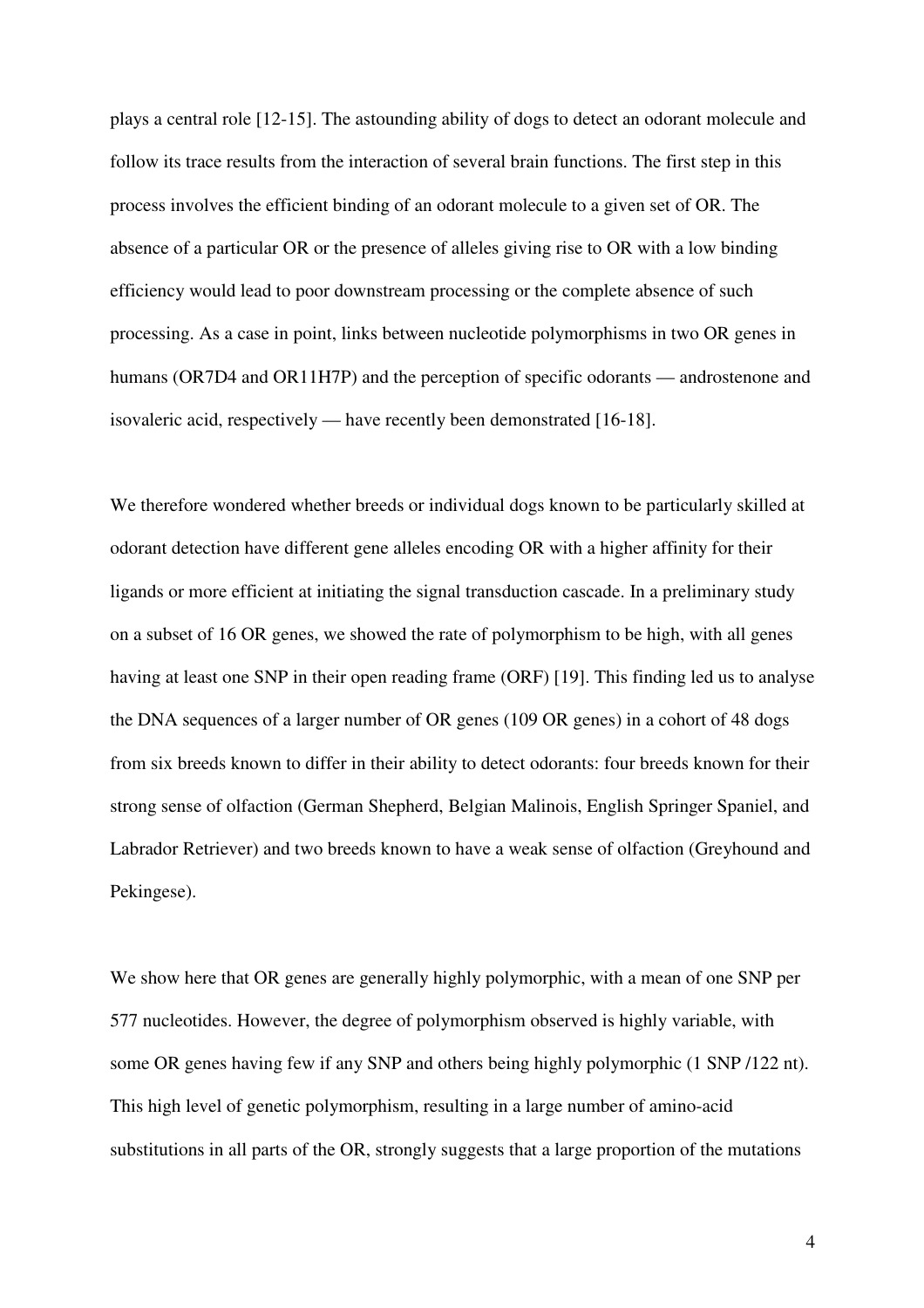occurring during DNA replication are not counter-selected, facilitating the evolution of the OR repertoire and increasing its potential to recognise odorants.

# **Methods**

#### **DNA samples**

DNA was obtained from 48 dogs from six breeds: German Shepherd Dog (GSD), Belgian Malinois (BM), Labrador Retriever (LR), English Springer Spaniel (ESS), Greyhound (Grey), Pekingese (Pek). In addition, blood samples from 8 Boxer (Box) dogs were processed for the analysis of a subset of OR genes.

Most of the DNA samples were obtained from the caniDNA bank [20] and were selected from dogs with no family links up to grandparental level. We also selected dogs from different breeders from different regions or countries, to minimise possible links between animals. When necessary, the panel was completed with additional samples provided by Gary S. Johnson (Department of Veterinary Pathobiology- University of Missouri, USA) and Paul G. Jones from Masterfoods (England).

DNA was extracted with the Nucleospin Blood L kit (Macherey Nagel). For samples with low DNA concentrations, whole genome amplification was carried out with the Illustra GenomiPhi V2 DNA Amplification Kit (GE Healthcare).

## **PCR amplification and OR gene sequencing**

Pairs of specific primers (20-30 bp) were designed with Primer3 [21], for binding outside the reading frame, for amplification of the whole OR ORF. Primers were also designed to bind to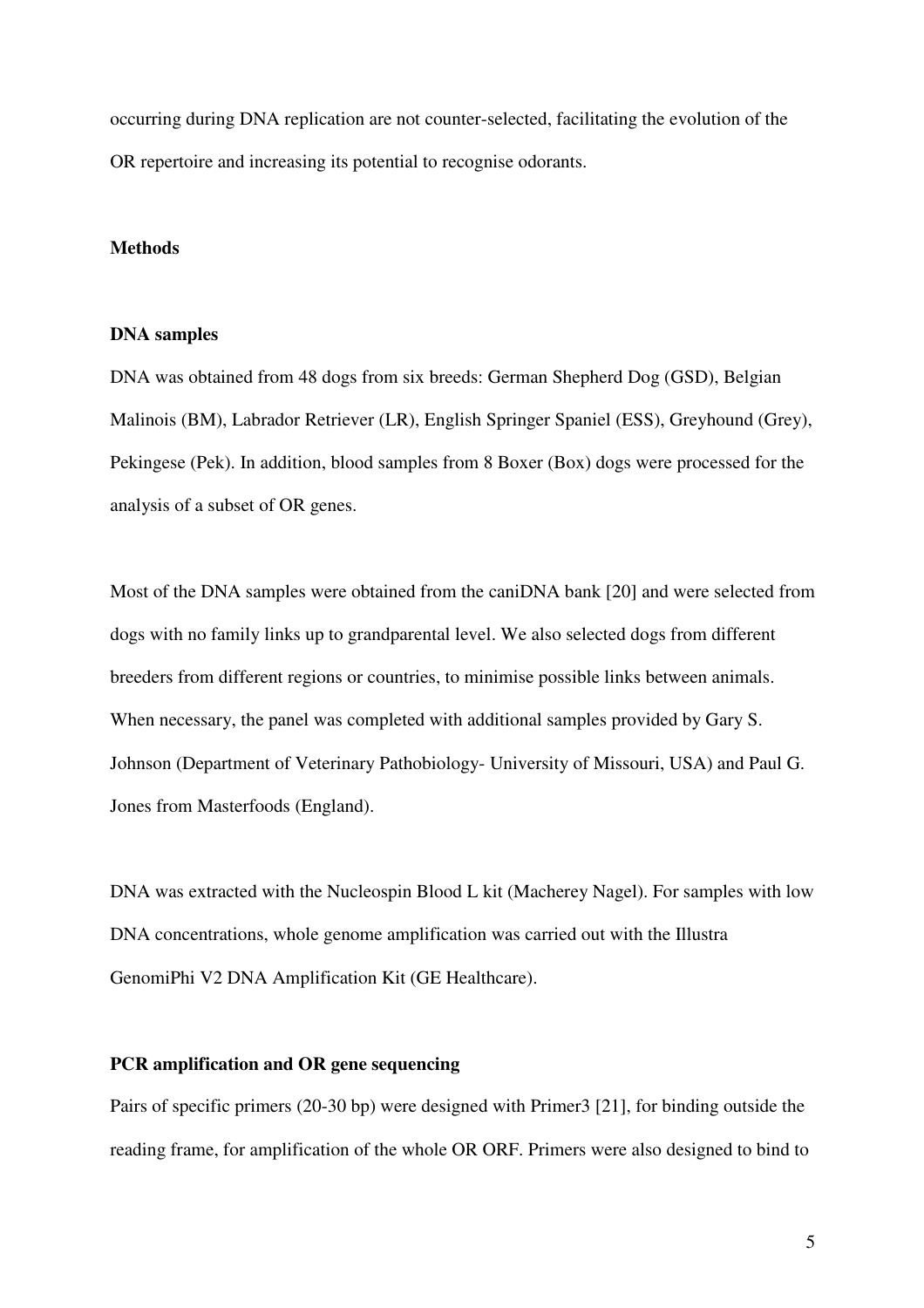regions with a unique sequence, to ensure that paralogous genes were not amplified. The nomenclature and sequences of OR genes were extracted from the paper by Quignon *et al*. [7] and can be obtained from [22]. PCR amplification was carried out in a final volume of 10  $\mu$ l, containing 35 ng of dog DNA, GeneAmp  $1 \times PCR$  Gold Buffer,  $2 \text{ mM } MgCl_2$  (Applied Biosystems), 250 uM dNTP (GE Healthcare), 0.5 U AmpliTaq Gold DNA Polymerase (Applied Biosystems) and  $0.3 \mu M$  of each specific primer. PCR conditions were as follows: initial denaturation at 95°C for 7 min, 20 cycles of 94°C for 30 s, 61°C for 30 s with a touchdown process (-0.5°C per cycle) and 72°C for 1 min, 15 cycles of 94°C for 30 s, 51°C for 30 s, 72°C for 1 min, and a final extension at 72°C for 3 min. Aliquots of PCR products were subjected to electrophoresis in  $1\%$  agarose gels in 0.5 x TBE. We then purified 2.5 µ of PCR products from faithful amplifications using  $1 \mu$ l of ExoSAP-IT (USB). The purified PCR products were incubated at 37°C for 15 min and then at 80°C for 15 min. Pairs of specific internal primers (18-21 bp) designed with Primer3 [21] were used for sequencing PCR products with the BigDye V3.1 Cycle Sequencing Kit (Applied Biosystems), used according to the manufacturer's instructions. Sequencing products were fractionated on a 3130xl genetic analyser from Applied Biosystems.

## **SNP identification**

Sequences were aligned and analysed with SeqScape software V2.5 (Applied Biosystems), using the CanFam2 DNA sequence as a reference [23]. Only SNP corresponding to nucleotide sequence of the highest quality, as determined by the Phred algorithm [24], were retained.

## **Data analysis**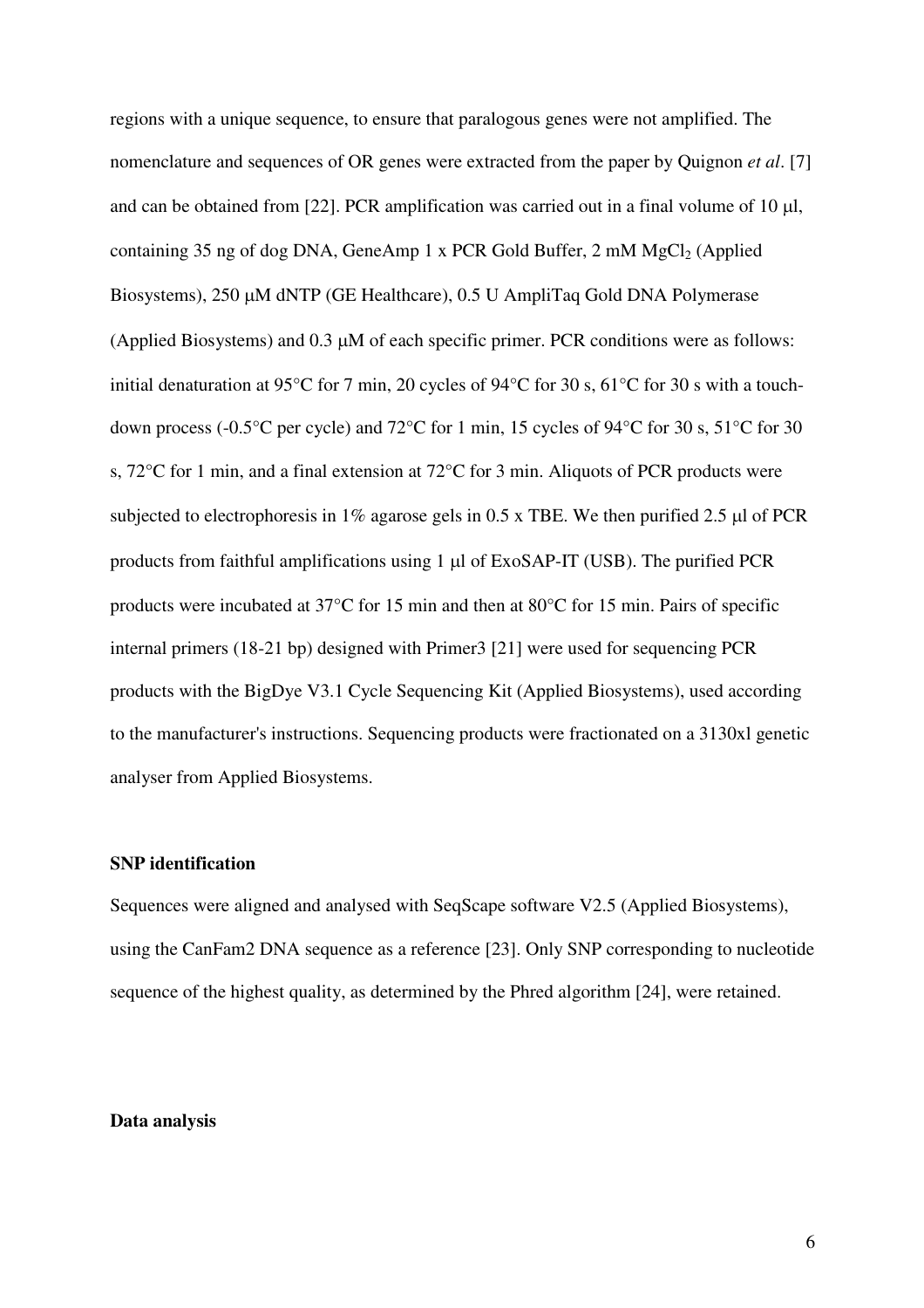Haploview software v4.0 [25] was used to calculate the SNP MAF (minor allele frequency) and LD values. We calculated  $r^2$  values for OR genes and D' values for clusters, making it possible to compare our results with those of previous studies [23, 26].

# **Haplotypes**

Haplotypes were inferred using fastPHASE software v 1.0.1 with the default settings [27]. This software estimates the missing genotypes and reconstructs haplotypes from unphased genotype data from unrelated individuals.

#### **N value calculation**

As an index of the level of OR polymorphism, a mean distance N between SNP was calculated, based on the number of SNP detected through the pairwise comparison of all OR sequences and the occurrence of the two alleles of each SNP. Thus, the smallest N value denotes the highest level of polymorphism.

The N value for individual OR genes was calculated as follows:

N <sub>OR</sub> = (ORF size x pairwise comparison) / 
$$
\sum_{i=1}^{n}
$$
 a<sub>i</sub>.b<sub>i</sub>

where n is the number of SNP per OR gene and a and b the occurrences of the two alleles. The N value for the complete set of OR genes was calculated with the same formula, in which n is the total number of SNP and the individual ORF size is replaced by the sum of individual ORF sizes.

# **Ka/Ks**

Ka/Ks was calculated for each OR gene, as described by Goldman and Yang [28], using the CODEML program (model=0) from the PAML package [29]. Ka/Ks for the whole set of OR genes was obtained by determining mean Ka/ mean Ks.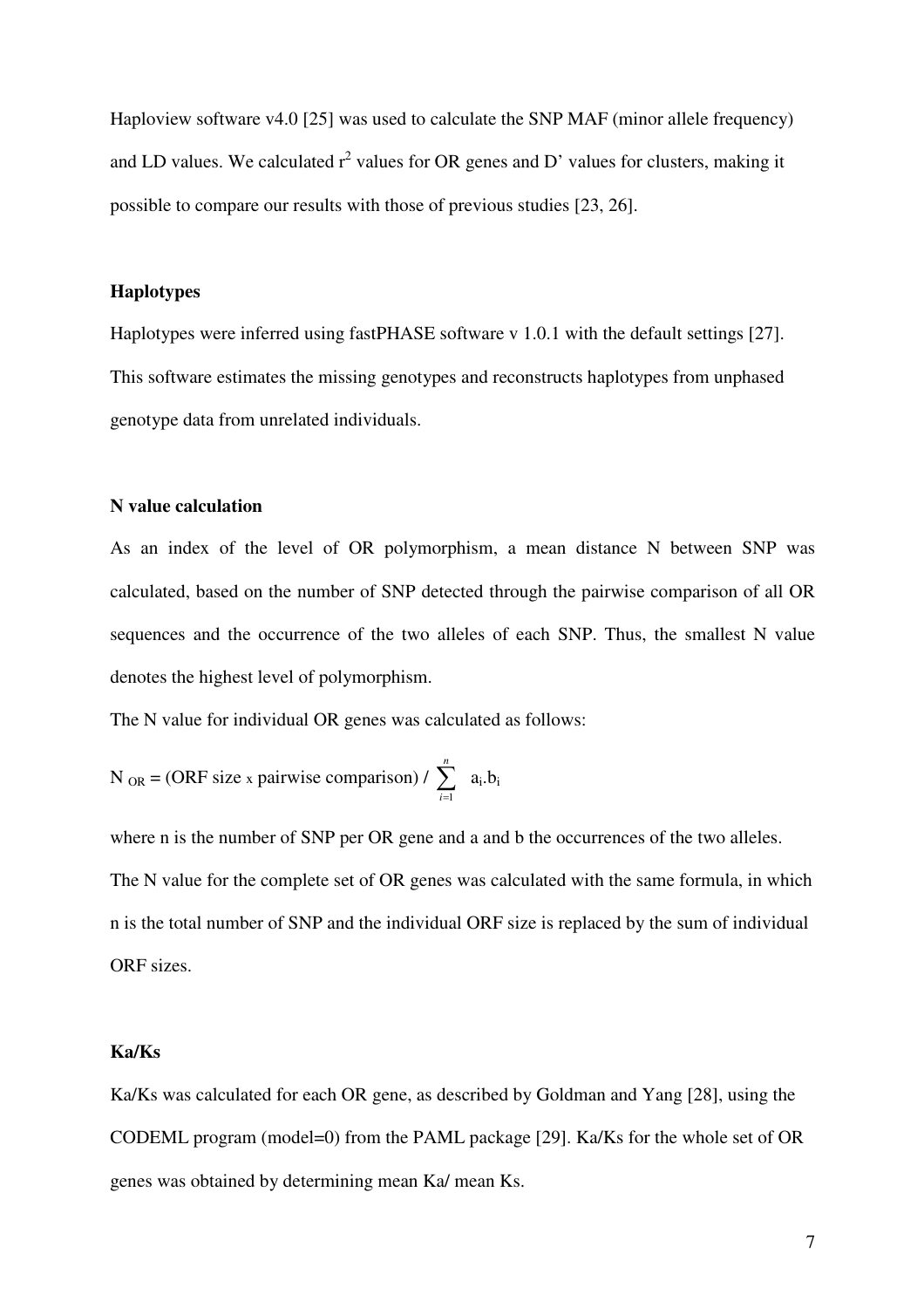## **Results and Discussion**

#### **SNP number and distribution**

We analysed the nucleotide sequences of 109 OR genes (102 genes and seven pseudogenes, as defined in the genome sequence [23]) selected from the entire OR repertoire of 872 genes and 222 pseudogenes [7, 30]. These OR genes were selected to be representative of a large number of families (the five class I families and 15 of the 18 class II families), subfamilies and clusters (33 of 54) located on 20 chromosomes (Additional file 1). They were also selected as representative of genomic regions very rich in OR genes, as for cluster @40-44 on canine chromosome 18 (CFA18), or with a lower density of OR genes, as for cluster @3 on CFA15. We also studied five isolated OR genes. We determined the nucleotide sequences of PCR fragments amplified from DNA purified from a cohort of 48 dogs of six breeds: German Shepherd Dog (GSD), Belgian Malinois (BM), Labrador Retriever (LR), English Springer Spaniel (ESS), Greyhound (Grey) and Pekingese (Pek). We also analysed a subset of 27 OR genes in eight Boxers (Box).

Visual inspection of all sequencing traces obtained with the cohort of 48 dogs led to the identification of 710 SNP, corresponding to 549 transitions and 161 transversions. We also observed 17 short insertions/deletions (indels, 1 to 3 nt) and five longer indels of 6 to 74 nucleotides. As the occurrence of each indel probably corresponded to a single mutational event, these 732 mutations (SNP + indels) were combined for further analysis. Figure 1 shows the distribution of SNP within the 109 OR genes. It shows that all but four of the OR genes are polymorphic, with one to 22 SNP per OR gene.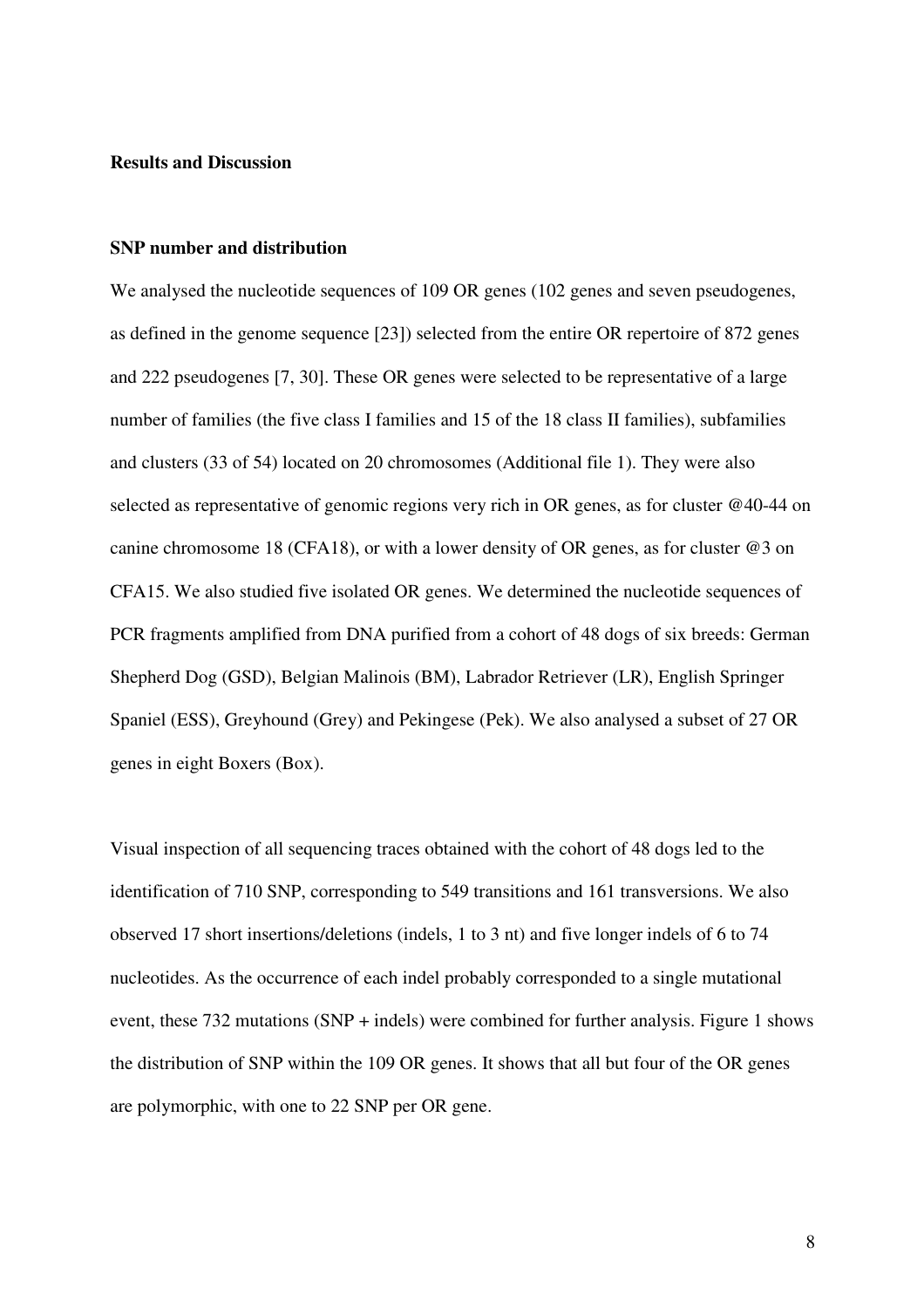When analysed at the breed level, the total number of SNP differed significantly (chi<sup>2</sup>,  $P < 10^{-1}$ )  $3$ ) between breeds, whereas their distribution did not (Wilcoxon-Mann-Whitney)(Figure 2). However the numbers of OR genes without SNP differed markedly between breeds  $\left(\text{chi}^2, P \right)$ 0.05), with 24 and 21 OR genes with no SNP for German Shepherd Dog and Greyhound, respectively, 14 for Labrador Retriever and only 10 for each of the three other breeds. The set of OR genes with no SNP was either breed-specific or shared by only a few breeds, in different combinations (Table 1).

At the whole-population level, most OR genes tended to be either weakly (such as CfOR2171 and CfOR08C09 with 0 or one SNP per breed) or highly (such as CfOR0007 with 18 or 19 SNP and CfOR0034 with 14 to 22 SNP depending on breed) polymorphic (see additional file 2). However, there were several notable exceptions, with some OR genes weakly polymorphic or not polymorphic in one breed and highly polymorphic in the other five breeds. This was the case for CfOR0527 (no SNP in Pekingese but seven or eight SNP in each of the other five breeds), CfOR0390 (six SNP in Greyhound, one SNP in Pekingese and none in the other breeds) and CfOR08A02 (10 SNP in Pekingese, six SNP in Belgian Malinois and no SNP in the other breeds; Table 1).

We investigated the possible correlation between OR gene polymorphism and the organization of these OR genes into clusters of different sizes, by ranking the 109 OR genes according to SNP content. We selected the 22 OR genes with no more than two SNP and the 27 OR genes with 10 or more SNP and compared the sizes of the clusters harbouring these OR genes. As shown in Figures 3.1 and 3.2, the least polymorphic OR genes were preferentially localised in small clusters (median cluster size 4.5 OR genes) and the highly polymorphic OR genes, in large clusters (median cluster size 240 OR genes). Mann-Whitney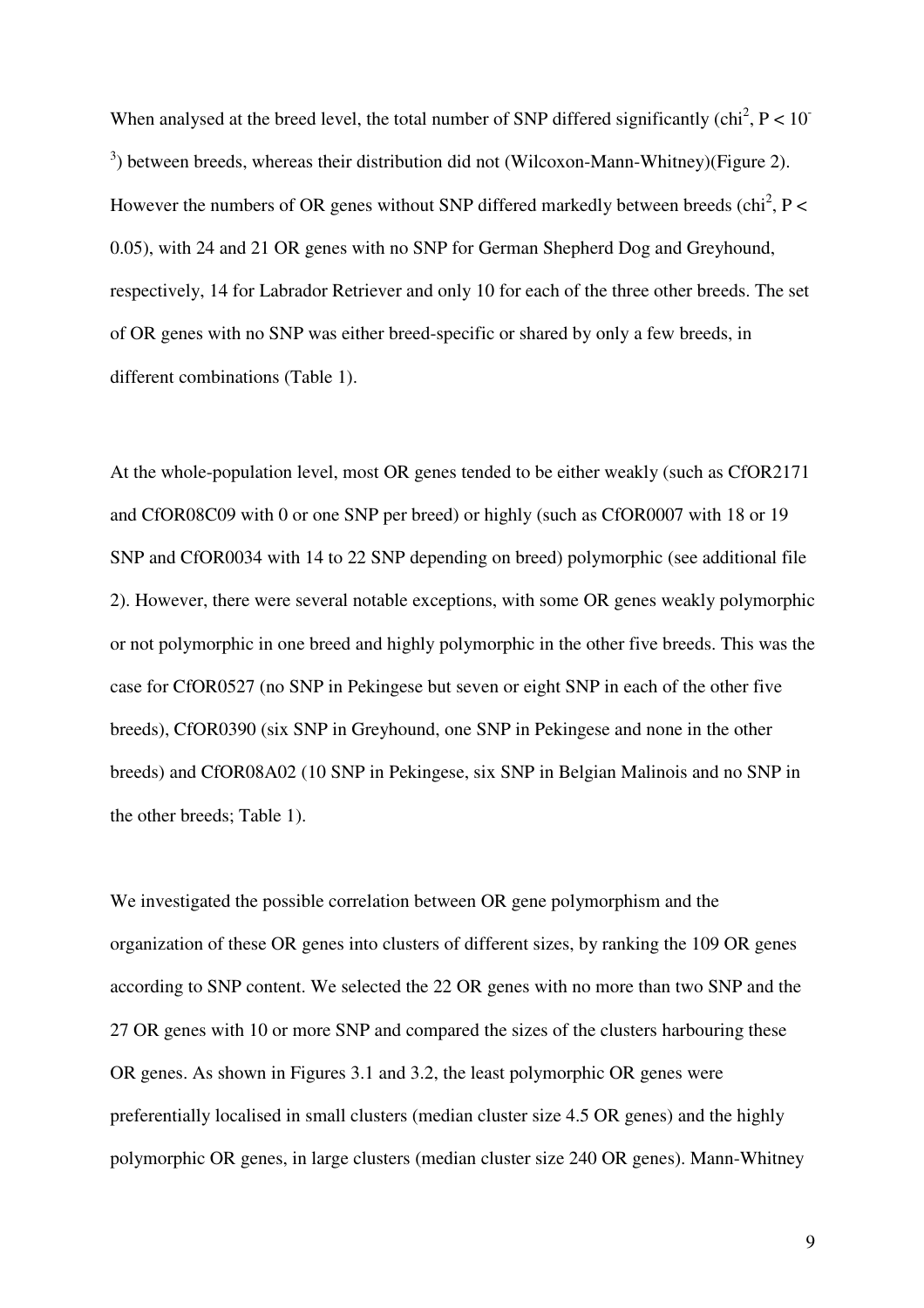test showed this relationship to be significant ( $P < 10^{-3}$ ). In addition, the 109 OR genes were ranked according to cluster size and we selected the 20 OR genes located in clusters containing five or fewer OR genes and the 18 OR genes present in the largest cluster (containing 243 OR genes). Again, OR genes in small clusters tended to be less polymorphic than OR genes in large clusters (median SNP numbers of 2 and 8 for the smallest and largest clusters, respectively, Mann-Whitney test;  $P < 10^{-3}$ ) (Figures 3.3 and 3.4). Interestingly, the OR genes with the highest number of SNP tended to have paralogous genes with higher sequence homology (> 90%) than OR genes devoid of SNP or harbouring a small number of SNP.

## **Allele frequency**

SNP minor allele frequency (MAF) ranged from 1% to 50% (see additional file 3). However, MAF within breeds might differ considerably from MAF across breeds, with some alleles absent in all but one breed, in which they could be the major allele (see for example, SNP 78 and 189 in gene CfOR16HO4 and SNP 530 in gene CfOR0135). Other examples are provided by SNP 294, 518 and 295 (of CfOR0297, CfOR5413 and CfOR10F04 respectively), for which the minor alleles at the whole population level are the major alleles in one breed (Table 2).

We found that 193 of the 732 SNP (26.4%) identified in this study were restricted to a single breed and that their breed distribution differed significantly (chi<sup>2</sup>,  $P < 10^{-3}$ ), with 10 private SNP for German Shepherd Dog, 26 for Belgian Malinois, 47 for English Springer Spaniel, 18 for Greyhound, 8 for Labrador Retriever and 84 for Pekingese. Conversely, 199 SNP (27.2%) were common to all breeds, whereas 79 were common to two breeds and 50 were common to three breeds (Tables 3, 4 and 5).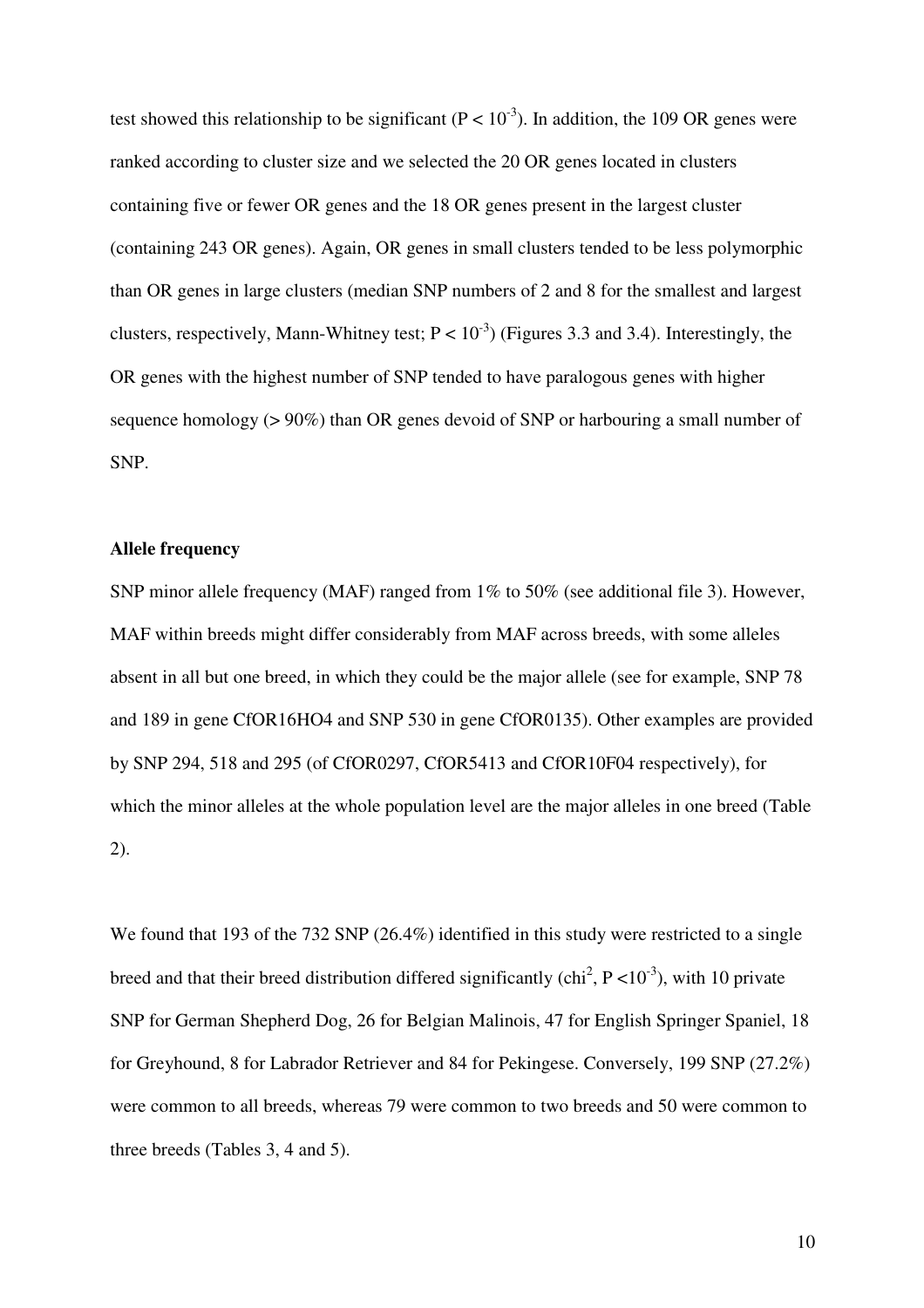Assuming, as is most likely, that each SNP appeared once in the evolutionary history of the dog, it follows that the 199 SNP common to all breeds probably arose before the separation of the six breeds and that most of the private SNP arose following breed separation. Based on the same rationale, it could be hypothesised that SNP common to two or three breeds arose before the separation of these breeds. Although the number of pairs in common differed significantly  $\text{(chi}^2, \text{P} < 10^{-3})$ , the use of HCLUST [31] to construct dendrograms did not result in any clusters matching breed history. This is probably because the number of SNP common to pairs of breeds with a MAF > 10% was too small.

### **Polymorphism level**

Nucleotide polymorphism level reflects the number of differences between two sequences. It can be represented by N, the mean distance, expressed in nucleotides, between two SNP. OR genes are generally highly polymorphic, but the distribution of SNP is far from even (Figure 4). CfOR0034, in which 22 SNP were detected, was the most polymorphic OR gene studied, with an N of 98 for the whole population, ranging from 89 for Pekingese to 293 for German Shepherd Dog (see additional file 2). At the other extreme, CfOR08C09 and CfOR0525 were the least polymorphic genes after the four genes with no SNP (CfOR16F03, CfOR0317, CfOR0166 and CfOR0154). CfOR08C09 has one SNP, detected only once, in one Pekingese. This would give a theoretical N value of 7920 for Pekingese and 47520 for the whole population. Another example is provided by CfOR0525, for which we found 2 SNP. Each of these two SNP was detected only once, in two different Belgian Malinois, and one of these two SNP was detected in three English Springer Spaniels and two Labrador Retrievers (data not shown). This gives N values of 3780, 2908 and 4050, respectively, for these three breeds (see additional file 2).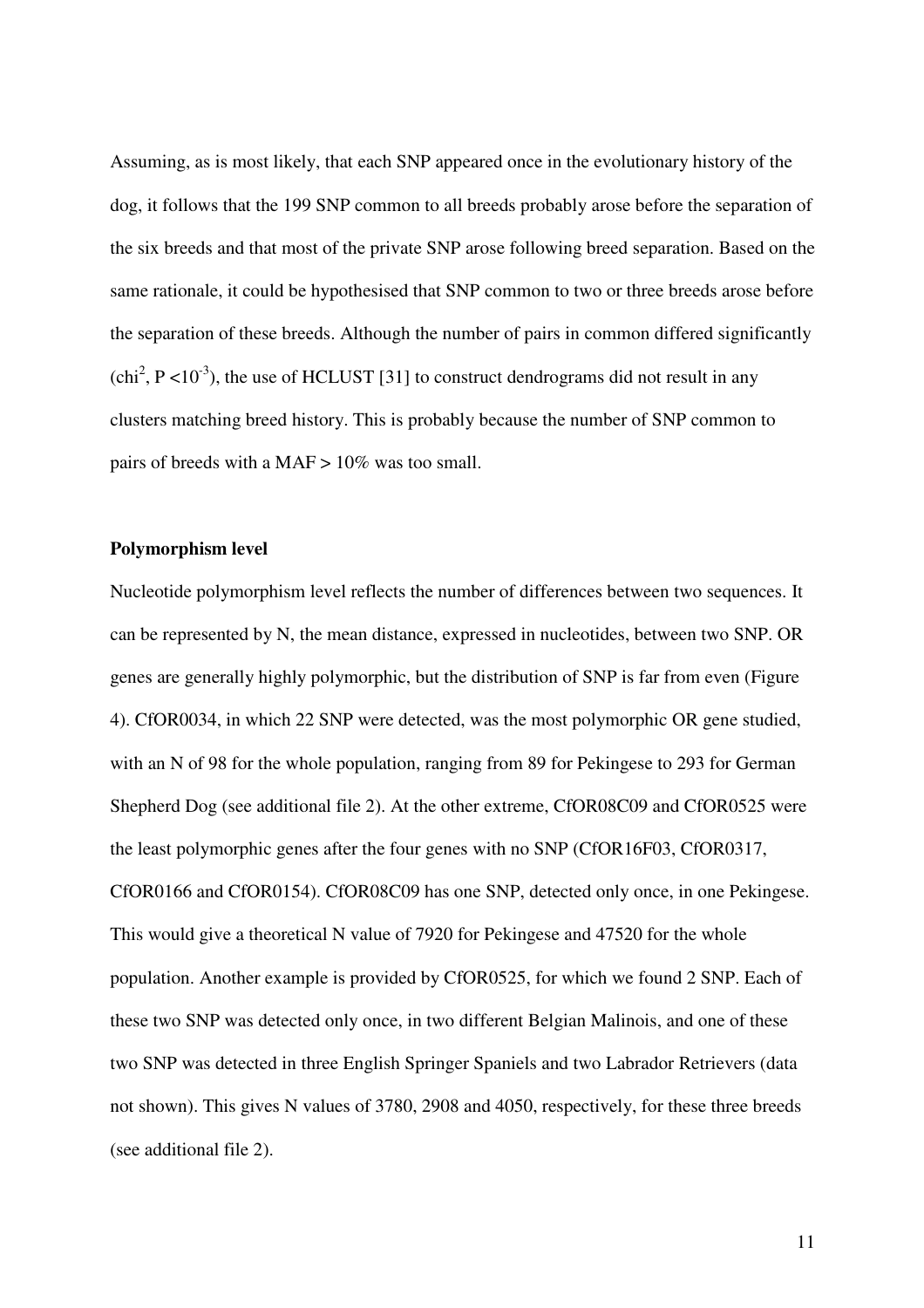Calculation, at the whole-population level, of N for the 109 OR genes gave a mean value of 577. Comparison at the breed level indicated that the English Springer Spaniel was the most polymorphic breed, with an N value of 594, whereas the German Shepherd Dog was the least polymorphic breed, with an N value of 926 (chi<sup>2</sup>,  $P < 10^{-3}$ ) (Table 6).

Only 27 OR genes were analysed in Boxer, and we obtained an N value of 1728. We therefore wondered whether the large differences in N values between the other six breeds and Boxer were due to the 27 OR genes selected for study in Boxer or whether they reflected a truly lower level of polymorphism in Boxer. However the N values for these same 27 OR genes calculated for each of the six breeds were not statistically different (Mann-Whitney test) from those calculated for the whole set of 109 OR genes (Table 6). This last finding ruled out the possibility of a bias due to the sampling of this subset of OR genes and indicated that the level of polymorphism really was lower for Boxer OR genes — this finding is relevant to the choice of the Boxer Tasha DNA sample (less polymorphic than the other DNA samples tested) for determination of the dog genome sequence [23].

We compared the level of OR gene polymorphism with that of non-coding regions and coding regions devoid of OR, by sequencing a series of exons, introns (only regions close to splice sites) and intergenic sequences with no known coding function. We obtained N values of 8631 for exons, 1992 for introns and 732 for anonymous intergenic sequences (Table 6). These values are consistent with previous reports [23]. A comparison of these values indicates that the coding regions of OR genes are more polymorphic than most exon sequences and more polymorphic than the non-coding DNA (chi<sup>2</sup>,  $P < 10^{-3}$ ).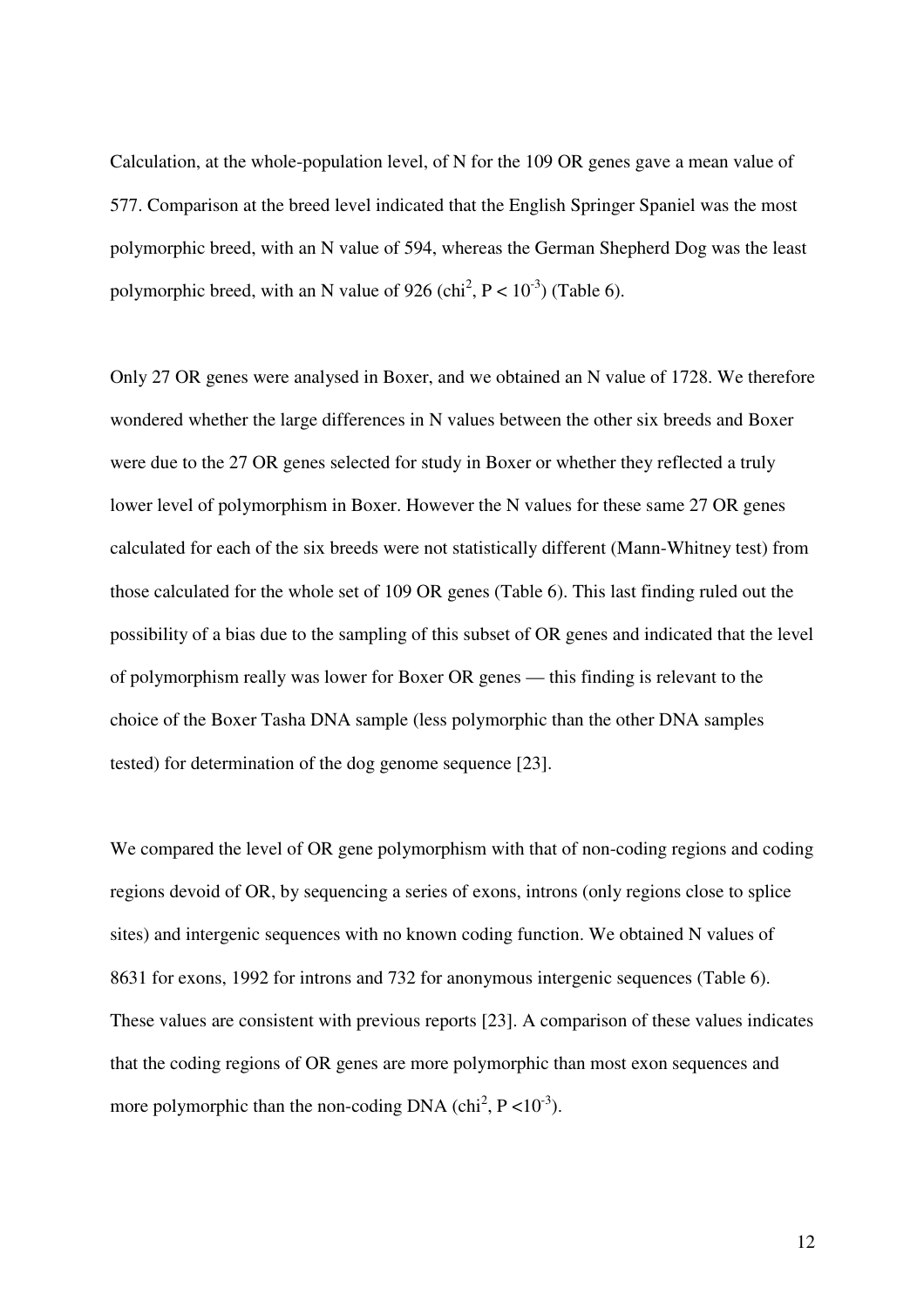In a similar study, Sutter *et al.* [26] sequenced five non-coding regions of the dog genome in a cohort of 95 dogs of five breeds and detected 201 SNP and 19 indels. These results, indicating a lower level of genetic diversity than that observed in OR genes, confirm the high level of genetic diversity of the OR coding exons. The isolated OR genes and genes belonging to small clusters analysed in this study were overrepresented among the 109 OR genes as with respect to their presence in the whole repertoire. As these OR genes tended to be less polymorphic than the OR genes from large clusters, their presence increases the value of N, and the actual difference between OR genes and intergenic sequences should thus be even greater.

## **Ka/Ks and protein sequence polymorphism**

We noted that 152 of the 732 SNP identified within the 109 OR genes led to pseudoalleles (alleles with an interrupted coding frame). Theoretical translation of intact OR genes showed that 307 of the remaining 580 SNP were silent mutations. Of the 273 missense mutations (47% of the total), 130 would result in the incorporation of an amino acid of a different chemical group (Table 7).

Calculation of the Ka/Ks ratio, where Ka is the number of non-synonymous substitutions (missense mutations) per non-synonymous site and Ks is the number of synonymous substitutions (silent mutations) per synonymous site between two closely related species, is the traditional method of assessing the strength of selection affecting proteins during evolution. In a recent study, it was shown that the A/S ratio calculated from the SNP content of the human genome is equivalent to the Ka/Ks ratio for the assessment of selective pressure [32].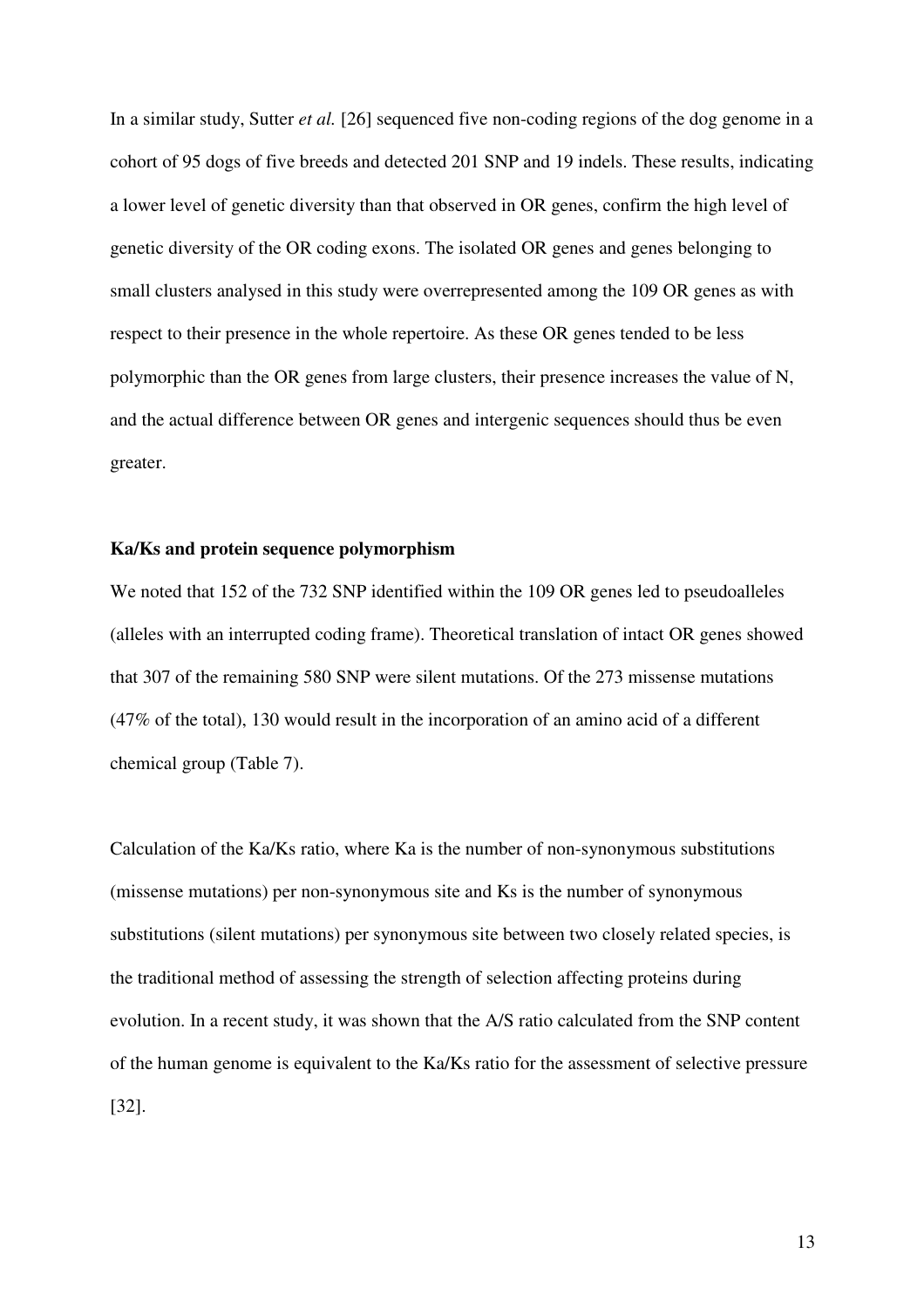Using the SNP detected in this study, a Ka/Ks value of 0.37 was obtained for the 95 OR genes analysed here (109 minus pseudogenes and non-polymorphic genes). Similar values were obtained at the breed level (from 0.31 for Labrador Retriever to 0.37 for Pekingese). A Ka/Ks value of 0.098 has been reported for a large set  $(n=13,816)$  of canine genes [23]. Comparison of these two values (0.37 and 0.098) indicates an absence of strong selective constraint, resulting in greater diversification for the OR genes, as already observed for a small subset of human and chimpanzee OR genes and for the gene encoding the human bitter taste receptor, than for most other genes [33, 34]. As isolated OR genes tended to be less polymorphic than OR within large clusters, we wondered whether the Ka/Ks ratio might differ with cluster size. A Pearson correlation test on the 95 OR genes analysed (all OR genes minus the pseudogenes and genes devoid of SNP) gave a value of -0.05059135, indicating this was not the case. Similarly the Ka/Ks values of the 11 OR genes within small clusters ( $\leq$  5 OR genes) and the values for the 15 OR genes present in the largest cluster (243 OR genes) were not significantly different (Student's *t*-test  $P = 0.78$ ).

We also analysed the distribution of SNP within codon positions and found that 161, 130 and 289 of the 580 SNP were located at the first, second and third codon positions, respectively. This distribution, with 50% of mutations affecting one of the first two positions, at which nearly all mutations induce an amino-acid change, and 50% affecting the third position, at which half of all mutations induce an amino-acid change, is consistent with many mutations (75%) randomly affecting the DNA sequence being retained and not counter-selected.

SNP were found throughout the OR gene sequences, resulting in amino-acid substitutions evenly distributed along the length of corresponding proteins, in the transmembrane, inner and outer parts of the receptors (Table 7).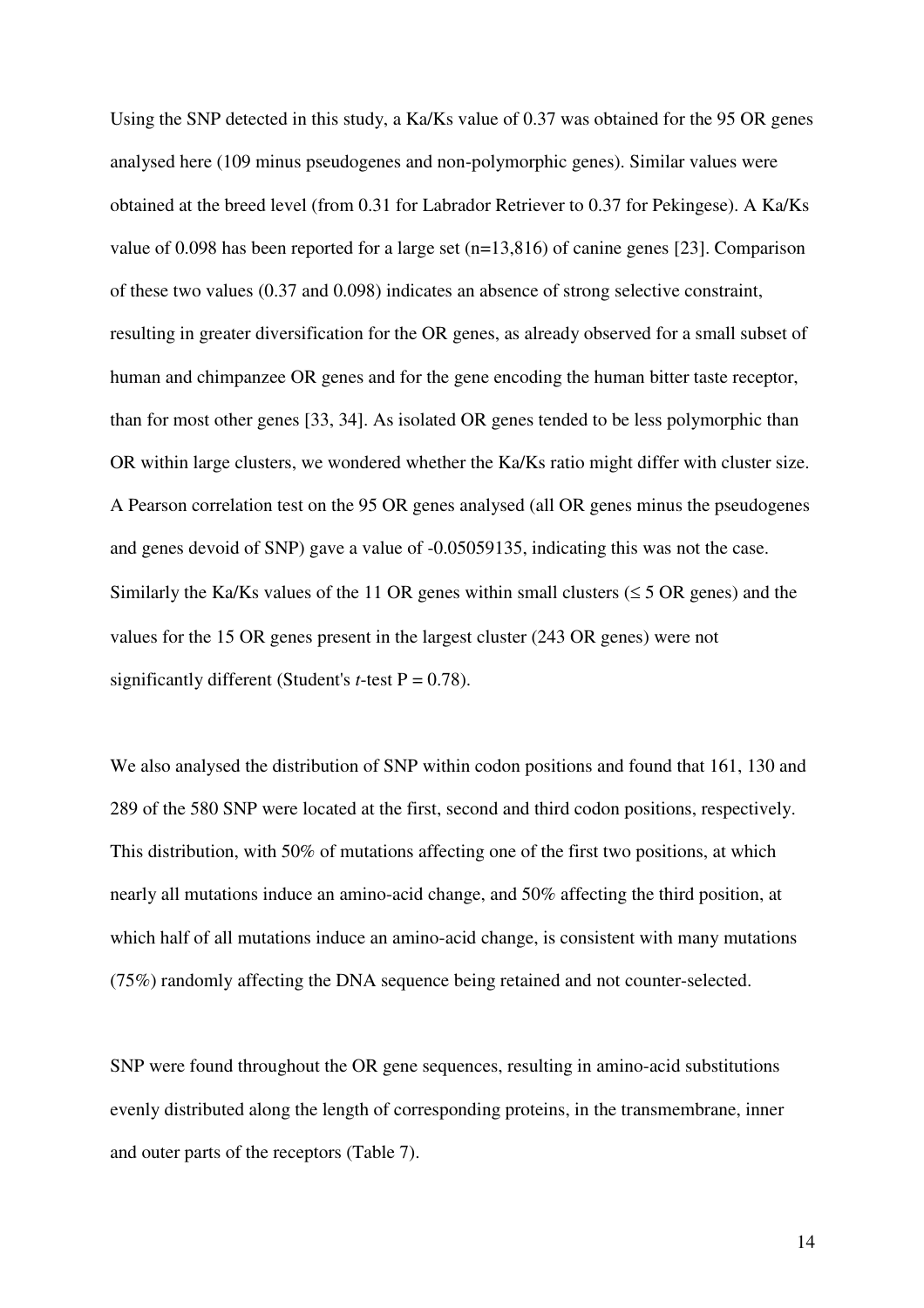However, if we take into account the respective sizes of the various domains, the number of missense mutations is significantly larger in intracellular (IC) than in extracellular (EC) and transmembrane (TM) domains (chi<sup>2</sup>,  $P < 10^{-3}$ ), whereas the number of silent mutations does not appear to differ significantly between domains (chi<sup>2</sup>, P independently). These results were obtained for the whole set of data considered together, or when OR belonging to small clusters ( $\leq$  5 OR genes) and OR belonging to the large cluster (243 OR genes) were considered independently. This indicates the existence of stronger selective pressure to maintain the structural conformation of the parts of the OR related to ligand binding (TM 3, TM5 and EC3 [9]) than to maintain the structure of the part of the protein involved in signal transduction and processing. This finding, which conflicts with those of Buck and Axel [1], should be interpreted taking into account the fact that we compared the sequences of the same gene in different breeds, whereas Buck and Axel [1] compared paralogous OR genes from a single rat and thus compared OR with different binding properties. It would thus be of interest to determine whether the amino-acid changes within IC domains affect the efficiency of the transduction pathway and, in turn, odorant sensing properties. The distributions of missense and silent mutations for the 136 SNP present in only one breed (private SNP) and for the 168 SNP shared by all six breeds indicate a significant bias, with missense mutations more frequent among private SNP (chi<sup>2</sup>,  $P < 10^{-2}$ ), suggesting selection pressure related to breeding practices.

We used the CORP program to determine the effects, if any, of the 273 missense mutations [35]. Of the 83 OR genes with missense mutation(s), 44 conserved the same  $\Psi_L$  value, whereas changes < 0.3 were observed for 20 OR and changes > 0.3 for 19 OR. Variations of this type were also associated with higher or lower functionality as defined by the CORP program. As concerns a putative decrease in functionality, only 14 of the 273 SNP leading to

15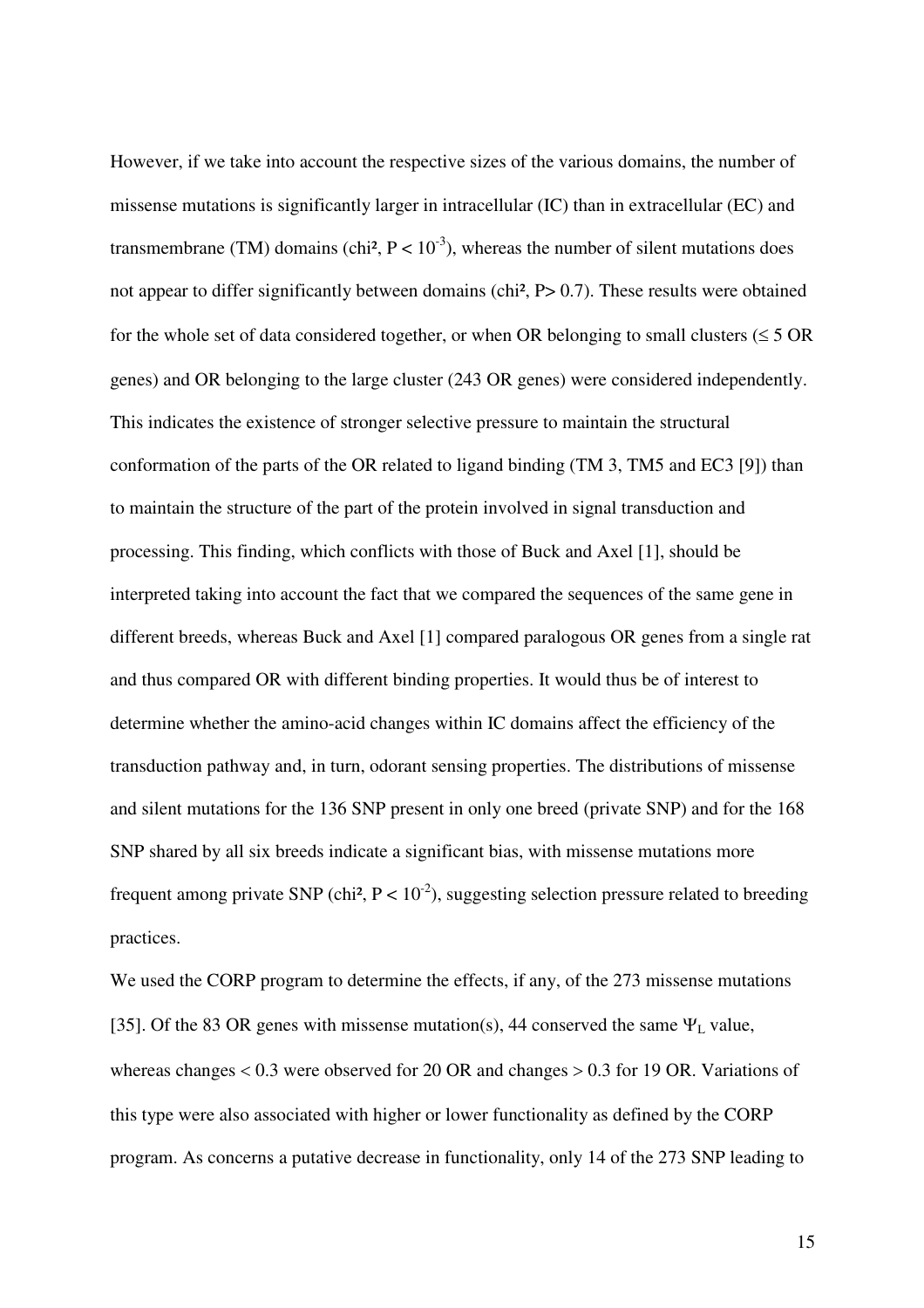an amino acid changes affect the 22 most highly conserved positions [9]. In addition, five missense mutations involved the arginine of the MAYDRY conserved motif.

#### **Pseudogene formation**

Mammalian OR repertoires contain a large number of pseudogenes — up to 60% for the human repertoire and around 20% for the rodent and dog OR repertoires [4-8]. These pseudogenes are not retrogenes and have resulted from nonsense mutations or short indels occurring during evolution. Of the 109 OR genes analysed in this study, seven were strictly pseudogenes, 86 were intact in all breeds and 16 OR genes had both intact and interrupted ORF (pseudoallele). In each breed, a subset of 10 to 13 of these 16 OR have been identified as having one or more pseudoalleles (Table 8). The frequency of SNP closing the frame varies across breeds (Table 8). For example, CfOR08G02 has an SNP 360 (360 indicates the nucleotide position) that closes the frame. It is present in all six breeds, but at very different frequencies: 0.812 in German Shepherd Dog, 0.375 in Belgian Malinois, 0.125 in English Springer Spaniel, 0.188 in Greyhound, 0.438 in Labrador Retriever and 0.062 in Pekingese. Other examples, such as the SNP 362 of CfOR14A11 or SNP1 of CfOR12F06, are provided in Table 8. More extreme distributions exist, with SNP closing the frame in one or more breeds, but not all, such as the SNP 84 of CfOR0821 or SNP 49 of CfOR0401, which close the frame only in Pekingese and English Springer Spaniel, respectively. Genotype analysis (data not shown) indicates that the distribution within breeds is not homogeneous, with dogs having zero, one or two alleles with an interrupted ORF. These results indicate that the status of a gene as active or inactive (pseudogene) does not necessarily apply to the whole dog population, depending instead upon breed or even the individual dog. These observations suggest that pseudogene formation is still an active process, as previously reported [18, 36], related to the acceptance of a large proportion of mutational events to the probable continuing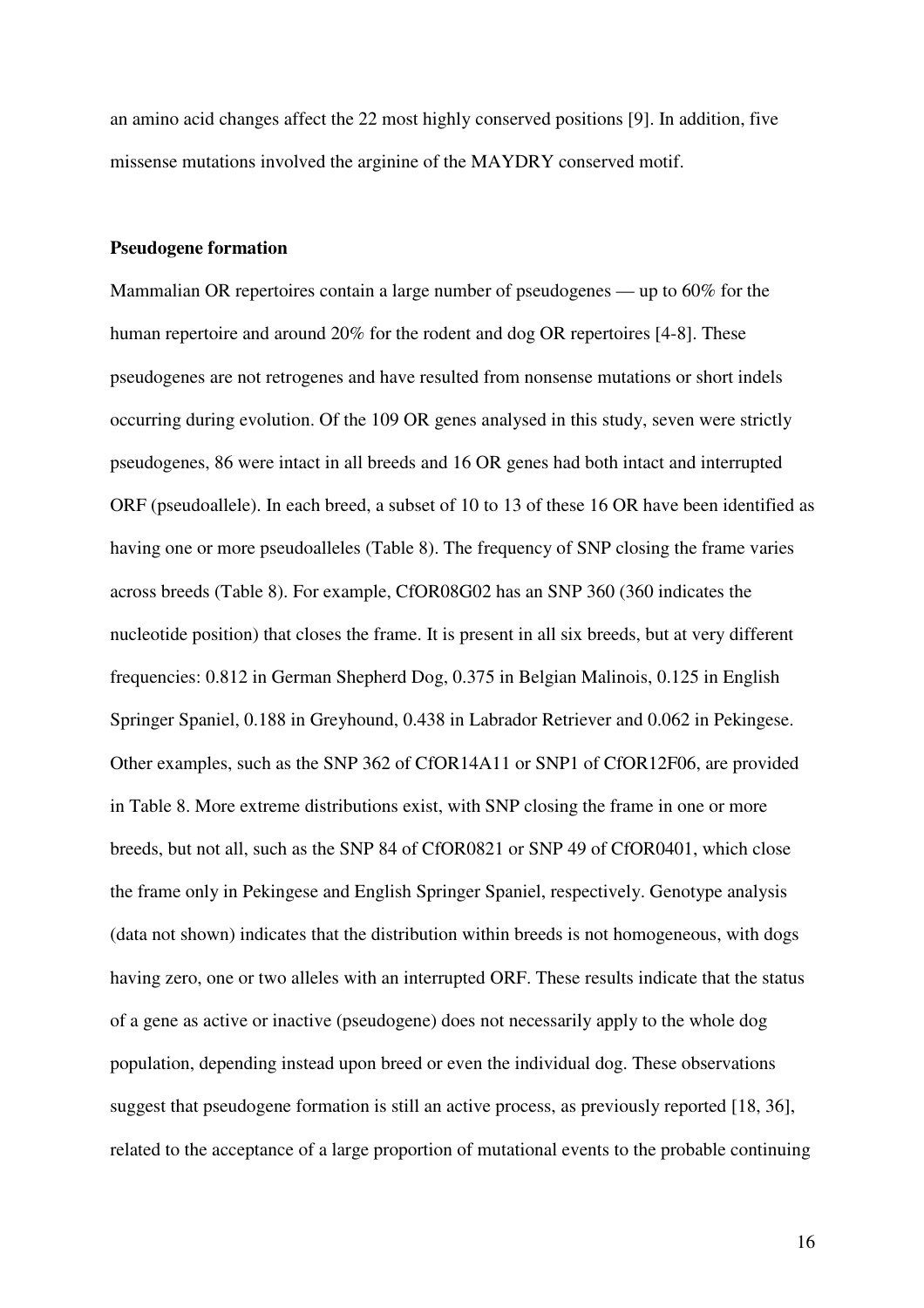diversification of the OR repertoire — the risk attached to deleterious mutations being counter-balanced by the highly combinatory nature of the OR repertoire [37, 38], partly accounted for by gene redundancy.

#### **Haplotype structures and distribution**

We used the Fast Phase algorithm [27] to identify a total of 809 haplotype structures for all OR genes with more than two SNP (see additional file 4). We found that the mean number of haplotypes per gene and per breed varied between 2.83 for German Shepherd Dog and 3.73 for English Springer Spaniel. Not surprisingly, the number of haplotypes per gene increased with the number of SNP. However this relationship is not simple and many exceptions were noted .We plotted the haplotype/SNP number ratio against the number of SNP (Figure 5). We calculated the Manhattan distances between the points and generated four groups of OR genes by agglomerative hierarchical clustering, with the two extreme groups having 11 OR and 5 OR genes. As examples of these two extreme groups, CfOR12A07 has 4 SNP and 11 haplotypes and DOPRH07 has 21 SNP and 4 haplotypes (see additional file 4).

The existence of the two extreme groups (Figure 5) suggests two different evolutionary processes. However, comparisons of gene status (family, subfamily, CFA position, cluster position for OR genes belonging to these two extreme groups) identified no specific feature.

As pointed out above, most of the SNP common to all six breeds had different MAF. Not surprisingly, this leads to very different haplotype patterns in different breeds, with some breed-specific haplotypes, such as the GCAGAGGTAAT haplotype (CfOR5413), which was found in 11 of the 16 Pekingese haplotypes but was absent from the other breeds (see additional file 4).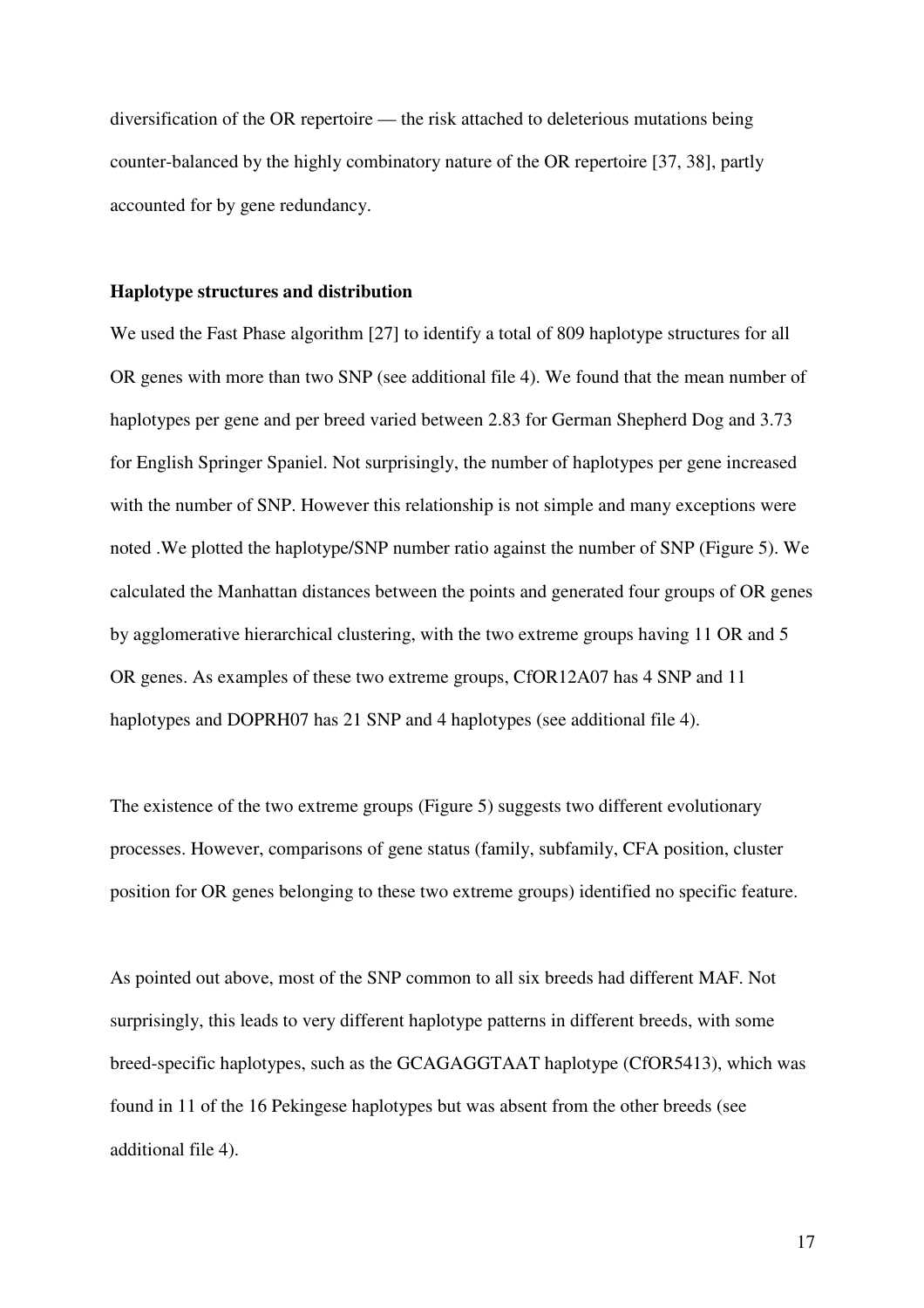In total, we identified 332 breed-specific haplotypes (41%). Many (205) were found only once, but some (38) accounted for 25% or more of the 16 possibilities per OR gene per breed and might even be the most frequent haplotype in the breed concerned (Table 9). The combination of a small number of haplotypes may result, for each breed, in a haplotype signature. This signature could be used to certify that a given animal does or does not belong to a specific breed, based on the analyses of limited numbers of OR genes. For example, the haplotype structure of CfOR0050 and CfOR16H04, deduced from the analysis of 11 SNP, would be sufficient to identify a dog as a German Shepherd Dog.

#### **Linkage disequilibrium (LD)**

Linkage disequilibrium indicates an association between two polymorphic markers, for which pairs of alleles are inherited together. Previous studies have shown that dogs display higher levels of LD than humans. However, LD has also been shown to be heterogeneous, with alternating genomic long and short regions of LD [23]. This pattern of alternating long and short LD regions, which differs between breeds, has been attributed to the history of the dog population, which has been characterised by two bottlenecks and expansion periods [23, 26]. We investigated the evolution of the OR gene repertoire by calculating LD both within and between OR genes.

#### LD within OR genes

All pairs of SNP (MAF > 0.05) within each OR were used to calculate the mean  $r^2$  per breed — range of 0.52 for Pekingese to 0.70 for German Shepherd Dog, with a mean of 0.33 for the whole population (Table 10). These values indicate (1) that the extent of LD for OR genes is one tenth the mean extent of LD previously reported [23]; (2) the lower  $r^2$  value (0.33)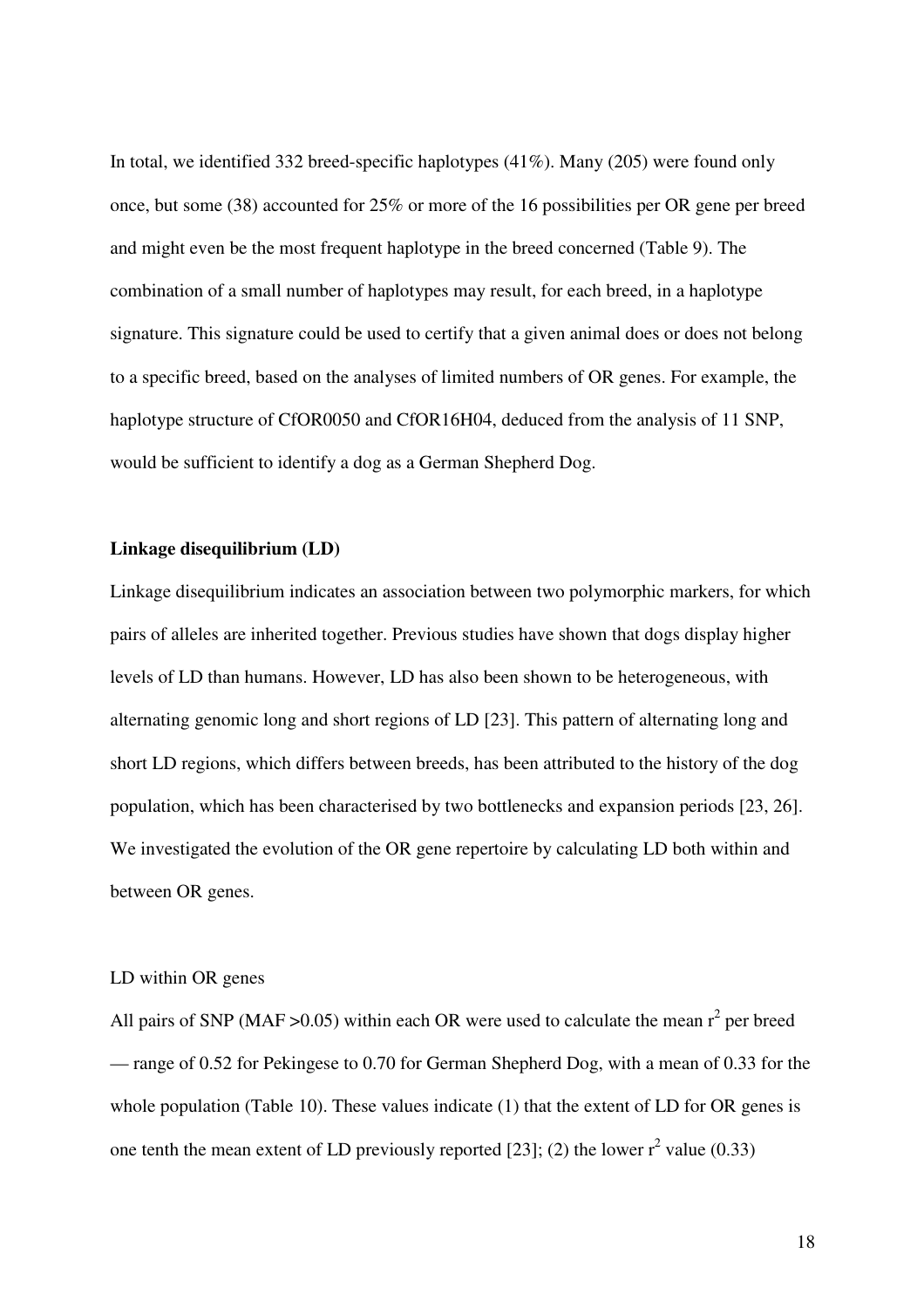obtained for the whole population than for individual breeds is consistent with greater homogeneity within breeds. This low LD value indicates that SNP alleles within individual OR genes are not inherited as a block and suggests an ongoing gene conversion process potentially generating many OR genes with higher levels of polymorphism than the bulk DNA [39, 40].

#### LD within OR clusters

A number of the sequenced OR genes corresponded to several clusters between 104 kb and 182 kb in size (see clusters description in additional file 5). We first retrieved SNP with a MAF > 0.2 and calculated D' values for each pair of SNP. The percentage of SNP pairs with a D' value >0.8 varied from 38 to 66% for the five different clusters analysed within the whole population (Table 11). Contrasting results were obtained for analyses within breeds. For example, Belgian Malinois and Greyhound, in cluster 03, were weakly polymorphic and no LD value was calculated, whereas, for German Shepherd Dog and Labrador Retriever, 100% of SNP pairs had a D' value >0.8 and, in Pekingese, only 58% of SNP pairs had a D' value >0.8. These results indicate that the constraints imposed on OR cluster evolution are not identically distributed in the different breeds. The LD value calculated per breed was also higher than that calculated for the whole cohort (Table 11). This result contrasts with the findings of Sutter *et al*. [26], showing that the LD value calculated at the whole-population level for regions devoid of OR genes was similar to that obtained for individual breeds. However, our result is consistent with that reported by Menashe *et al*. [41] for the analysis of a human OR cluster in different populations.

### **Conclusions**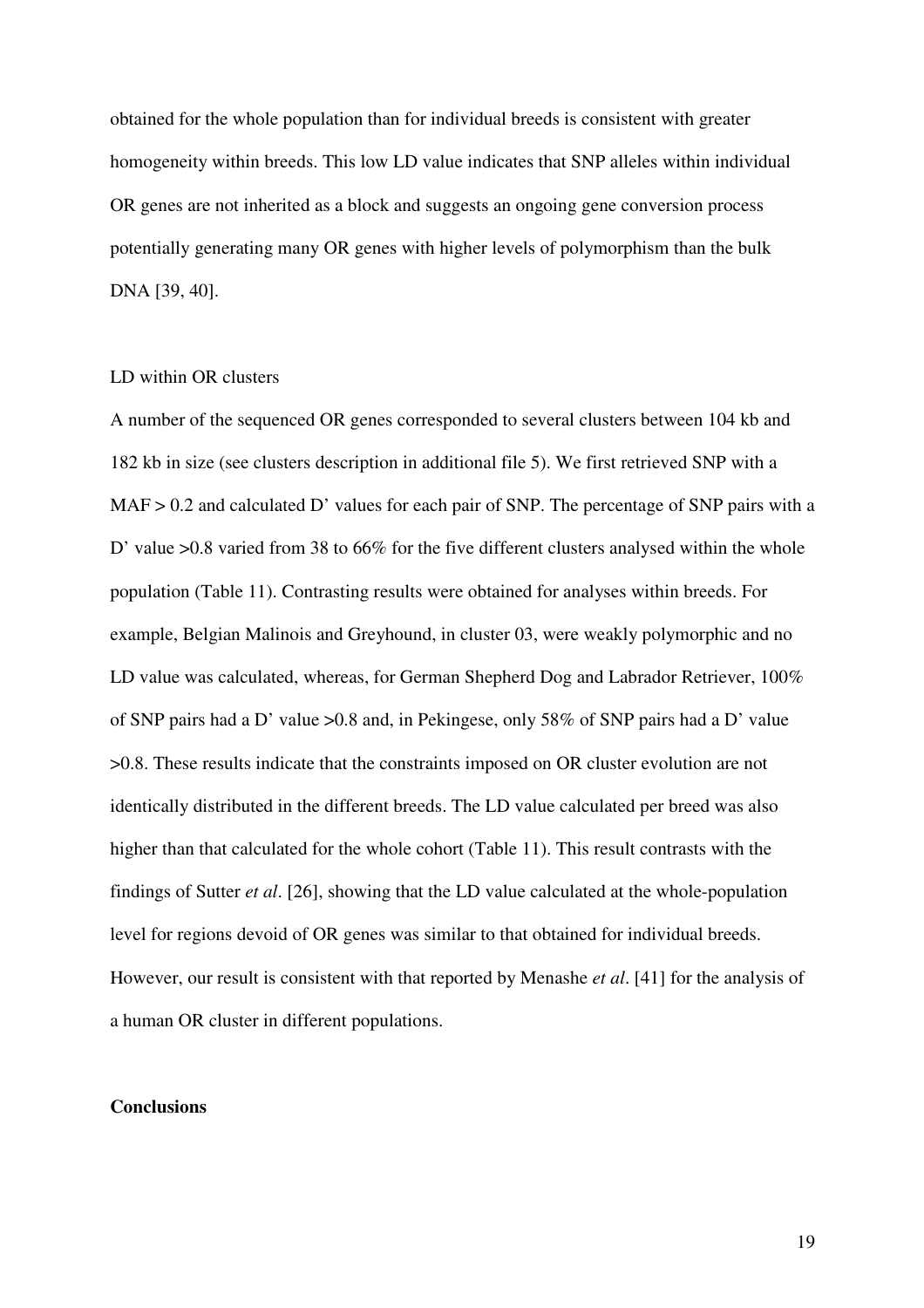We have shown here that overall OR gene diversity is very high, with a mean distance (N) between SNP of 577 nt, slightly less than that calculated for non-coding sequences and much shorter than the distances calculated for exon sequences. However, this diversity is not uniformly distributed, some OR genes having few or no SNP, whereas others may have as many as 22 SNP in their coding sequence. In addition, individual OR genes may be highly polymorphic in one or a few breeds and devoid of SNP in other breeds. Thus, the overall level of polymorphism was found to differ between breeds, with a mean distance of 628 for the Pekingese and 926 for German Shepherd Dog. An even higher N value was calculated for the Boxer, consistent with previous suggestions of a lower level of genetic diversity in this breed [23].

As the presence of different alleles of specific OR genes has been shown to affect the perception of isovaleric acid and androstenone in humans [16, 17], this OR genetic diversity, with 47% of SNP leading to missense mutations, should clearly affect the odorant sensing capabilities of dogs. However, as the ligands of most of these OR are unknown, it is not possible yet to correlate the OR genetic polymorphism with variation in odorant perception. The level of polymorphism for about 50% of the OR genes was found to be higher than that for anonymous sequences, for which all, or almost all mutations arising during DNA replication are probably conserved. As there is no evidence to suggest that replication is itself defective, another mechanism, such as gene conversion, should be considered to account for this higher level of polymorphism, as suggested by the low LD values calculated within OR genes.

This process, which is of great importance in maintaining sequence homogeneity in genes with multiple copies, such as histone genes, has been proposed as a mechanism guiding the

20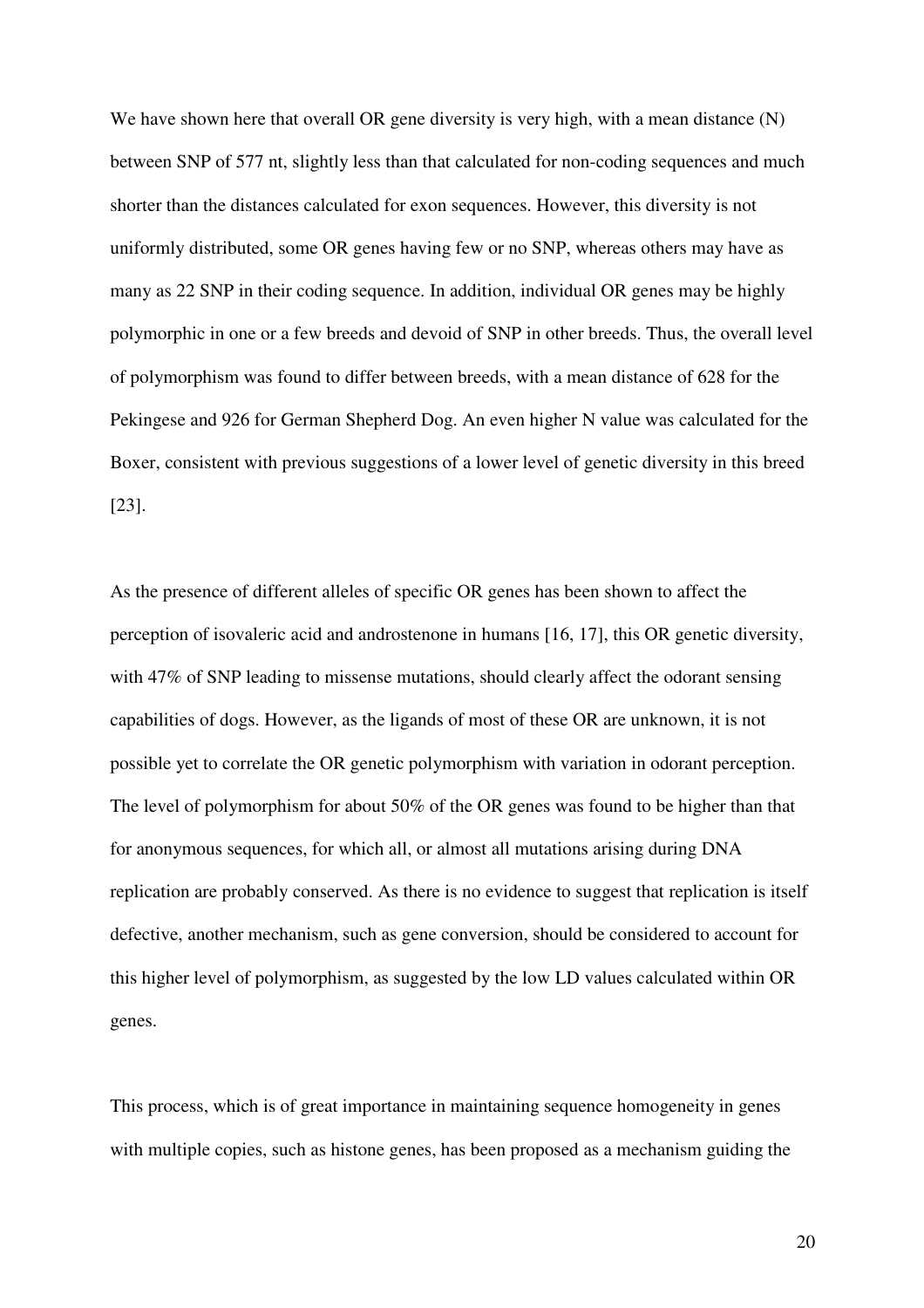evolution of paralogous OR genes [40, 42]. We suggest that this mechanism may be involved in the accumulation of SNP, although some of these mutations may lead to a less functional OR or may be nonsense mutations.

The accumulation of mutations diversifying OR amino-acid sequences may have two opposite effects that must be balanced: an increase in odour pattern recognition and the risk of a loss of function. Such losses of function do occur, as indicated by the ongoing pseudogenisation observed. However, the risk of losing the ability to sense a particular odorant is minimized by the highly combinatory code [37, 38]. Nonetheless, not all OR genes are polymorphic, and up to 22% of the OR genes in an individual breed may be entirely non-polymorphic. This raises the possibility that these non-polymorphic OR may be involved in recognising odorants of particular importance or may have a unique binding specificity not shared by other OR. Finally, we observed that, for each breed studied, it was possible to define specific haplotypes for a number of OR genes characteristic of the breed, which could be used as a genetic signature to determine whether or not a particular dog belongs to a particular breed.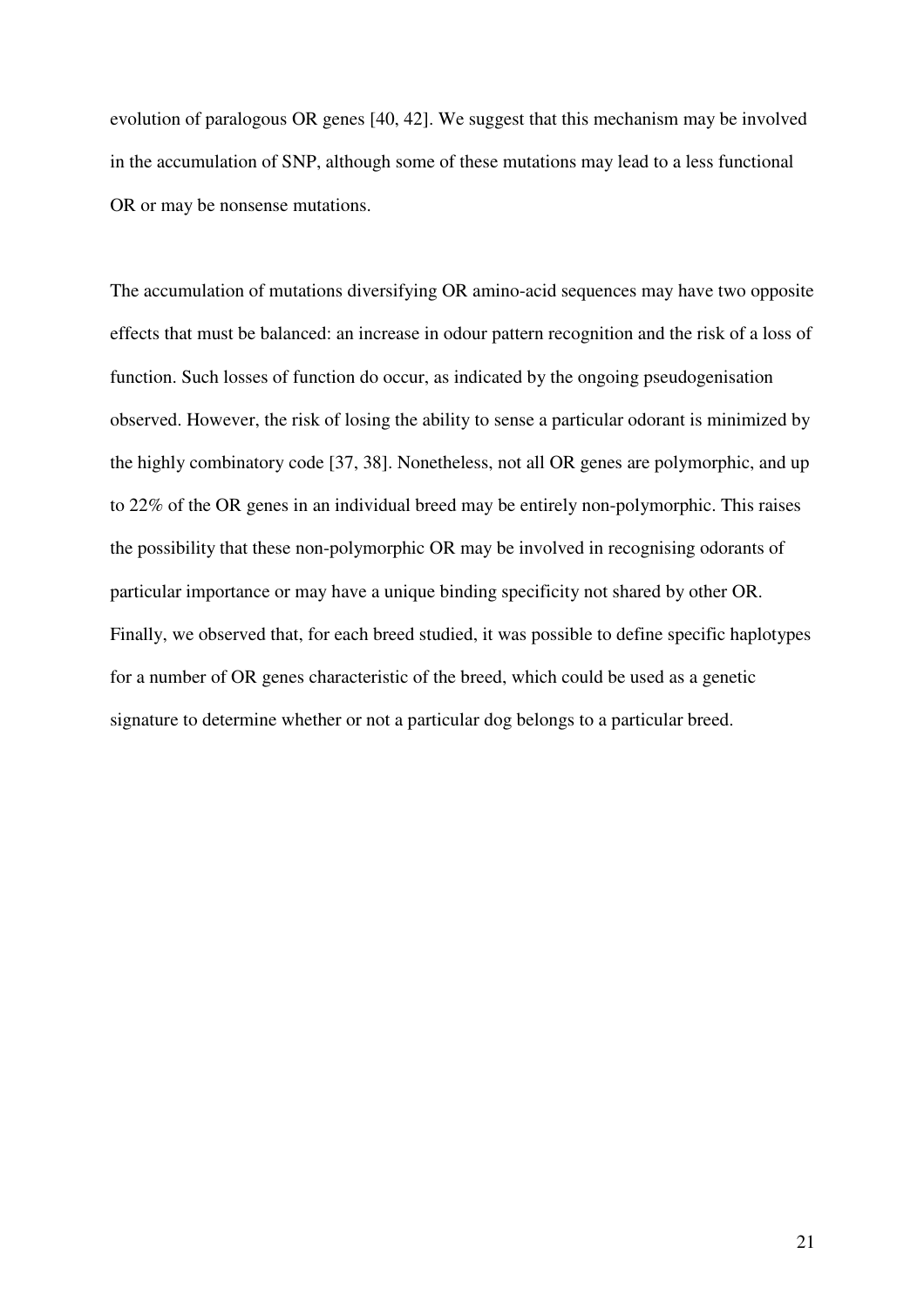## **Authors' contributions**

SR carried out molecular genetic studies, interpreted the data and drafted the manuscript. ST carried out molecular genetic studies and participated in sequence alignment. MR carried out molecular genetic studies. AV participated in the statistical treatment of the data. SD determined the nucleotide sequences. CA provided the DNA samples. CH participated in the statistical treatment of the data. FG conceived, designed, coordinated the study and helped to draft the manuscript. All authors read and approved the final manuscript.

# **Acknowledgements**

We would like to thank Dr Gary S. Johnson (Department of Veterinary Pathobiology-University of Missouri, USA) and Dr Paul G. Jones from Masterfoods (England) as well as Dr Gilles Chaudieu, Dr Philippe Pilorge, Dr Catherine Lefevre and Dr Vincent Biourges for generously providing dog blood samples. Marie Avery is warmly thanked for her technical contribution during her Masters degree. The *Centre National Recherche Scientique*, the *Université de Rennes 1*, the *Conseil Régional de Bretagne* and the Technical Support Working Group are acknowledged for their generous support and encouragement to FG.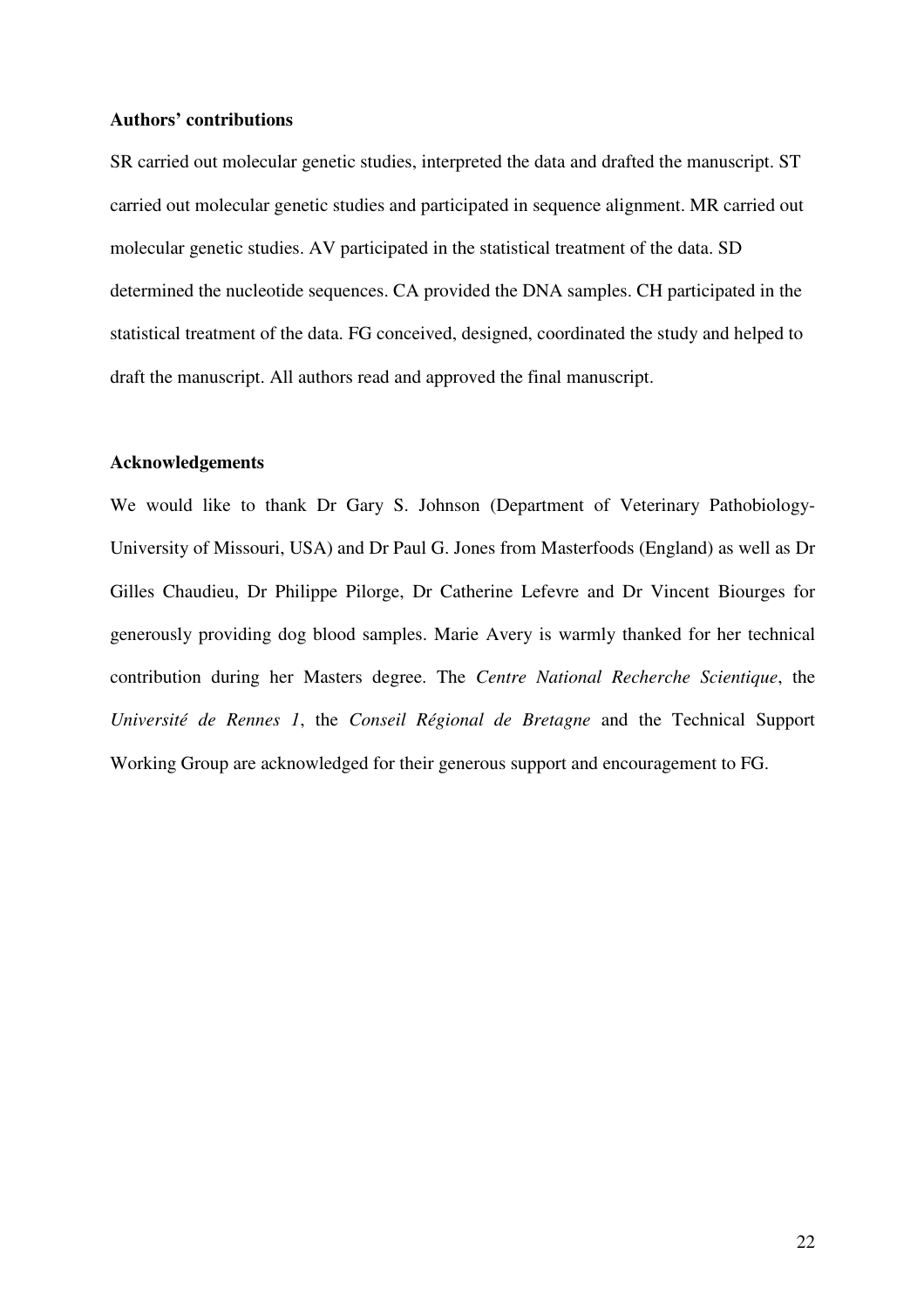# **References**

- 1. Buck L, Axel R: **A novel multigene family may encode odorant receptors: a molecular basis for odor recognition**. *Cell* 1991, **65**(1):175-187.
- 2. Buck LB: **The molecular architecture of odor and pheromone sensing in mammals**. *Cell* 2000, **100**(6):611-618.
- 3. Firestein S: **How the olfactory system makes sense of scents**. *Nature* 2001, **413**(6852):211-218.
- 4. Glusman G, Yanai I, Rubin I, Lancet D: **The complete human olfactory subgenome**. *Genome Res* 2001, **11**(5):685-702.
- 5. Godfrey PA, Malnic B, Buck LB: **The mouse olfactory receptor gene family**. *Proc Natl Acad Sci U S A* 2004, **101**(7):2156-2161.
- 6. Malnic B, Godfrey PA, Buck LB: **The human olfactory receptor gene family**. *Proc Natl Acad Sci U S A* 2004, **101**(8):2584-2589.
- 7. Quignon P, Giraud M, Rimbault M, Lavigne P, Tacher S, Morin E, Retout E, Valin AS, Lindblad-Toh K, Nicolas J, Galibert F: **The dog and rat olfactory receptor repertoires**. *Genome Biol* 2005, **6**(10):R83.
- 8. Zhang X, Firestein S: **The olfactory receptor gene superfamily of the mouse**. *Nat Neurosci* 2002, **5**(2):124-133.
- 9. Man O, Gilad Y, Lancet D: **Prediction of the odorant binding site of olfactory receptor proteins by human-mouse comparisons**. *Protein Sci* 2004, **13**(1):240-254.
- 10. Schmiedeberg K, Shirokova E, Weber HP, Schilling B, Meyerhof W, Krautwurst D: **Structural determinants of odorant recognition by the human olfactory receptors OR1A1 and OR1A2**. *J Struct Biol* 2007, **159**(3):400-412.
- 11. Shepherd GM: **Discrimination of molecular signals by the olfactory receptor neuron**. *Neuron* 1994, **13**(4):771-790.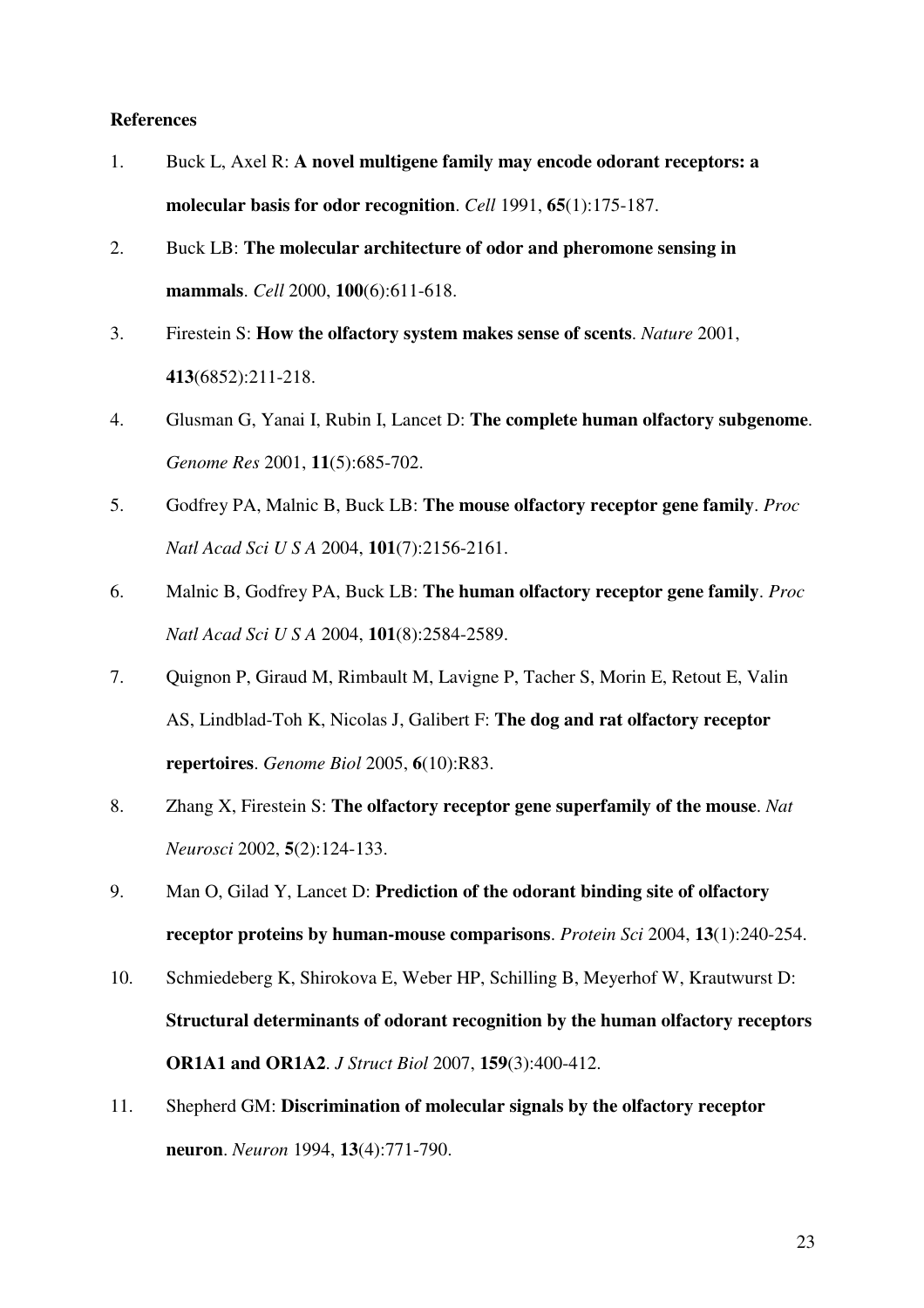- 12. Clutton-Brock J: **Origin of the dog: domestication and early history**. *Serpell J, ed The domestic dog, its evolution, behaviour and interactions with people New-York: Cambridge University Press* 1995:7-20.
- 13. Savolainen P, Zhang YP, Luo J, Lundeberg J, Leitner T: **Genetic evidence for an East Asian origin of domestic dogs**. *Science* 2002, **298**(5598):1610-1613.
- 14. Vila C, Savolainen P, Maldonado JE, Amorim IR, Rice JE, Honeycutt RL, Crandall KA, Lundeberg J, Wayne RK: **Multiple and ancient origins of the domestic dog**. *Science* 1997, **276**(5319):1687-1689.
- 15. AKC: **http://www.akc.org/**.
- 16. Keller A, Zhuang H, Chi Q, Vosshall LB, Matsunami H: **Genetic variation in a human odorant receptor alters odour perception**. *Nature* 2007, **449**(7161):468- 472.
- 17. Menashe I, Abaffy T, Hasin Y, Goshen S, Yahalom V, Luetje CW, Lancet D: **Genetic elucidation of human hyperosmia to isovaleric acid**. *PLoS Biol* 2007, **5**(11):e284.
- 18. Gaillard I, Rouquier S, Chavanieu A, Mollard P, Giorgi D: **Amino-acid changes acquired during evolution by olfactory receptor 912-93 modify the specificity of odorant recognition**. *Hum Mol Genet* 2004, **13**(7):771-780.
- 19. Tacher S, Quignon P, Rimbault M, Dreano S, Andre C, Galibert F: **Olfactory receptor sequence polymorphism within and between breeds of dogs**. *J Hered*  2005, **96**(7):812-816.
- 20. CaniDNA: **http://mandrake.med.univ-rennes1.fr/DogBases/caniDNA/index.php**.
- 21. Primer3: **http://frodo.wi.mit.edu/cgi-bin/primer3/primer3\_www.cgi**.
- 22. **http://dogs.genouest.org/ORrepertoire.html**
- 23. Lindblad-Toh K, Wade CM, Mikkelsen TS, Karlsson EK, Jaffe DB, Kamal M, Clamp M, Chang JL, Kulbokas EJ, 3rd, Zody MC, Mauceli E, Xie X, Breen M, Wayne RK,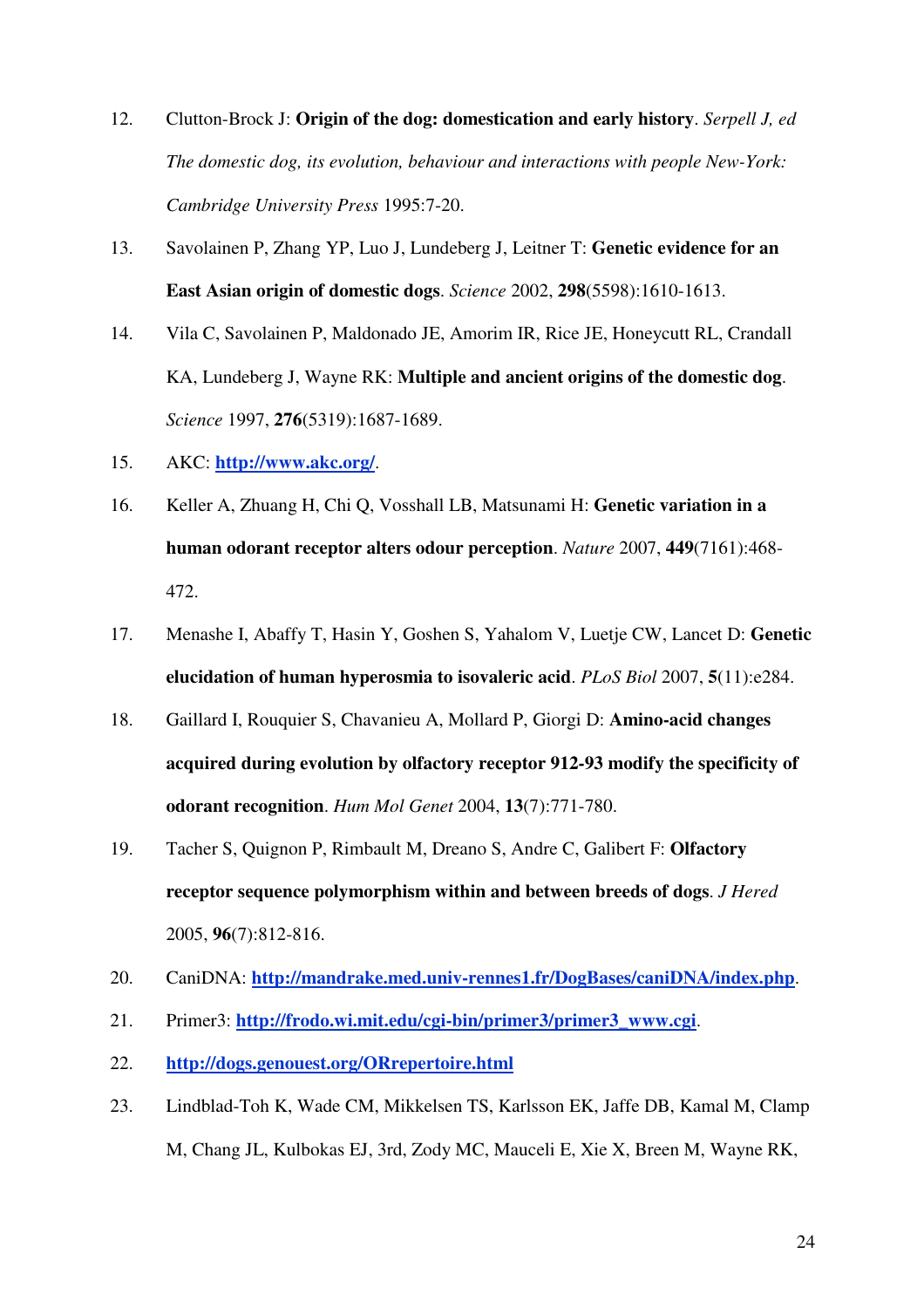Ostrander EA, Ponting CP, Galibert F, Smith DR, DeJong PJ, Kirkness E, Alvarez P, Biagi T, Brockman W, Butler J, Chin CW, Cook A, Cuff J, Daly MJ, DeCaprio D, Gnerre S, Grabherr M, Kellis M, Kleber M, Bardeleben C, Goodstadt L, Heger A, Hitte C, Kim L, Koepfli KP, Parker HG, Pollinger JP, Searle SM, Sutter NB, Thomas R, Webber C, Baldwin J, Abebe A, Abouelleil A, Aftuck L, Ait-Zahra M, Aldredge T, Allen N, An P, Anderson S, Antoine C, Arachchi H, Aslam A, Ayotte L, Bachantsang P, Barry A, Bayul T, Benamara M, Berlin A, Bessette D, Blitshteyn B, Bloom T, Blye J, Boguslavskiy L, Bonnet C, Boukhgalter B, Brown A, Cahill P, Calixte N, Camarata J, Cheshatsang Y, Chu J, Citroen M, Collymore A, Cooke P, Dawoe T, Daza R, Decktor K, DeGray S, Dhargay N, Dooley K, Dooley K, Dorje P, Dorjee K, Dorris L, Duffey N, Dupes A, Egbiremolen O, Elong R, Falk J, Farina A, Faro S, Ferguson D, Ferreira P, Fisher S, FitzGerald M, Foley K, Foley C, Franke A, Friedrich D, Gage D, Garber M, Gearin G, Giannoukos G, Goode T, Goyette A, Graham J, Grandbois E, Gyaltsen K, Hafez N, Hagopian D, Hagos B, Hall J, Healy C, Hegarty R, Honan T, Horn A, Houde N, Hughes L, Hunnicutt L, Husby M, Jester B, Jones C, Kamat A, Kanga B, Kells C, Khazanovich D, Kieu AC, Kisner P, Kumar M, Lance K, Landers T, Lara M, Lee W, Leger JP, Lennon N, Leuper L, LeVine S, Liu J, Liu X, Lokyitsang Y, Lokyitsang T, Lui A, Macdonald J, Major J, Marabella R, Maru K, Matthews C, McDonough S, Mehta T, Meldrim J, Melnikov A, Meneus L, Mihalev A, Mihova T, Miller K, Mittelman R, Mlenga V, Mulrain L, Munson G, Navidi A, Naylor J, Nguyen T, Nguyen N, Nguyen C, Nguyen T, Nicol R, Norbu N, Norbu C, Novod N, Nyima T, Olandt P, O'Neill B, O'Neill K, Osman S, Oyono L, Patti C, Perrin D, Phunkhang P, Pierre F, Priest M, Rachupka A, Raghuraman S, Rameau R, Ray V, Raymond C, Rege F, Rise C, Rogers J, Rogov P, Sahalie J, Settipalli S, Sharpe T, Shea T, Sheehan M, Sherpa N, Shi J, Shih D, Sloan J, Smith C, Sparrow T, Stalker J, Stange-Thomann N,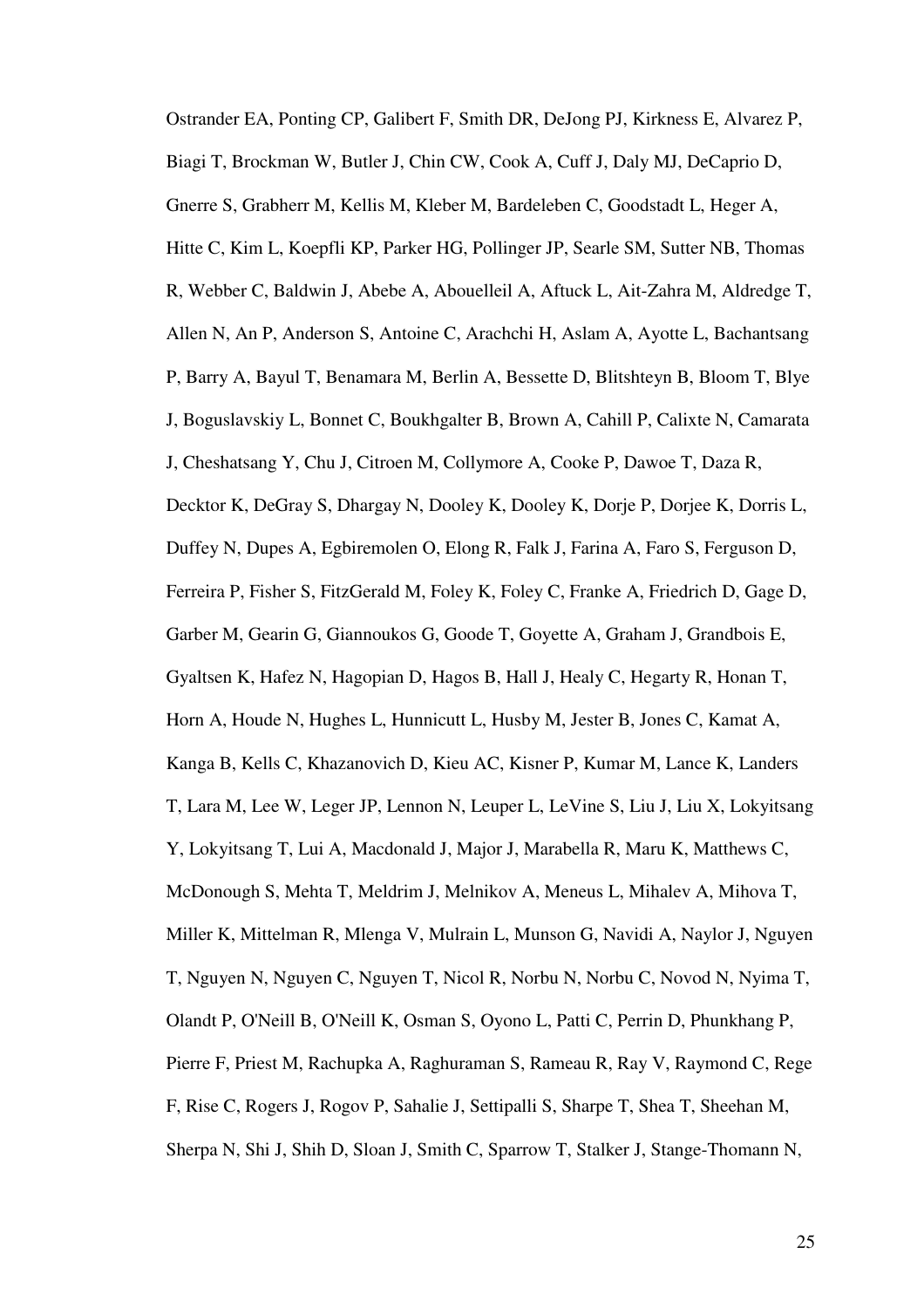Stavropoulos S, Stone C, Stone S, Sykes S, Tchuinga P, Tenzing P, Tesfaye S, Thoulutsang D, Thoulutsang Y, Topham K, Topping I, Tsamla T, Vassiliev H, Venkataraman V, Vo A, Wangchuk T, Wangdi T, Weiand M, Wilkinson J, Wilson A, Yadav S, Yang S, Yang X, Young G, Yu Q, Zainoun J, Zembek L, Zimmer A, Lander ES: **Genome sequence, comparative analysis and haplotype structure of the domestic dog**. *Nature* 2005, **438**(7069):803-819.

- 24. Ewing B, Green P: **Base-calling of automated sequencer traces using phred. II. Error probabilities**. *Genome Res* 1998, **8**(3):186-194.
- 25. Barrett JC, Fry B, Maller J, Daly MJ: **Haploview: analysis and visualization of LD and haplotype maps**. *Bioinformatics* 2005, **21**(2):263-265.
- 26. Sutter NB, Eberle MA, Parker HG, Pullar BJ, Kirkness EF, Kruglyak L, Ostrander EA: **Extensive and breed-specific linkage disequilibrium in Canis familiaris**. *Genome Res* 2004, **14**(12):2388-2396.
- 27. Scheet P, Stephens M: **A fast and flexible statistical model for large-scale population genotype data: applications to inferring missing genotypes and haplotypic phase**. *Am J Hum Genet* 2006, **78**(4):629-644.
- 28. Goldman N, Yang Z: **A codon-based model of nucleotide substitution for proteincoding DNA sequences**. *Mol Biol Evol* 1994, **11**(5):725-736.
- 29. PAML: **http://abacus.gene.ucl.ac.uk/software/paml.html**.
- 30. Quignon P, Kirkness E, Cadieu E, Touleimat N, Guyon R, Renier C, Hitte C, Andre C, Fraser C, Galibert F: **Comparison of the canine and human olfactory receptor gene repertoires**. *Genome Biol* 2003, **4**(12):R80.
- 31. HCLUST: **http://cran.r-project.org/**.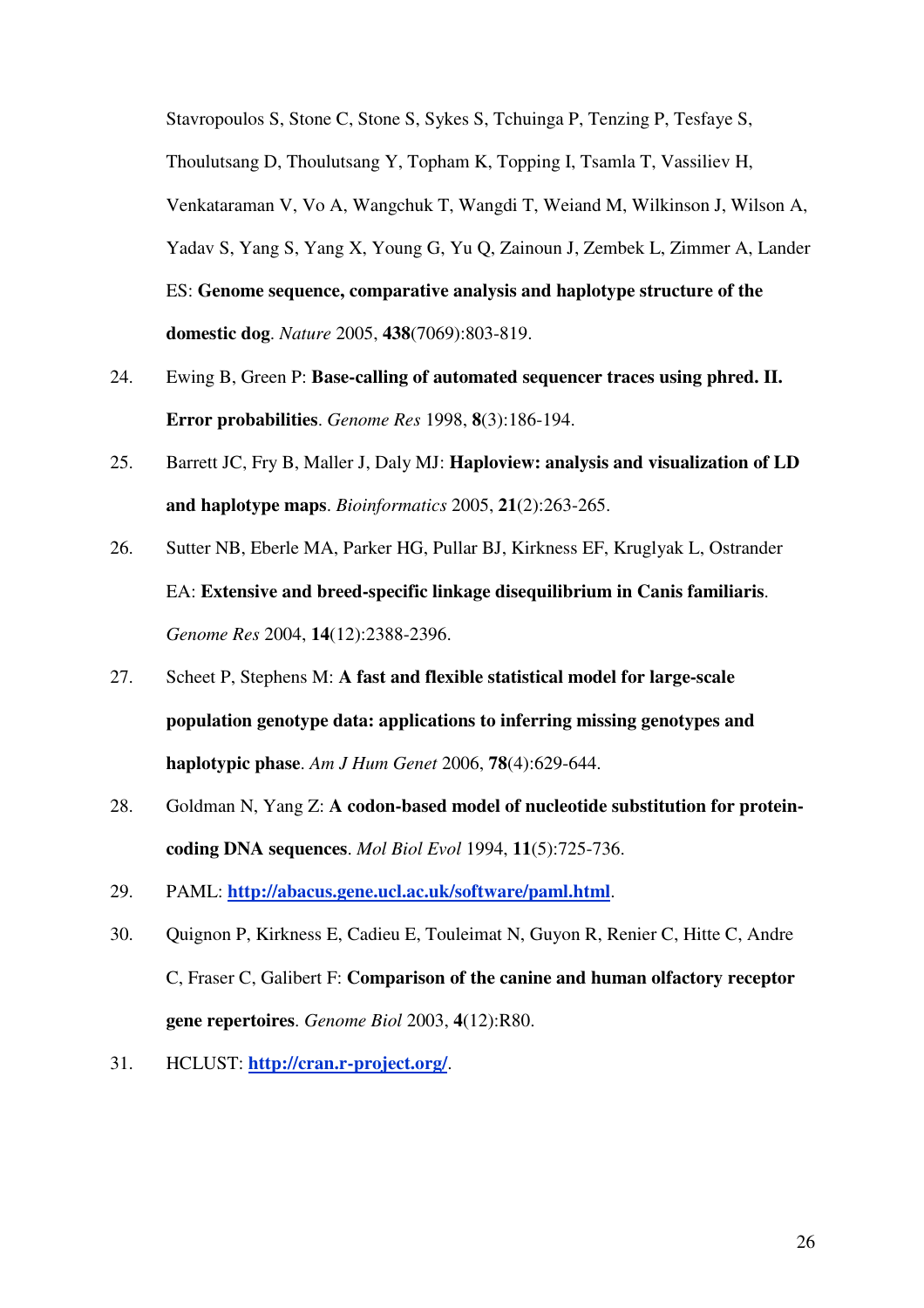- 32. Liu J, Zhang Y, Lei X, Zhang Z: **Natural selection of protein structural and functional properties: a single nucleotide polymorphism perspective**. *Genome Biol*  2008, **9**(4):R69.
- 33. Gilad Y, Bustamante CD, Lancet D, Paabo S: **Natural selection on the olfactory receptor gene family in humans and chimpanzees**. *Am J Hum Genet* 2003, **73**(3):489-501.
- 34. Kim U, Wooding S, Ricci D, Jorde LB, Drayna D: **Worldwide haplotype diversity and coding sequence variation at human bitter taste receptor loci**. *Hum Mutat*  2005, **26**(3):199-204.
- 35. Menashe I, Aloni R, Lancet D: **A probabilistic classifier for olfactory receptor pseudogenes**. *BMC Bioinformatics* 2006, **7**:393.
- 36. Gilad Y, Lancet D: **Population differences in the human functional olfactory repertoire**. *Mol Biol Evol* 2003, **20**(3):307-314.
- 37. Benbernou N, Tacher S, Robin S, Rakotomanga M, Senger F, Galibert F: **Functional analysis of a subset of canine olfactory receptor genes**. *J Hered* 2007, **98**(5):500- 505.
- 38. Malnic B, Hirono J, Sato T, Buck LB: **Combinatorial receptor codes for odors**. *Cell*  1999, **96**(5):713-723.
- 39. Newman T, Trask BJ: **Complex evolution of 7E olfactory receptor genes in segmental duplications**. *Genome Res* 2003, **13**(5):781-793.
- 40. Sharon D, Glusman G, Pilpel Y, Khen M, Gruetzner F, Haaf T, Lancet D: **Primate evolution of an olfactory receptor cluster: diversification by gene conversion and recent emergence of pseudogenes**. *Genomics* 1999, **61**(1):24-36.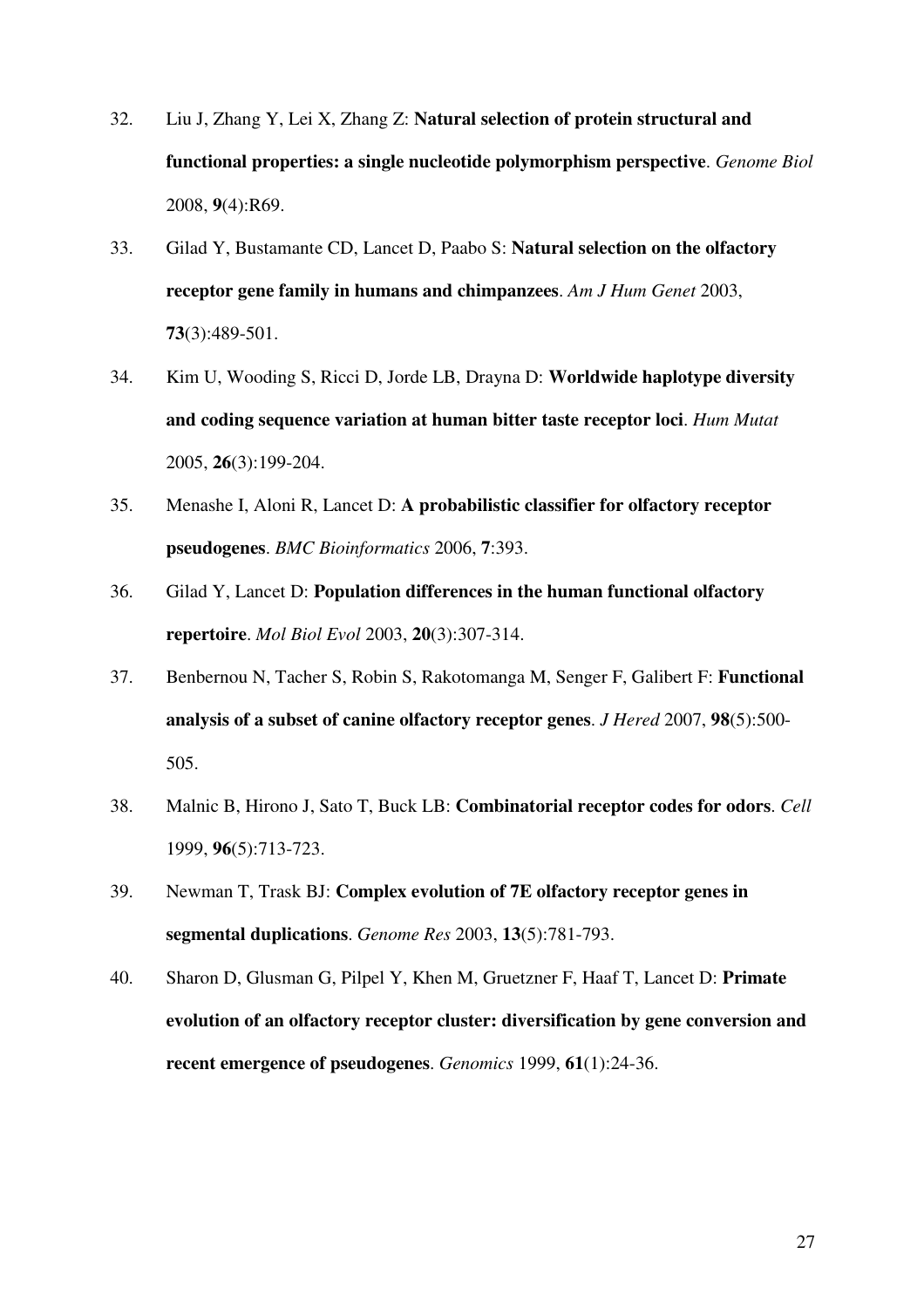- 41. Menashe I, Man O, Lancet D, Gilad Y: **Population differences in haplotype structure within a human olfactory receptor gene cluster**. *Hum Mol Genet* 2002, **11**(12):1381-1390.
- 42. Sharon D, Gilad Y, Glusman G, Khen M, Lancet D, Kalush F: **Identification and characterization of coding single-nucleotide polymorphisms within a human olfactory receptor gene cluster**. *Gene* 2000, **260**(1-2):87-94.
- 43. R: **http://www.R-project.org.**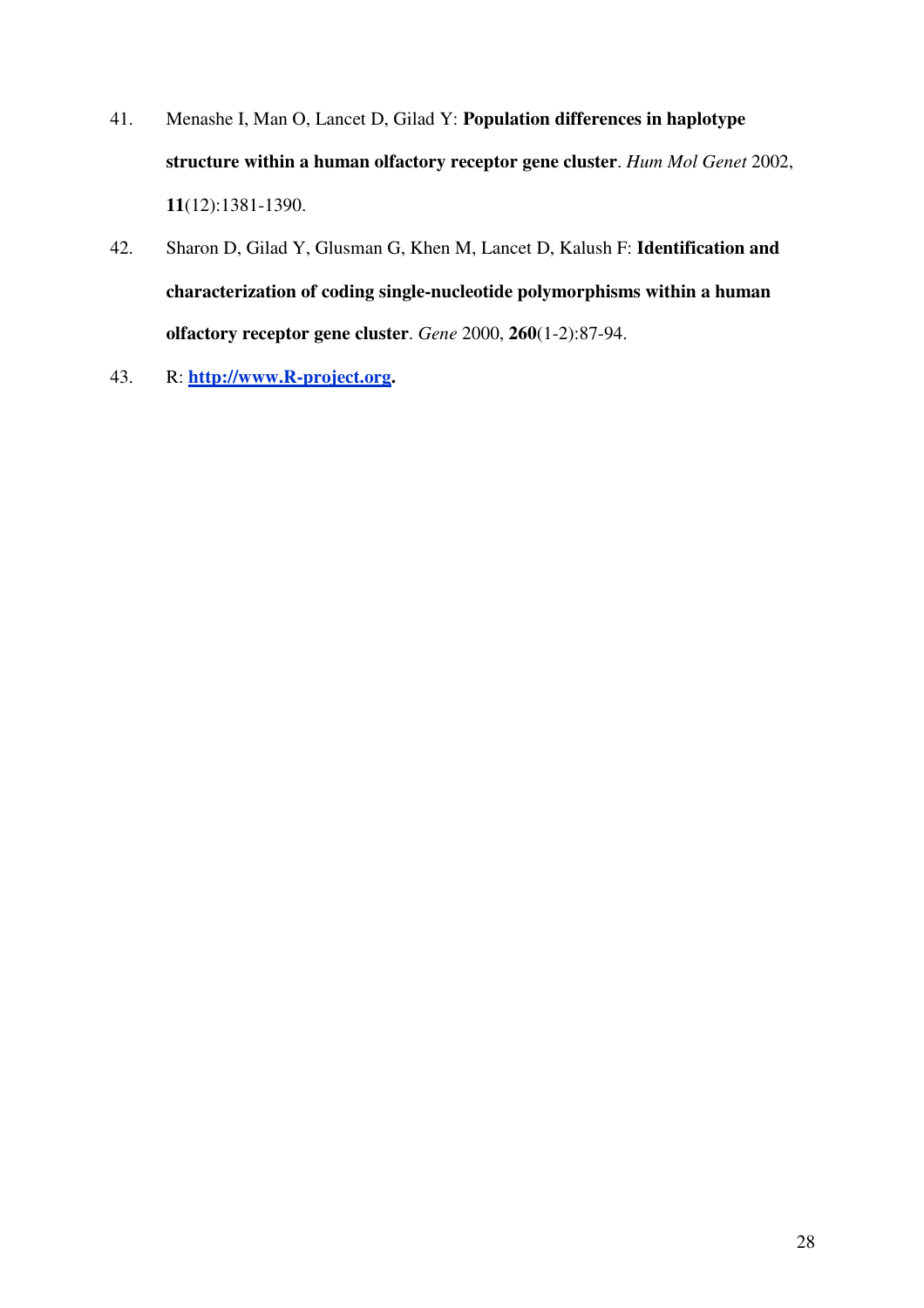# **Figure legends**

#### **Figure 1. Distribution profile of the 732 SNP + indels.**

**Figure 2. Distribution of SNP within the 6 breeds.** 

## **Figure 3. Boxplot of cluster sizes (1, 2) and boxplot of SNP contents (3, 4).**

Boxplot 1 shows the cluster sizes of the 22 least polymorphic OR genes ( $\leq$  2 SNP). This boxplot should be compared with boxplot 2, showing the cluster sizes of the 27 OR genes with the largest number of SNP  $(\geq 10 \text{ SNP})$ . Boxplot 3 corresponds to the SNP contents of 20 OR genes located in clusters with up to five OR genes. It should be compared with boxplot 4, corresponding to the 18 OR genes located in the largest cluster (243 OR genes). Arrows indicate the median values in the four boxplots.

#### **Figure 4. Variability in OR gene polymorphism level.**

Cumulative number of OR genes (y axis) plotted against N values (x axis). The graph shows that more than 50% of OR genes are highly polymorphic, with an N value even smaller than that for anonymous sequences (see Table 6), whereas  $\sim 10\%$  are barely polymorphic (N>5000) (see additional file 2). Note that six OR genes with a very high N value were off-scale and were not plotted on this graph.

#### **Figure 5. Relationship between SNP and haplotype number.**

Distances between points were calculated with R software (maximum distances) [43] and used to cluster OR genes. With  $k = 4$ , a group of 5 OR genes (in light blue) with a large number of SNP but a small number of haplotypes was identified, together with a group of 11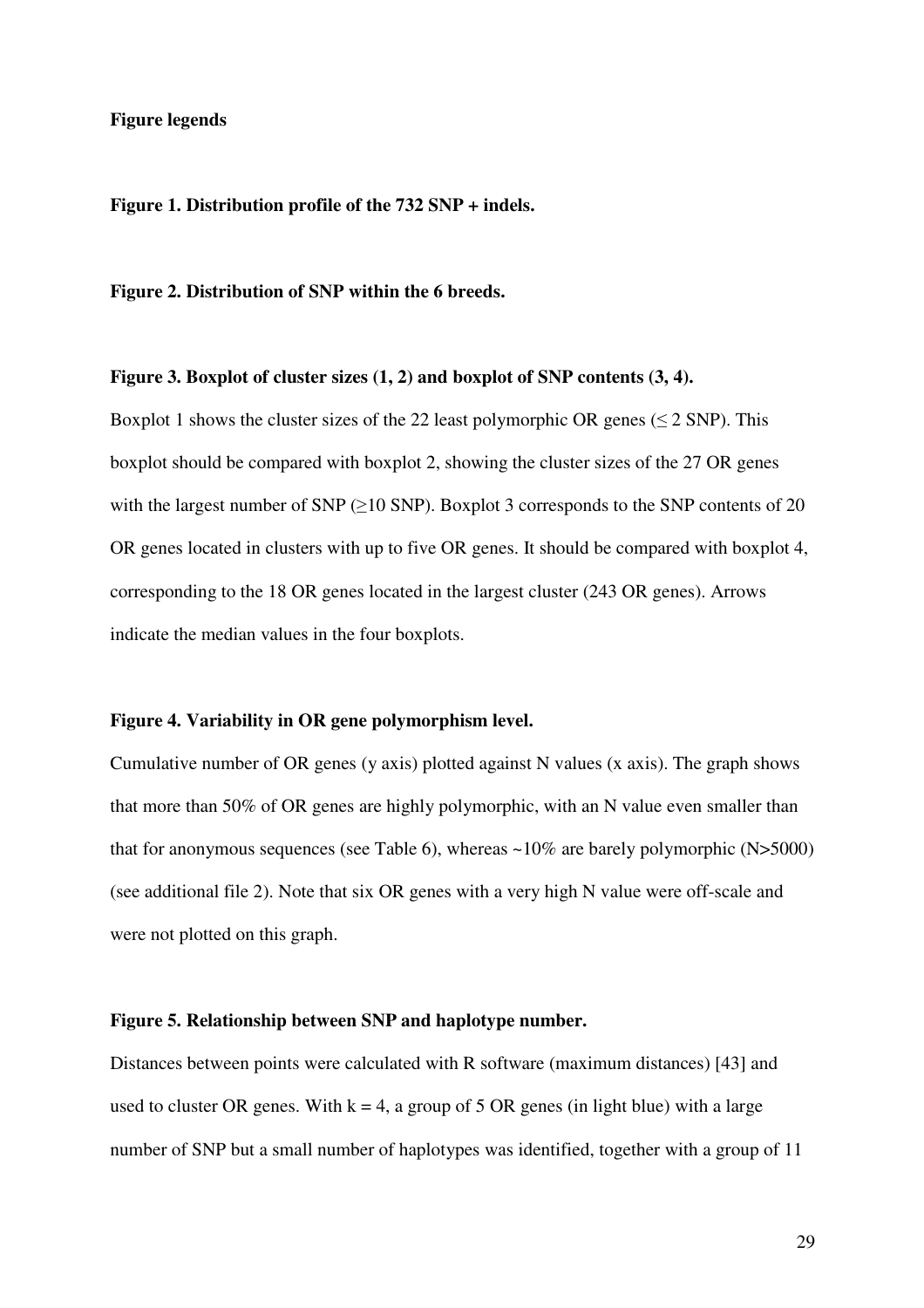OR genes (in green) with a large number of haplotypes and a small number of SNP. We excluded from this last group the 4 OR genes with only one SNP and 2 haplotypes. Note that an individual point may correspond to more than one OR gene.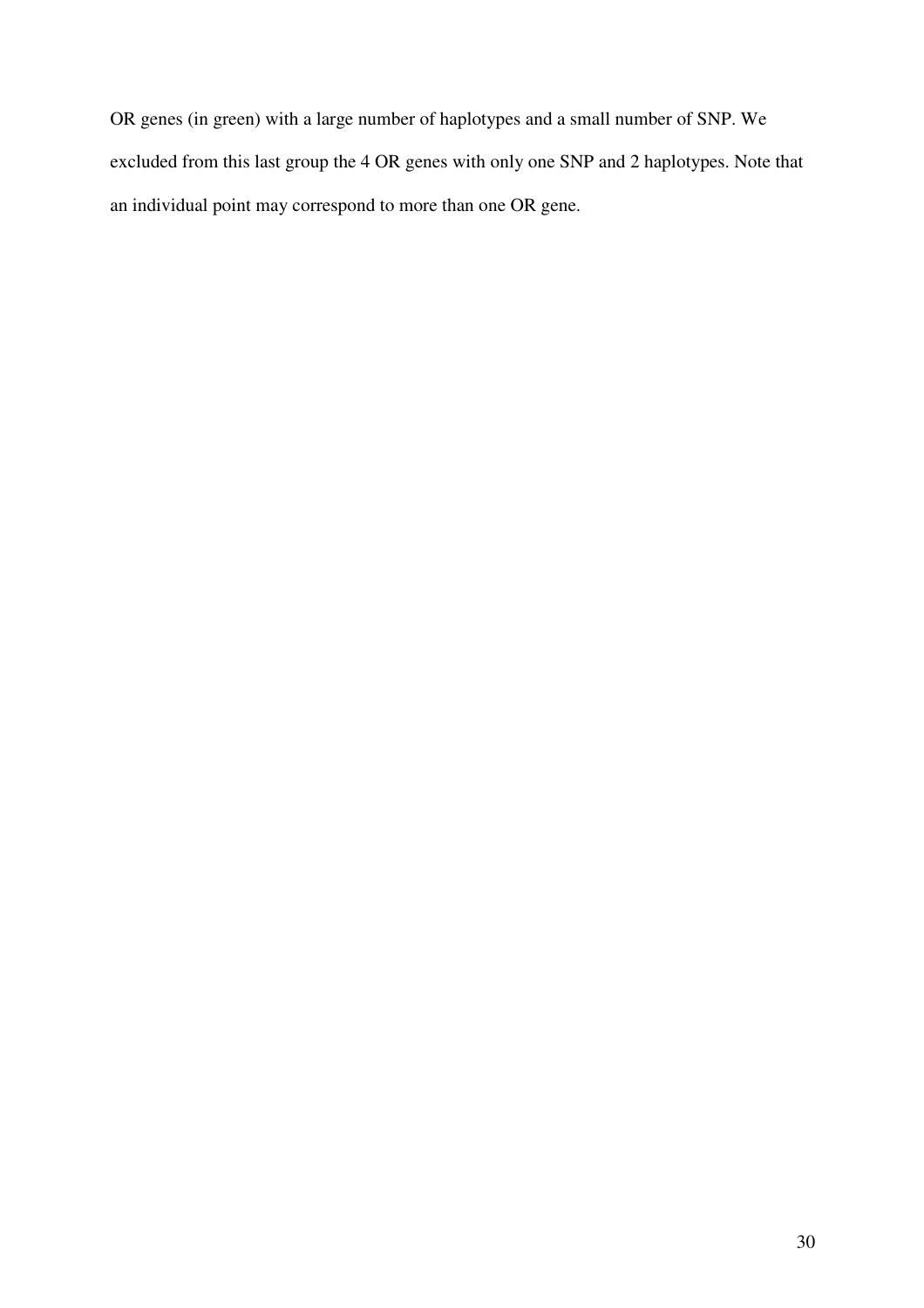**Tables** 

| OR name             | <b>GSD</b>       | BM               | <b>ESS</b>       | Grey             | LR               | <b>Pek</b>       | <b>Breeds number</b> |
|---------------------|------------------|------------------|------------------|------------------|------------------|------------------|----------------------|
|                     |                  |                  |                  |                  |                  |                  | without SNP          |
| <b>CfOR16F03</b>    | $\overline{0}$   | $\overline{0}$   | $\theta$         | $\overline{0}$   | $\boldsymbol{0}$ | $\overline{0}$   | 6                    |
| <b>CfOR0154</b>     | $\overline{0}$   | $\overline{0}$   | $\overline{0}$   | $\overline{0}$   | $\boldsymbol{0}$ | $\boldsymbol{0}$ | 6                    |
| <b>CfOR0166</b>     | $\overline{0}$   | $\overline{0}$   | $\overline{0}$   | $\overline{0}$   | $\boldsymbol{0}$ | $\boldsymbol{0}$ | 6                    |
| <b>CfOR0317</b>     | $\overline{0}$   | $\boldsymbol{0}$ | $\overline{0}$   | $\boldsymbol{0}$ | $\boldsymbol{0}$ | $\boldsymbol{0}$ | 6                    |
| <b>CfOR0606</b>     | $\boldsymbol{0}$ | $\overline{0}$   | $\overline{0}$   | $\boldsymbol{0}$ | $\boldsymbol{0}$ | $\mathbf{1}$     | 5                    |
| CfOR08C09           | $\overline{0}$   | $\overline{0}$   | $\overline{0}$   | $\boldsymbol{0}$ | $\boldsymbol{0}$ | $\mathbf{1}$     | 5                    |
| <b>CfOR0390</b>     | $\boldsymbol{0}$ | $\overline{0}$   | $\boldsymbol{0}$ | 6                | $\boldsymbol{0}$ | $\mathbf{1}$     | 4                    |
| <b>CfOR08A02</b>    | $\overline{0}$   | 6                | $\boldsymbol{0}$ | $\boldsymbol{0}$ | $\boldsymbol{0}$ | 10               | $\overline{4}$       |
| <b>CfOR3109</b>     | $\overline{0}$   | $\boldsymbol{0}$ | 1                | $\overline{2}$   | $\overline{c}$   | $\boldsymbol{0}$ | 3                    |
| <b>CfOR0525</b>     | $\overline{0}$   | $\overline{2}$   | $\mathbf{1}$     | $\boldsymbol{0}$ | $\mathbf{1}$     | $\boldsymbol{0}$ | 3                    |
| <b>CfOR0333</b>     | 1                | $\mathbf{1}$     | $\overline{0}$   | $\boldsymbol{0}$ | $\boldsymbol{0}$ | $\mathbf{1}$     | 3                    |
| <b>CfOR0064</b>     | $\overline{0}$   | $\mathbf{1}$     | 1                | $\boldsymbol{0}$ | $\mathbf{1}$     | $\overline{2}$   | $\overline{c}$       |
| <b>CfOR04C07</b>    | $\overline{0}$   | $\mathbf{1}$     | $\overline{2}$   | $\boldsymbol{0}$ | $\mathbf{1}$     | $\mathbf{1}$     | $\overline{2}$       |
| <b>CfOR0401</b>     | $\overline{0}$   | $\mathbf{1}$     | $\overline{4}$   | $\boldsymbol{0}$ | $\mathbf{1}$     | $\overline{c}$   | $\overline{c}$       |
| <b>CfOR04A02</b>    | $\boldsymbol{0}$ | $\overline{2}$   | $\overline{2}$   | $\boldsymbol{0}$ | $\overline{2}$   | $\overline{2}$   | $\overline{2}$       |
| <b>CfOR0031</b>     | 1                | $\overline{0}$   | $\overline{c}$   | $\mathbf{1}$     | $\boldsymbol{0}$ | $\overline{c}$   | $\overline{c}$       |
| <b>CfOR0050</b>     | 1                | 1                | $\overline{2}$   | $\boldsymbol{0}$ | $\mathbf{1}$     | $\boldsymbol{0}$ | $\overline{c}$       |
| <b>CfOR1697</b>     | $\overline{2}$   | $\overline{2}$   | $\boldsymbol{0}$ | $\boldsymbol{0}$ | $\overline{c}$   | $\overline{2}$   | $\overline{c}$       |
| <b>CfOR08G01</b>    | $\overline{2}$   | $\overline{2}$   | $\overline{c}$   | $\boldsymbol{0}$ | $\mathbf{1}$     | $\boldsymbol{0}$ | $\overline{c}$       |
| <b>CfOR04B06</b>    | $\overline{0}$   | $\mathbf{1}$     | $\overline{2}$   | 1                | $\overline{2}$   | $\mathbf{1}$     | $\mathbf{1}$         |
| <b>CfOR0568</b>     | $\overline{0}$   | $\mathbf{1}$     | 5                | $\overline{c}$   | $\overline{c}$   | 3                | $\mathbf{1}$         |
| DTPRH <sub>02</sub> | $\overline{0}$   | $\overline{c}$   | $\overline{c}$   | $\overline{c}$   | $\overline{2}$   | $\overline{c}$   | $\mathbf{1}$         |
| <b>CfOR1573</b>     | $\overline{0}$   | $\overline{2}$   | $\overline{c}$   | $\overline{2}$   | $\overline{c}$   | $\overline{2}$   | $\mathbf{1}$         |
| <b>CfOR2510</b>     | $\boldsymbol{0}$ | $\overline{4}$   | 3                | $\overline{c}$   | 5                | 3                | 1                    |
| <b>CfOR04C05</b>    | $\overline{0}$   | $\overline{4}$   | $\overline{7}$   | $\mathbf{1}$     | $\overline{4}$   | 19               | $\mathbf{1}$         |
| <b>CfOR0130</b>     | $\overline{0}$   | 6                | 6                | 6                | 6                | 6                | 1                    |
| <b>CfOR16D10</b>    | $\boldsymbol{0}$ | 7                | 5                | 5                | $\overline{7}$   | 5                | $\mathbf{1}$         |
| <b>CfOR0276</b>     | $\overline{0}$   | 8                | 7                | $\overline{7}$   | $\overline{7}$   | 8                | $\mathbf{1}$         |
| <b>CfOR0006</b>     | $\boldsymbol{0}$ | 13               | 12               | 3                | 15               | 14               | 1                    |
| <b>CfOR0173</b>     | 1                | $\mathbf{1}$     | $\mathbf{1}$     | $\boldsymbol{0}$ | $\mathbf{1}$     | 1                | $\mathbf{1}$         |
| <b>CfOR0426</b>     | 1                | 1                | $\mathbf{1}$     | $\mathbf{1}$     | $\boldsymbol{0}$ | $\overline{c}$   | 1                    |
| <b>CfOR0297</b>     | $\overline{2}$   | $\mathbf{1}$     | $\mathbf{1}$     | $\boldsymbol{0}$ | $\overline{2}$   | $\mathbf{1}$     | $\mathbf{1}$         |
| <b>CfOR08A12</b>    | $\overline{2}$   | $\overline{c}$   | $\overline{c}$   | $\boldsymbol{0}$ | $\overline{2}$   | $\mathbf{1}$     | 1                    |
| <b>CfOR12G07</b>    | 3                | $\overline{c}$   | $\overline{2}$   | $\overline{2}$   | $\boldsymbol{0}$ | $\overline{4}$   | $\mathbf{1}$         |
| TPCR62              | 3                | $\overline{2}$   | $\overline{3}$   | $\mathbf{1}$     | $\boldsymbol{0}$ | $\overline{2}$   | $\mathbf{1}$         |
| <b>CfOR0438</b>     | $\overline{4}$   | $\overline{0}$   | $\overline{4}$   | $\overline{c}$   | $\overline{4}$   | 3                | $\mathbf{1}$         |
| <b>CfOR0149</b>     | 4                | 3                | 3                | $\overline{2}$   | 3                | $\overline{0}$   | $\mathbf{1}$         |
| <b>CfOR0058</b>     | 5                | 5                | 5                | 5                | $\boldsymbol{0}$ | 5                | $\mathbf{1}$         |
| <b>CfOR0407</b>     | 5                | 6                | 3                | $\overline{0}$   | 6                | 3                | $\mathbf{1}$         |
| <b>CfOR0043</b>     | 6                | 6                | 8                | $\boldsymbol{0}$ | 7                | $\overline{7}$   | $\mathbf{1}$         |
| <b>CfOR0527</b>     | 7                | 7                | 8                | 7                | 7                | $\boldsymbol{0}$ | $\mathbf{1}$         |

**Table 1. OR genes with no SNP in one or several breeds.**

Numbers (0 to 19) refer to the number of SNP per OR gene and per breed. This table also highlights the range of polymorphism of certain OR genes within the six breeds (see, for example, CfOR0006 or CfOR04C05). This table is a subset of additional file 2.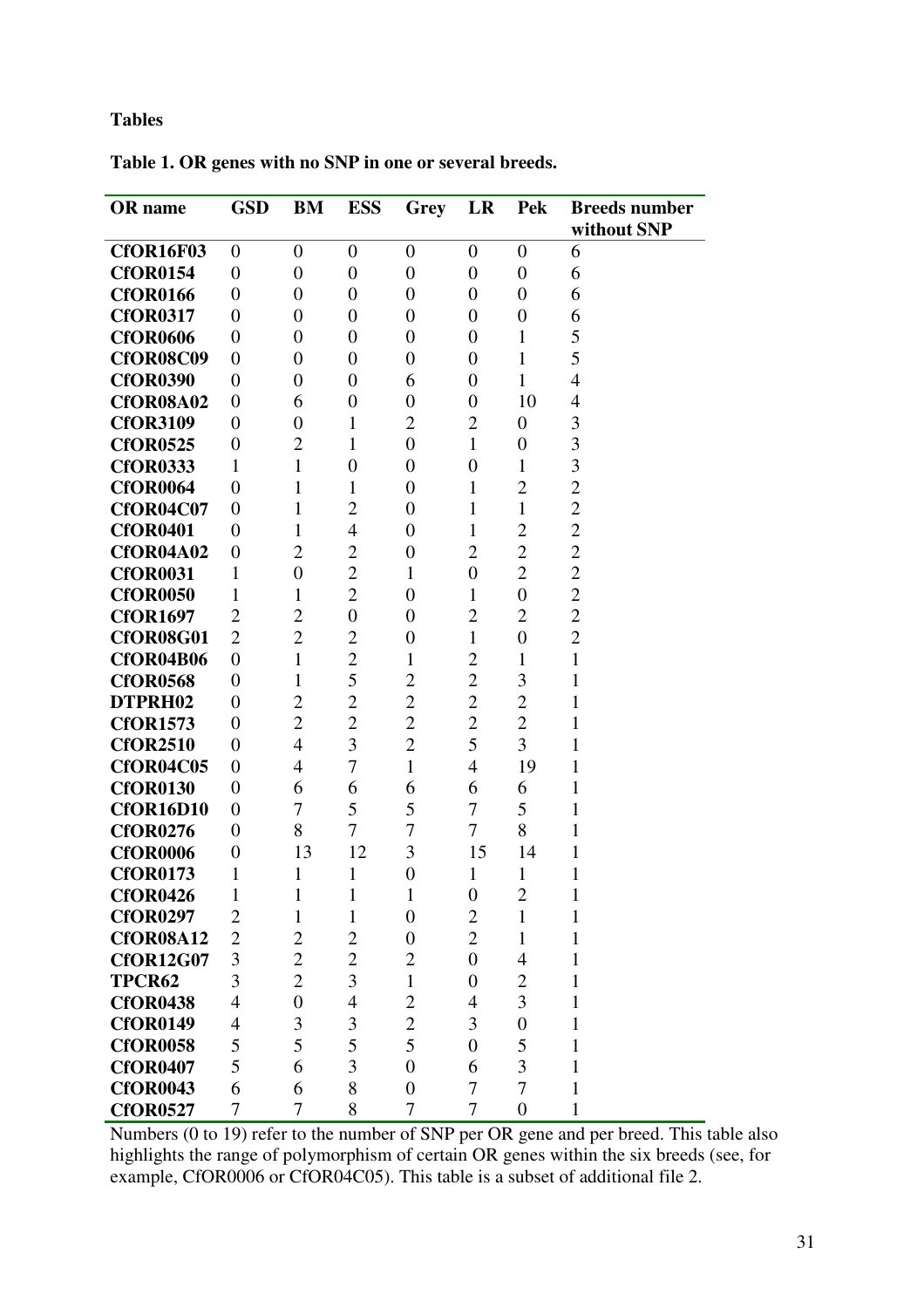| <b>OR</b> name   | <b>SNP</b> | <b>Position</b> | <b>GSD</b> | BM       | <b>ESS</b> | Grey     | LR       | <b>Pek</b> | <b>6</b> breeds |
|------------------|------------|-----------------|------------|----------|------------|----------|----------|------------|-----------------|
| $CfoR16H04$ T/C  |            | 78              | 0.562      | $\Omega$ |            | $\theta$ |          |            | 0.096           |
| <b>CfOR16H04</b> | T/A        | 189             |            |          |            | $\theta$ | $\theta$ | 0.562      | 0.096           |
| <b>CfOR0135</b>  | T/C        | 530             |            |          |            | 0.688    |          |            | 0.115           |
| <b>CfOR0297</b>  | A/G        | 294             | 0.062      | 0.125    | 0.125      | $\Omega$ | 0.125    | 0.688      | 0.188           |
| <b>CfOR5413</b>  | A/G        | 518             |            | 0.062    | $\Omega$   | $\theta$ | 0.125    | 0.75       | 0.156           |
| CfOR10F04        | G/A        | 295             | 0.625      | 0.125    | $\Omega$   | $\theta$ |          |            | 0.125           |

**Table 2. Overrepresentation of minor alleles in specific breeds**.

Numbers correspond to the frequency of the allele identified as the minor allele in the whole population. The second allele in the SNP column is always the minor allele in the whole population. As expected, the minor allele at the whole population level is also the minor allele in most breeds. Exceptions in which the minor allele at the whole population level is the major allele in one breed are indicated in bold typeface. This table is a subset of additional file

3.

**Table 3. SNP distribution within breeds.** 

|     | <b>SNP</b> number Breeds number |
|-----|---------------------------------|
| 199 | 6                               |
| 120 | 5                               |
| 91  |                                 |
| 50  | 3                               |
| 79  | $\mathcal{D}_{\mathcal{L}}$     |
| 193 |                                 |

**Table 4. Number of SNP shared by different pairs of breeds.** 

|             | BM | <b>ESS</b> | Grey | LR | <b>Pek</b> |
|-------------|----|------------|------|----|------------|
| <b>GSD</b>  | g  |            |      |    |            |
| <b>BM</b>   |    | 14         |      | 3  | 19         |
| <b>ESS</b>  |    |            |      |    |            |
| <b>Grey</b> |    |            |      |    |            |
| LR          |    |            |      |    |            |
|             |    |            |      |    |            |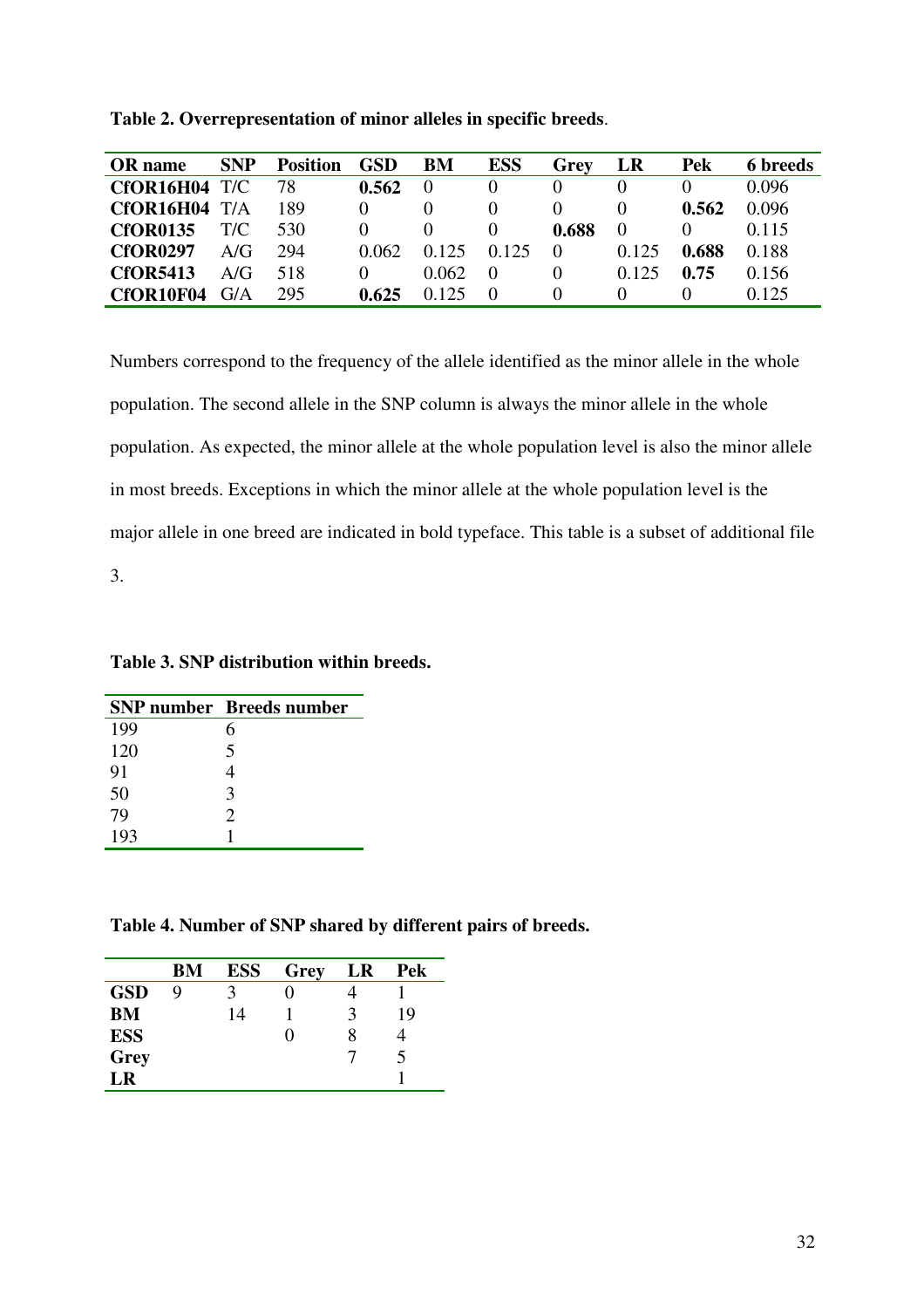| <b>Breeds triplets</b> | SNP number |
|------------------------|------------|
| <b>GSD/BM/LR</b>       | 9          |
| <b>GSD/BM/Pek</b>      | 2          |
| <b>GSD/BM/Grey</b>     | 1          |
| <b>GSD/ESS/Pek</b>     | 1          |
| <b>GSD/BM/ESS</b>      | 1          |
| <b>BM/ESS/LR</b>       | 9          |
| <b>BM/Grey/Pek</b>     | 3          |
| <b>BM/LR/Pek</b>       | 5          |
| <b>BM/Grey/LR</b>      | 1          |
| <b>BM/ESS/Grey</b>     | 1          |
| <b>ESS/Grey/LR</b>     | 8          |
| <b>ESS/LR/Pek</b>      | 3          |
| Grey/LR/Pek            | 5          |
| <b>ESS/Grey/Pek</b>    | 1          |

**Table 5. Number of SNP shared by different trios of breeds.** 

**Table 6. Mean N values for OR genes and other sequences.** 

|                | <b>Total size SNP</b> |        | <b>GSD</b> | <b>BM</b> | <b>ESS</b> | Grey LR |       | <b>Pek</b> | <b>6</b> breeds Box |           |
|----------------|-----------------------|--------|------------|-----------|------------|---------|-------|------------|---------------------|-----------|
|                | (bp)                  | number |            |           |            |         |       |            |                     |           |
| 109 OR genes   | 103762                | 733    | 926        | 617       | 594        | 778     | 634   | 628        | 577                 | ND        |
| 27 OR genes    | 25545                 | 214    | 746        | 577       | 521        | 656     | 552   | 615        | 515                 | 1728      |
| <b>Exons</b>   | 3685                  | 3      | 29480      | 29480     | 9213       | 5669    | 10284 | 8189       | 8631                | ND        |
| <b>Introns</b> | 4766                  | 10     | 2948       | 2487      | 1993       | 2334    | 2183  | 2373       | 1992                | <b>ND</b> |
| Intergenic     | 18716                 | 97     | 864        | 943       | 848        | 735     | 878   | 863        | 732                 | ND        |
| sequences      |                       |        |            |           |            |         |       |            |                     |           |

Mean N values were calculated as indicated in the Method section for the complete set of 109

OR genes and for a subset of 27 OR genes analysed in Boxer. Mean N values for exons

(outside OR genes), introns (outside OR genes) and for anonymous intergenic sequences were

calculated on the 48 dogs cohort. ND: not determined.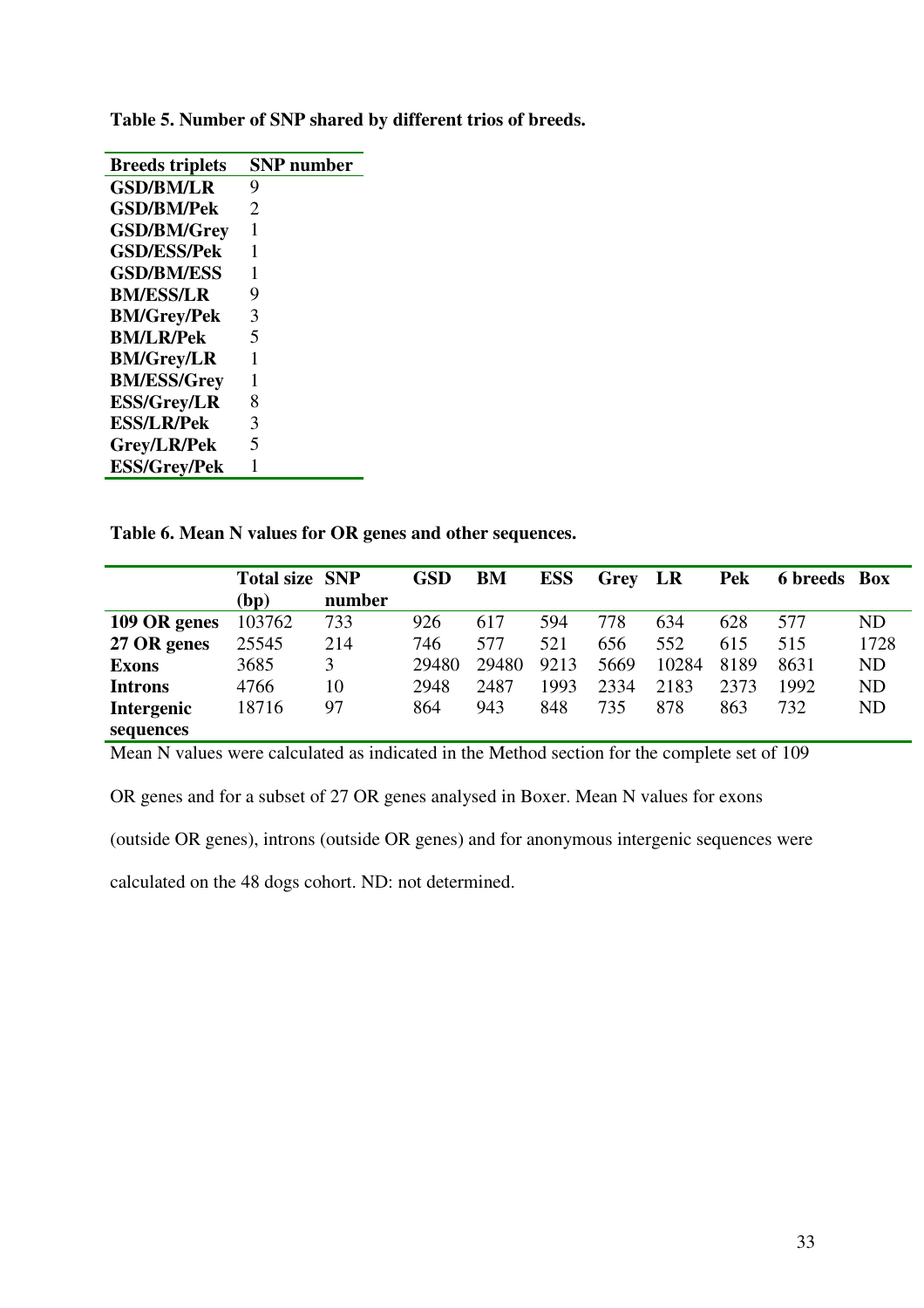**Table 7. Distribution of the 580 SNP (307 silent and 273 missense) between the** 

| name            | Domain Number of<br>missense SNP | Number of<br>missense SNP | <b>Total number of</b><br>missense SNP | <b>Total number of</b><br>silent SNP |
|-----------------|----------------------------------|---------------------------|----------------------------------------|--------------------------------------|
|                 | with AA group                    | without AA group          |                                        |                                      |
|                 | change                           | change                    |                                        |                                      |
| EC1             | 12                               | 7                         | 19                                     | 20                                   |
| TM1             | 7                                | 17                        | 24                                     | 21                                   |
| IC1             | 8                                | 3                         | 11                                     | 8                                    |
| TM <sub>2</sub> | 7                                | 8                         | 15                                     | 27                                   |
| EC2             | 5                                | 8                         | 13                                     | 17                                   |
| TM3             | 4                                | 5                         | 9                                      | 7                                    |
| IC2             | 9                                | 5                         | 14                                     | 15                                   |
| TM4             | 7                                | 16                        | 23                                     | 20                                   |
| EC <sub>3</sub> | 13                               | 12                        | 25                                     | 45                                   |
| TM <sub>5</sub> | 12                               | 6                         | 18                                     | 21                                   |
| IC <sub>3</sub> | 20                               | 11                        | 31                                     | 16                                   |
| TM <sub>6</sub> | 5                                | 15                        | 20                                     | 35                                   |
| EC4             | 5                                | 9                         | 14                                     | 13                                   |
| TM7             | 4                                | 12                        | 16                                     | 22                                   |
| IC <sub>4</sub> | 12                               | 9                         | 21                                     | 20                                   |
| <b>Total</b>    | 130                              | 143                       | 273                                    | 307                                  |

**extracellular (EC), transmembrane (TM) and intracellular (IC) domains.**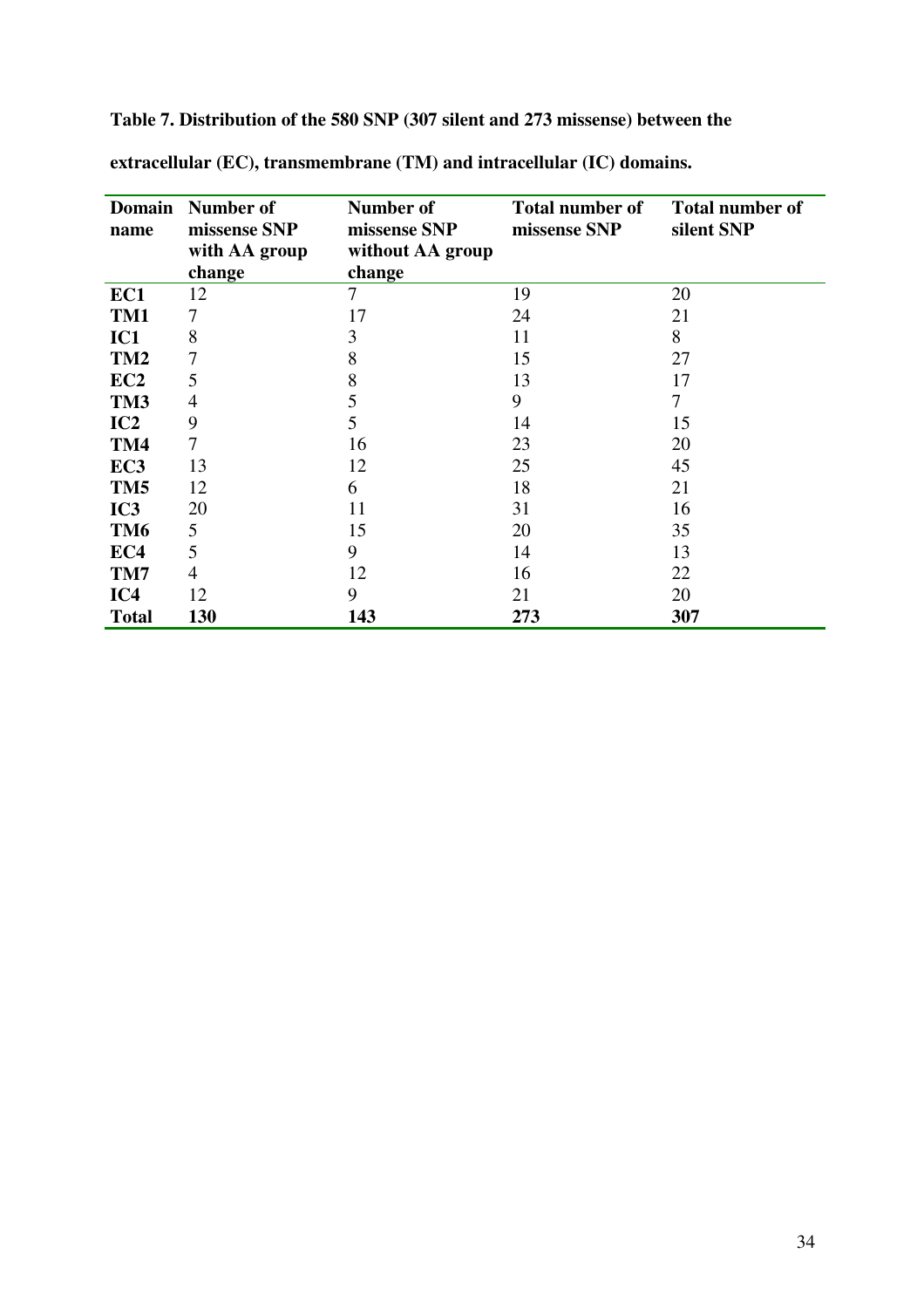| <b>OR</b> name   | <b>SNP</b> | <b>SNP</b>   | <b>GSD</b>       | BM             | <b>ESS</b>     | Grey             | LR               | <b>Pek</b>     | <b>6</b> breeds |
|------------------|------------|--------------|------------------|----------------|----------------|------------------|------------------|----------------|-----------------|
|                  | type       | position     |                  |                |                |                  |                  |                |                 |
| <b>CfOR0004</b>  | indel      | 351          | 0.062            | 0.562          | 0.188          | 0.438            | 0.125            | 0.062          | 0.24            |
|                  | <b>NS</b>  | 823          | 0.688            | 0.312          | 0.375          | 0.438            | 0.562            | 0.562          | 0.49            |
|                  | indel      | 468          | 0.188            | 0.062          | $\theta$       | $\overline{0}$   | 0                | 0              | 0.042           |
| <b>CfOR0043</b>  | <b>NS</b>  | 737          | 0.812            | 0.875          | 0.812          | 1                | 0.938            | 0.438          | 0.812           |
| <b>CfOR0135</b>  | indel      | 27           | $\overline{0}$   | $\theta$       | 0.062          | $\overline{0}$   | 0                | 0              | 0.01            |
| <b>CfOR0180</b>  | indel      | 89           | $\boldsymbol{0}$ | 0.062          | 0.062          | $\overline{0}$   | 0                | 0              | 0.021           |
| <b>CfOR0401</b>  | <b>NS</b>  | 49           | $\overline{0}$   | $\overline{0}$ | 0.062          | $\overline{0}$   | $\overline{0}$   | 0              | 0.01            |
| <b>CfOR0438</b>  | indel      | 20           | 0.625            | $\mathbf{1}$   | 0.875          | 0.812            | 0.562            | 0.938          | 0.802           |
| <b>CfOR04C05</b> | indel      | 70           | $\boldsymbol{0}$ | $\overline{0}$ | 0              | $\boldsymbol{0}$ | $\boldsymbol{0}$ | 0.125          | 0.021           |
| <b>CfOR0519</b>  | <b>NS</b>  | 306          | 1                | 1              |                | 0.938            | 1                | 1              | 0.99            |
|                  | indel      | 289          | 0.062            | $\overline{0}$ | $\overline{0}$ | $\boldsymbol{0}$ | 0.188            | $\overline{0}$ | 0.042           |
|                  | indel      | 536          | $\boldsymbol{0}$ | $\overline{0}$ | $\overline{0}$ | 0.188            | $\boldsymbol{0}$ | 0.062          | 0.042           |
| <b>CfOR0565</b>  | <b>NS</b>  | 790          | $\overline{0}$   | 0.062          | 0.062          | $\overline{0}$   | $\boldsymbol{0}$ | $\theta$       | 0.021           |
| <b>CfOR0821</b>  | <b>NS</b>  | 84           | $\overline{0}$   | $\overline{0}$ | $\theta$       | $\boldsymbol{0}$ | $\overline{0}$   | 0.125          | 0.021           |
| <b>CfOR08G02</b> | <b>NS</b>  | 360          | 0.812            | 0.375          | 0.125          | 0.188            | 0.438            | 0.062          | 0.333           |
| <b>CfOR12F06</b> | <b>NS</b>  | $\mathbf{1}$ | 0.875            | 0.5            | 0.375          | 0.25             | 0.75             | 0.375          | 0.521           |
| <b>CfOR14A11</b> | indel      | 362          | 0.125            | 0.75           | 0.375          | 0.75             | $\mathbf 1$      | 0.125          | 0.521           |
|                  | indel      | 204          | $\overline{0}$   | 0.125          | $\overline{0}$ | $\overline{0}$   | $\overline{0}$   | 0.25           | 0.062           |
| <b>CfOR16C11</b> | indel      | 633          | 0.125            | 0.188          | 0.438          | 0.25             | 0.188            | $\Omega$       | 0.198           |
| <b>CfOR3109</b>  | indel      | 89           | 1                | 1              | 0.625          | 0.428            | 0.75             | 1              | 0.798           |
|                  | indel      | 306          | $\overline{0}$   | $\overline{0}$ | $\Omega$       | 0.143            | $\overline{0}$   | $\theta$       | 0.024           |
| <b>CfOR5912</b>  | <b>NS</b>  | 658          | 0.25             | 0.188          | $\overline{0}$ | 0.188            | 0.312            | 0.062          | 0.167           |

**Table 8. Pseudoallele frequency (PAF).** 

PAF was calculated independently for each breed and for the whole population. Pseudoallele distribution varies considerably between breeds, with some pseudoalleles present in all breeds and some in only one or a few breeds: 9 are common to all breeds, 5 are found in only one breed and 8 are shared by two to five breeds, giving 10, 12, 13, 10, 10 and 11 OR pseudogenes for GSD, BM, ESS, Grey, LR and Pek, respectively. NS : nonsense, indel : insertion/deletion.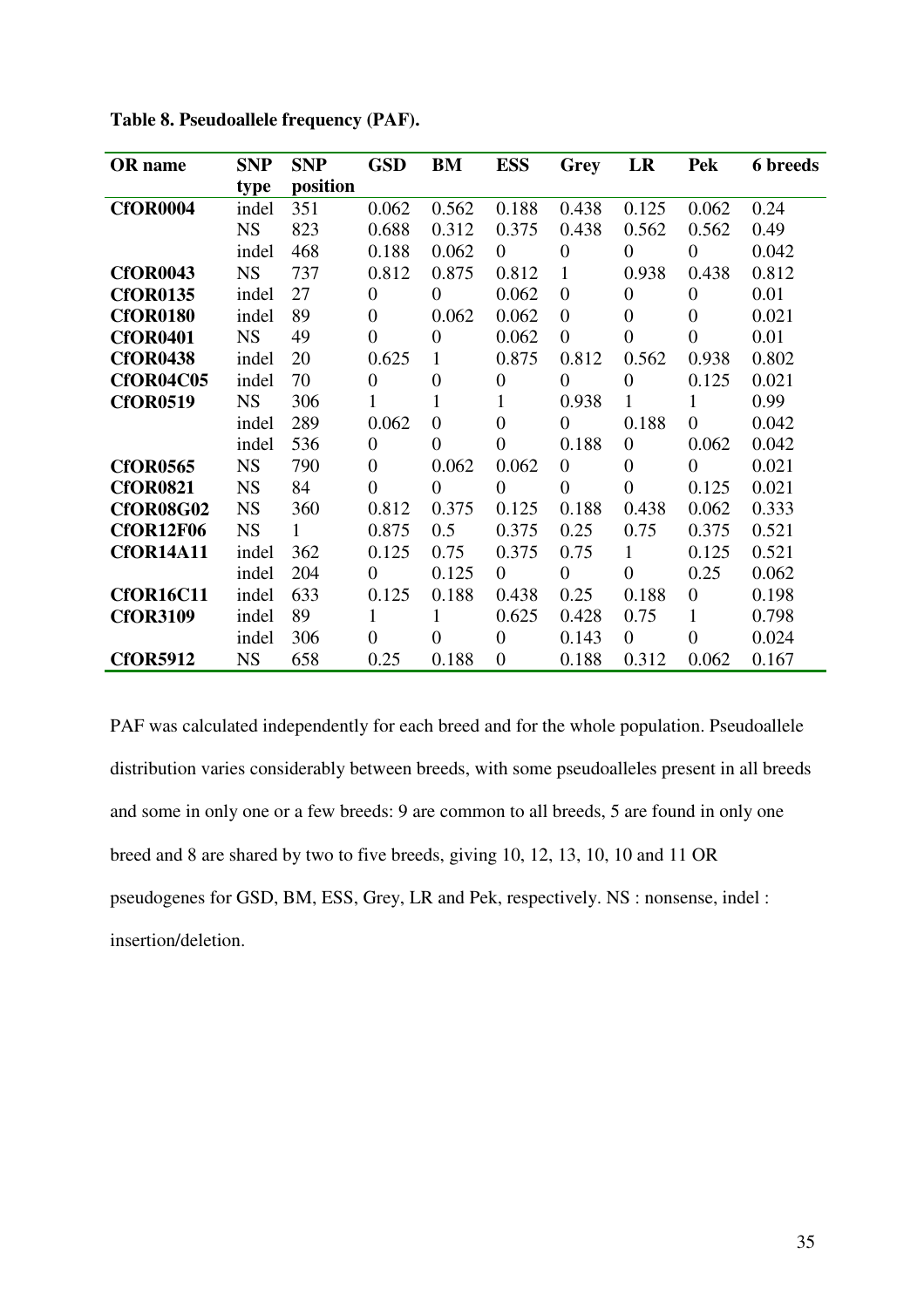|                                                      | <b>GSD</b> | BM             | <b>ESS</b> | <b>Grey</b> | LR                | <b>Pek</b> | Time fold /breed |
|------------------------------------------------------|------------|----------------|------------|-------------|-------------------|------------|------------------|
|                                                      | 11         | 41             | 43         | 24          | 25                | 61         |                  |
|                                                      | 8          | 14             | 13         | 10          | 9                 | 12         | ာ                |
|                                                      | 6          | 2              | ↑          |             | 4                 | 8          | 3                |
|                                                      |            | $\overline{2}$ |            |             | 4                 | 10         | 4                |
|                                                      |            | 0              | $\theta$   |             | $\Omega$          | 2          |                  |
|                                                      | O          | $\theta$       |            |             | $\theta$          | റ          | 6                |
|                                                      |            | 0              |            |             | 0                 |            |                  |
|                                                      | O          | $\theta$       |            |             | $\mathbf{\Omega}$ |            |                  |
| <b>Total number of breed-</b><br>specific haplotypes | 30         | 59             | 65         | 39          | 42                | 97         |                  |

**Table 9. Number of breed-specific haplotypes and number of times represented**.

There are 11 specific haplotypes, each present once, in GSD and 1 specific haplotype present

11 times in Pek.

# **Table 10. Intra OR r<sup>2</sup>values.**

|                                                                         | <b>GSD</b> | BM ESS Grey LR |  | Pek | 6 breeds |
|-------------------------------------------------------------------------|------------|----------------|--|-----|----------|
| <b>intra-OR r<sup>2</sup></b> 0.698 0.552 0.559 0.652 0.572 0.525 0.334 |            |                |  |     |          |
| <b>NP pairs number</b> 1027 1701 1557 1181 1447 1903 3368               |            |                |  |     |          |

 $r^2$  values were calculated for pairs of SNP (MAF > 0.05) located within coding OR exons.

| Table 11. Percentage of SNP pairs with a $D'$ value $> 0.8$ . |
|---------------------------------------------------------------|
|---------------------------------------------------------------|

|            | <b>GSD</b> | BМ     | <b>ESS</b> | Grey   | LR      | <b>Pek</b> | <b>6</b> breeds |
|------------|------------|--------|------------|--------|---------|------------|-----------------|
| cluster 01 | ND         | ND     | 75%        | 89%    | 82%     | 66%        | 38%             |
| cluster 02 | $64\%$     | 79%    | 78%        | ND     | $64\%$  | ND         | 66%             |
| cluster 03 | $100\%$    | ND     | 78%        | ND     | $100\%$ | 58%        | 55%             |
| cluster 04 | 89%        | 76%    | 69%        | 87%    | 61%     | ND         | 52%             |
| cluster 05 | ND         | 73%    | 82%        | ND     | 64%     | 81\%       | 45%             |
| 5 clusters | 94%        | $75\%$ | $78\%$     | $85\%$ | $70\%$  | 78%        | 48%             |

These values were identified within 5 clusters of 104 to 182 kb (these clusters are described in additionnal file 5). ND : not determined (too few SNP pairs).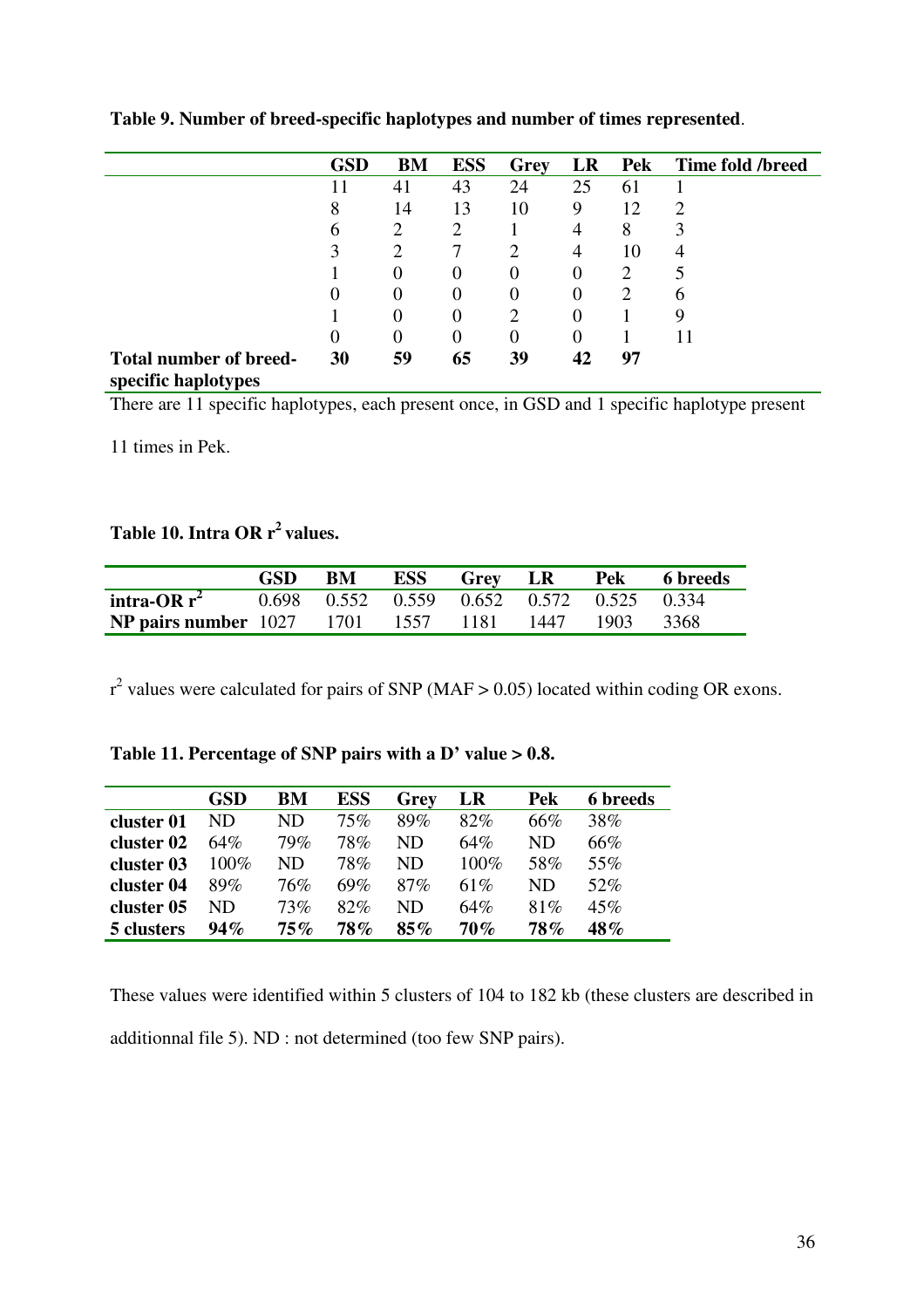# **Additional files**

# **Additional file 1**

File format: XLS Title: Analysed OR genes. Description: Distribution of analysed OR genes within the canine OR repertoire.

# **Additional file 2**

File format: XLS Title: OR names and numbers per cluster, SNP numbers and N values. Description: OR name, size of OR genes clusters, number of SNP and N value for each breed. OR are classified by N value increasing.

# **Additional file 3**

File format: XLS Title: MAF (minor allele frequency) of the 732 SNP. Description: MAF (Minor Allele Frequency) of SNP within each breed and 6 breeds.

# **Additional file 4**

File format: XLS Title: Haplotype structures. Description: List of haplotypes within each breed.

# **Additional file 5**

File format: XLS Title: Cluster description. Description: Characteristics of OR clusters used for LD analysis.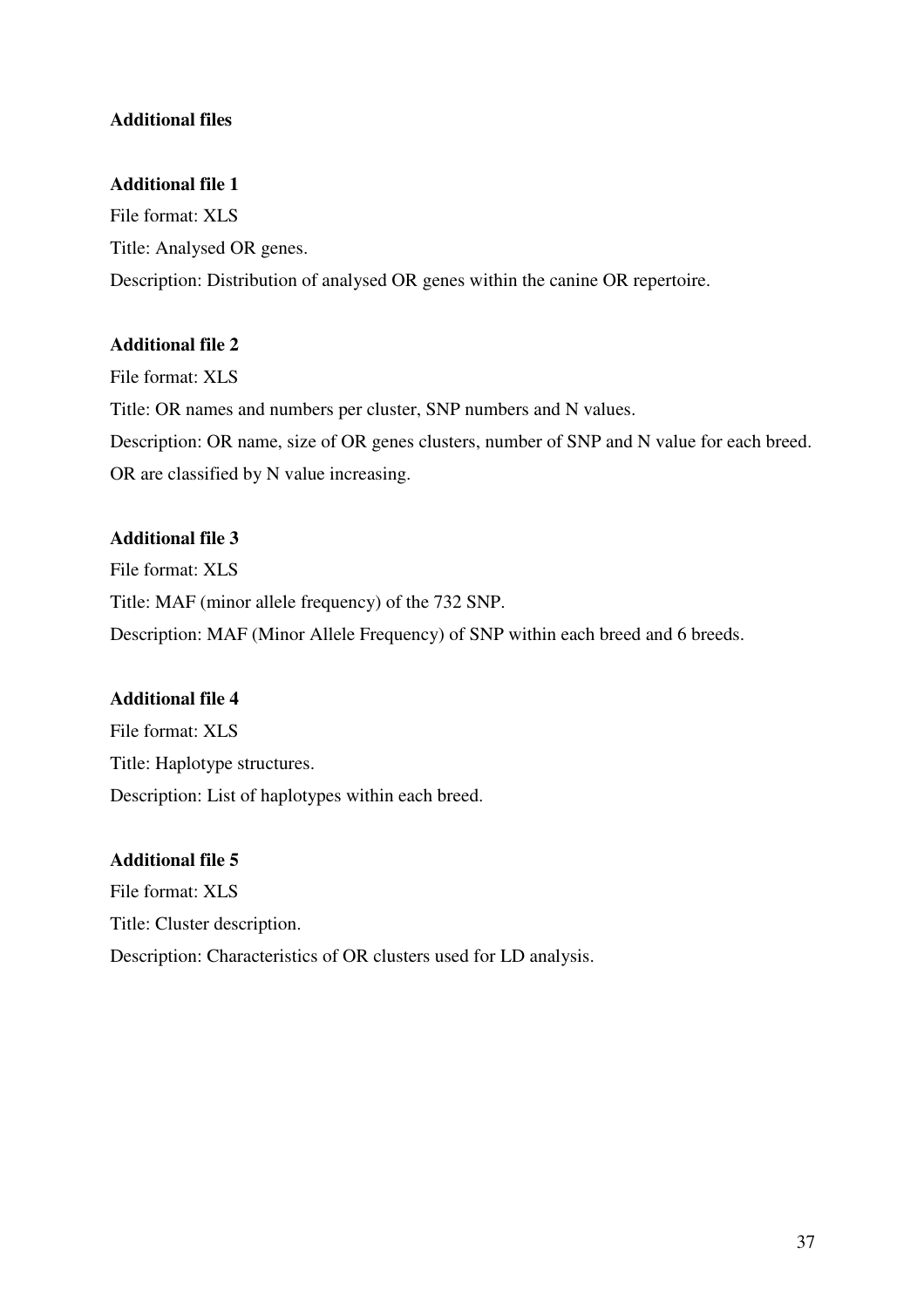## 6 breeds 732 SNP+indels

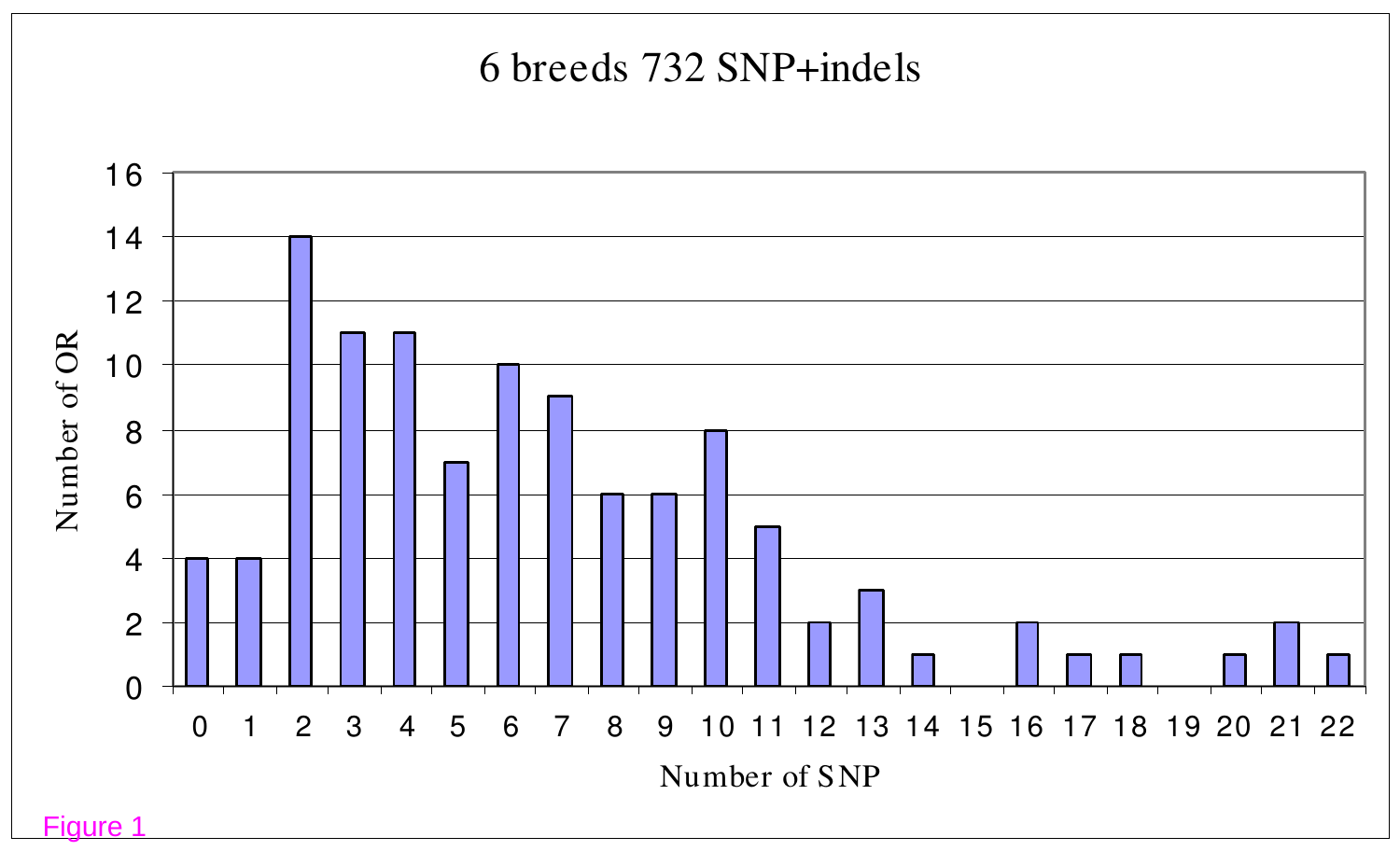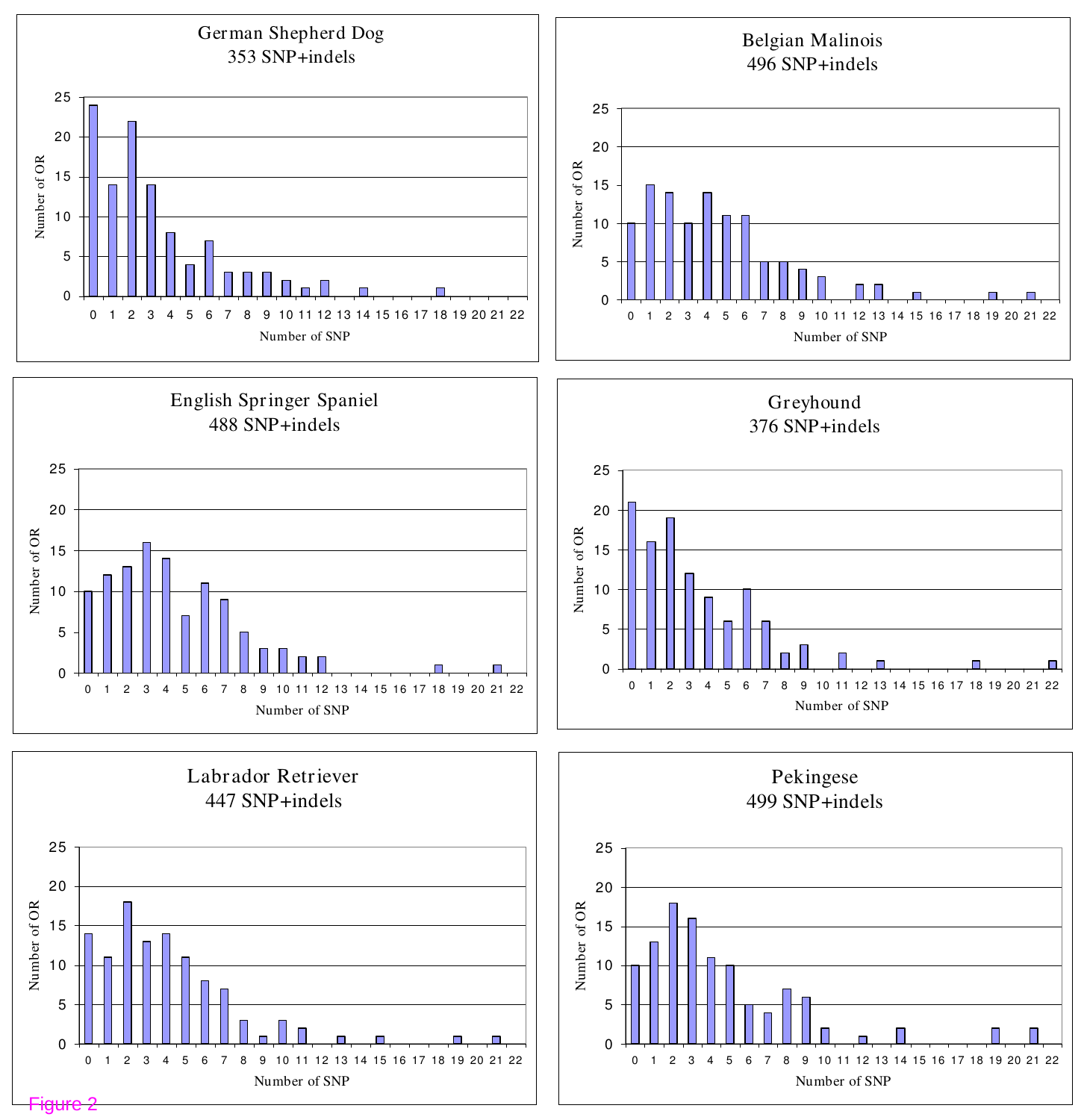

Figure 3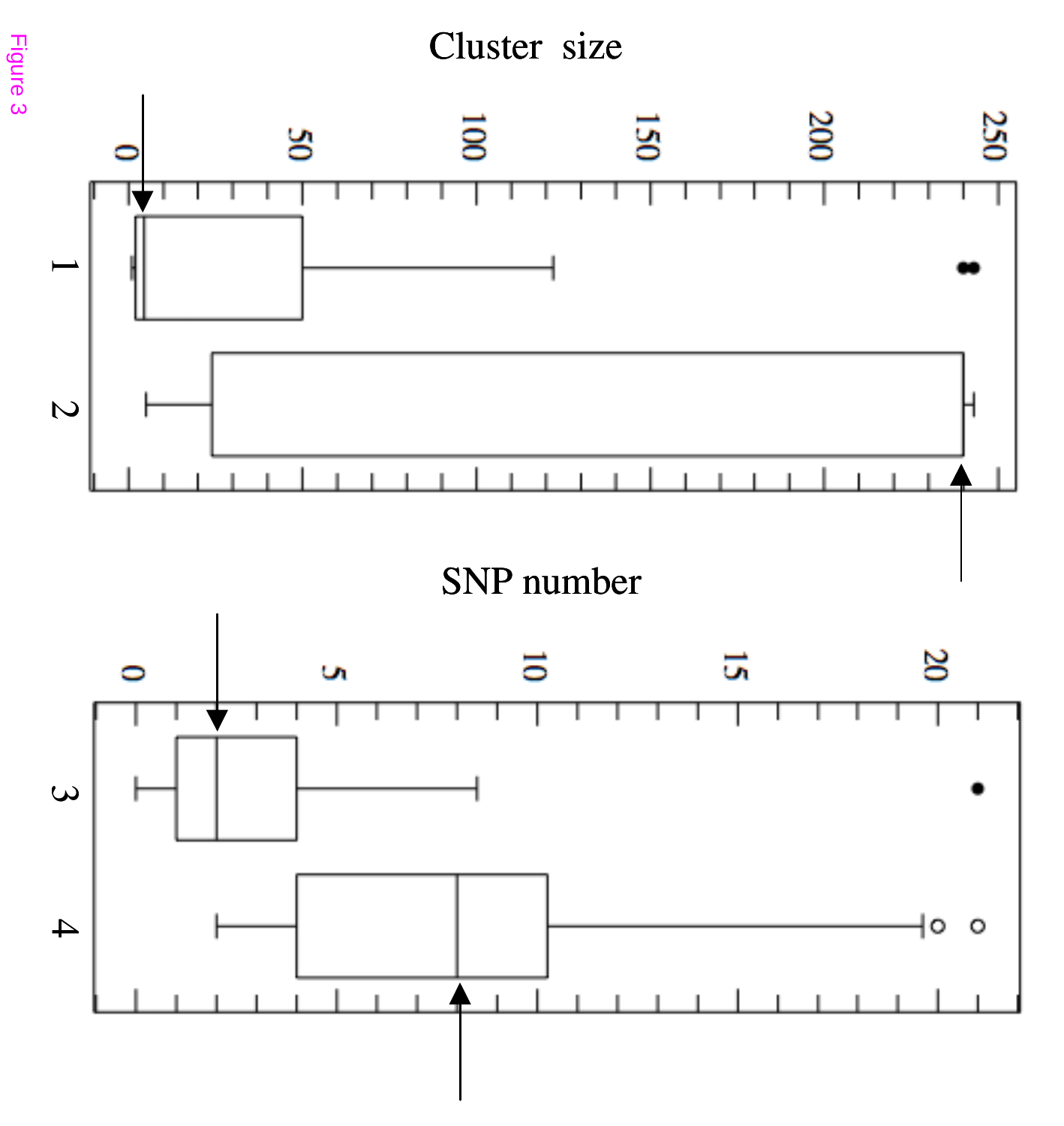

Figure 4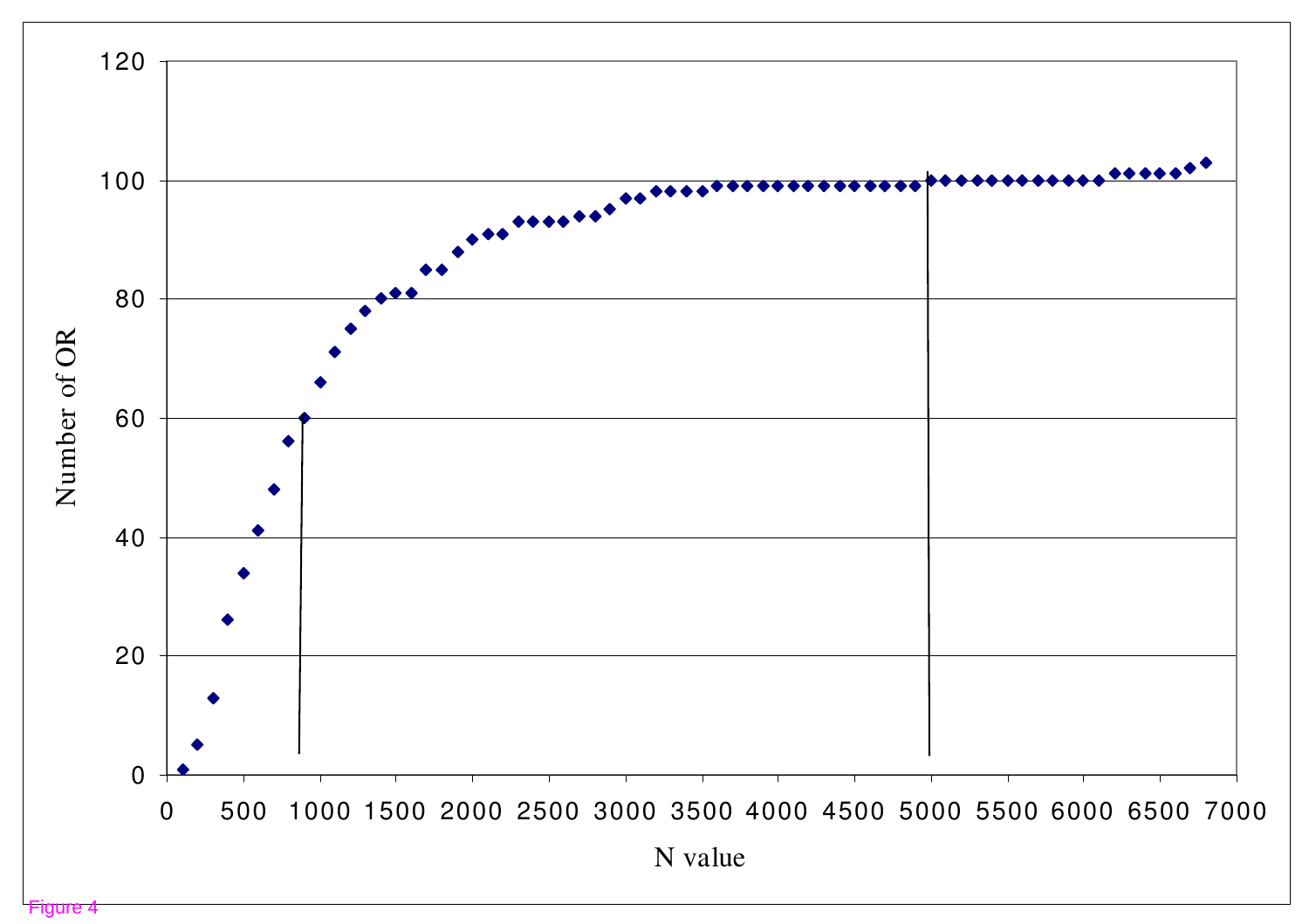

SNP Number